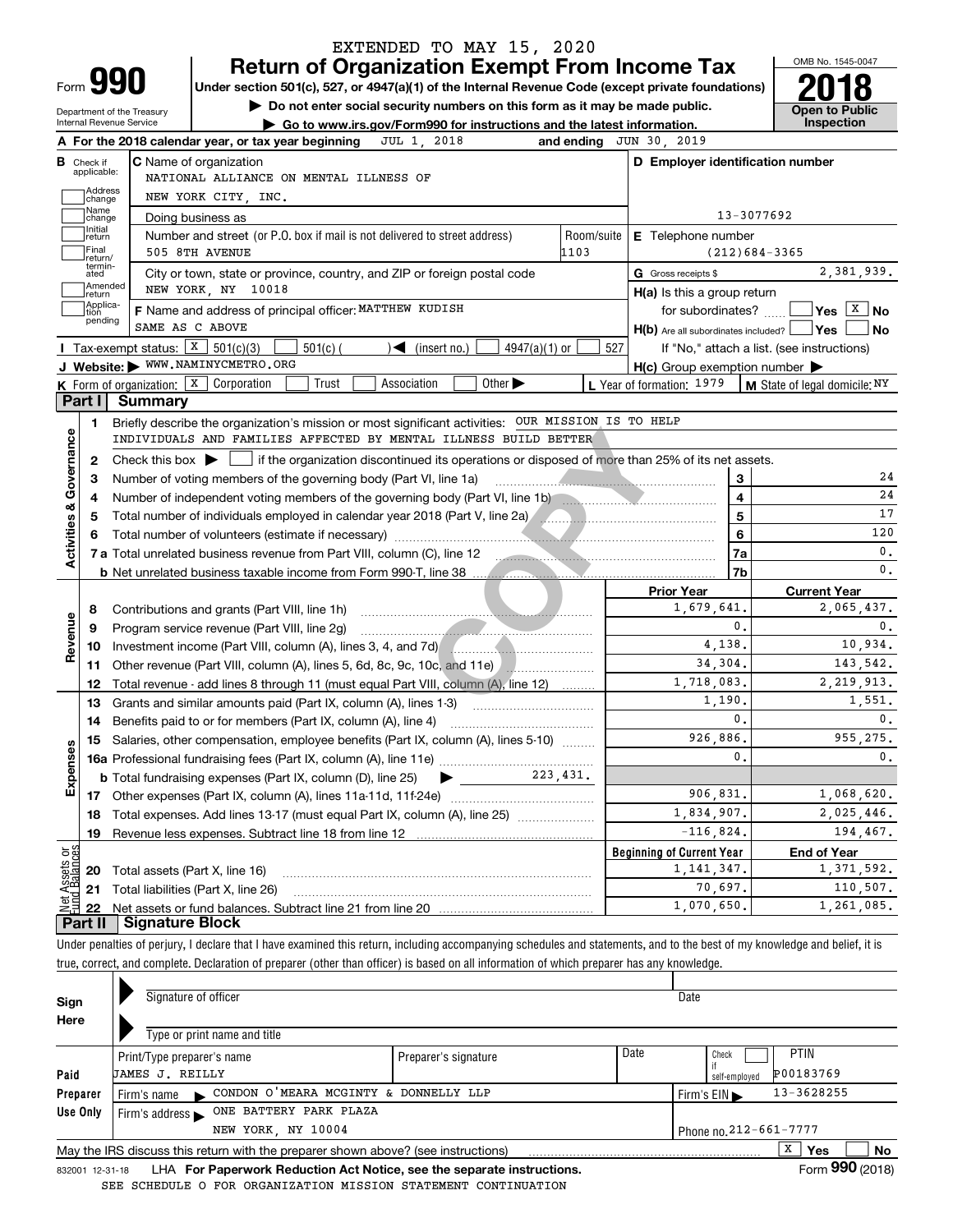| 1<br>$\mathbf{2}$<br>3<br>4 | Part III   Statement of Program Service Accomplishments<br>Briefly describe the organization's mission:<br>SEE SCHEDULE O<br>Did the organization undertake any significant program services during the year which were not listed on the<br>If "Yes," describe these new services on Schedule O.<br>Did the organization cease conducting, or make significant changes in how it conducts, any program services? |                                                                                                                              | x                           |
|-----------------------------|-------------------------------------------------------------------------------------------------------------------------------------------------------------------------------------------------------------------------------------------------------------------------------------------------------------------------------------------------------------------------------------------------------------------|------------------------------------------------------------------------------------------------------------------------------|-----------------------------|
|                             |                                                                                                                                                                                                                                                                                                                                                                                                                   |                                                                                                                              |                             |
|                             |                                                                                                                                                                                                                                                                                                                                                                                                                   |                                                                                                                              |                             |
|                             |                                                                                                                                                                                                                                                                                                                                                                                                                   |                                                                                                                              |                             |
|                             |                                                                                                                                                                                                                                                                                                                                                                                                                   |                                                                                                                              | $\sqrt{}$ Yes $\sqrt{X}$ No |
|                             |                                                                                                                                                                                                                                                                                                                                                                                                                   |                                                                                                                              | $\sqrt{}$ Yes $\sqrt{X}$ No |
|                             | If "Yes," describe these changes on Schedule O.<br>Describe the organization's program service accomplishments for each of its three largest program services, as measured by expenses.                                                                                                                                                                                                                           |                                                                                                                              |                             |
|                             | Section 501(c)(3) and 501(c)(4) organizations are required to report the amount of grants and allocations to others, the total expenses, and<br>revenue, if any, for each program service reported.                                                                                                                                                                                                               |                                                                                                                              |                             |
| 4a                          |                                                                                                                                                                                                                                                                                                                                                                                                                   |                                                                                                                              | $\rightarrow$               |
|                             | FAMILY SUPPORT PROGRAM: A SET OF SERVICES THAT PROVIDES SUPPORT AND                                                                                                                                                                                                                                                                                                                                               |                                                                                                                              |                             |
|                             | EDUCATION FOR PEOPLE LIVING WITH MENTAL ILLNESS AND THEIR FAMILIES.                                                                                                                                                                                                                                                                                                                                               |                                                                                                                              |                             |
|                             | ADVOCACY PROGRAM: PROVIDES ADVOCAVY FOR INDIVIDUALS WITH MENTAL ILLNESS                                                                                                                                                                                                                                                                                                                                           |                                                                                                                              |                             |
|                             | AND THEIR FAMILIES THROUGH VARIOUS INITIATIVRS INCLUDING COMMUNITY                                                                                                                                                                                                                                                                                                                                                |                                                                                                                              |                             |
|                             | EDUCATION, PRESENTATIONS, AND STIGMA REDUCTION CAMPAIGNS.                                                                                                                                                                                                                                                                                                                                                         |                                                                                                                              |                             |
|                             |                                                                                                                                                                                                                                                                                                                                                                                                                   |                                                                                                                              |                             |
|                             |                                                                                                                                                                                                                                                                                                                                                                                                                   |                                                                                                                              |                             |
|                             |                                                                                                                                                                                                                                                                                                                                                                                                                   |                                                                                                                              |                             |
|                             |                                                                                                                                                                                                                                                                                                                                                                                                                   |                                                                                                                              |                             |
|                             |                                                                                                                                                                                                                                                                                                                                                                                                                   |                                                                                                                              |                             |
|                             |                                                                                                                                                                                                                                                                                                                                                                                                                   |                                                                                                                              |                             |
| 4b                          | ) (Revenue \$                                                                                                                                                                                                                                                                                                                                                                                                     | $\overline{\phantom{a}}$ $\overline{\phantom{a}}$ $\overline{\phantom{a}}$ $\overline{\phantom{a}}$ $\overline{\phantom{a}}$ |                             |
|                             |                                                                                                                                                                                                                                                                                                                                                                                                                   |                                                                                                                              |                             |
|                             |                                                                                                                                                                                                                                                                                                                                                                                                                   |                                                                                                                              |                             |
|                             |                                                                                                                                                                                                                                                                                                                                                                                                                   |                                                                                                                              |                             |
|                             |                                                                                                                                                                                                                                                                                                                                                                                                                   |                                                                                                                              |                             |
|                             |                                                                                                                                                                                                                                                                                                                                                                                                                   |                                                                                                                              |                             |
|                             |                                                                                                                                                                                                                                                                                                                                                                                                                   |                                                                                                                              |                             |
|                             |                                                                                                                                                                                                                                                                                                                                                                                                                   |                                                                                                                              |                             |
|                             |                                                                                                                                                                                                                                                                                                                                                                                                                   |                                                                                                                              |                             |
|                             |                                                                                                                                                                                                                                                                                                                                                                                                                   |                                                                                                                              |                             |
|                             |                                                                                                                                                                                                                                                                                                                                                                                                                   |                                                                                                                              |                             |
|                             |                                                                                                                                                                                                                                                                                                                                                                                                                   |                                                                                                                              |                             |
| 4c                          | (Code: ) (Expenses \$<br>including grants of $$$<br>) (Revenue \$                                                                                                                                                                                                                                                                                                                                                 |                                                                                                                              | $\overline{\phantom{a}}$    |
|                             |                                                                                                                                                                                                                                                                                                                                                                                                                   |                                                                                                                              |                             |
|                             |                                                                                                                                                                                                                                                                                                                                                                                                                   |                                                                                                                              |                             |
|                             |                                                                                                                                                                                                                                                                                                                                                                                                                   |                                                                                                                              |                             |
|                             |                                                                                                                                                                                                                                                                                                                                                                                                                   |                                                                                                                              |                             |
|                             |                                                                                                                                                                                                                                                                                                                                                                                                                   |                                                                                                                              |                             |
|                             |                                                                                                                                                                                                                                                                                                                                                                                                                   |                                                                                                                              |                             |
|                             |                                                                                                                                                                                                                                                                                                                                                                                                                   |                                                                                                                              |                             |
|                             |                                                                                                                                                                                                                                                                                                                                                                                                                   |                                                                                                                              |                             |
|                             |                                                                                                                                                                                                                                                                                                                                                                                                                   |                                                                                                                              |                             |
|                             |                                                                                                                                                                                                                                                                                                                                                                                                                   |                                                                                                                              |                             |
|                             |                                                                                                                                                                                                                                                                                                                                                                                                                   |                                                                                                                              |                             |
| 4d                          | Other program services (Describe in Schedule O.)                                                                                                                                                                                                                                                                                                                                                                  |                                                                                                                              |                             |
|                             | (Expenses \$<br>including grants of \$<br>(Revenue \$                                                                                                                                                                                                                                                                                                                                                             |                                                                                                                              |                             |
| 4e                          | 1,565,960.<br>Total program service expenses                                                                                                                                                                                                                                                                                                                                                                      |                                                                                                                              |                             |
|                             | 832002 12-31-18                                                                                                                                                                                                                                                                                                                                                                                                   |                                                                                                                              | Form 990 (2018)             |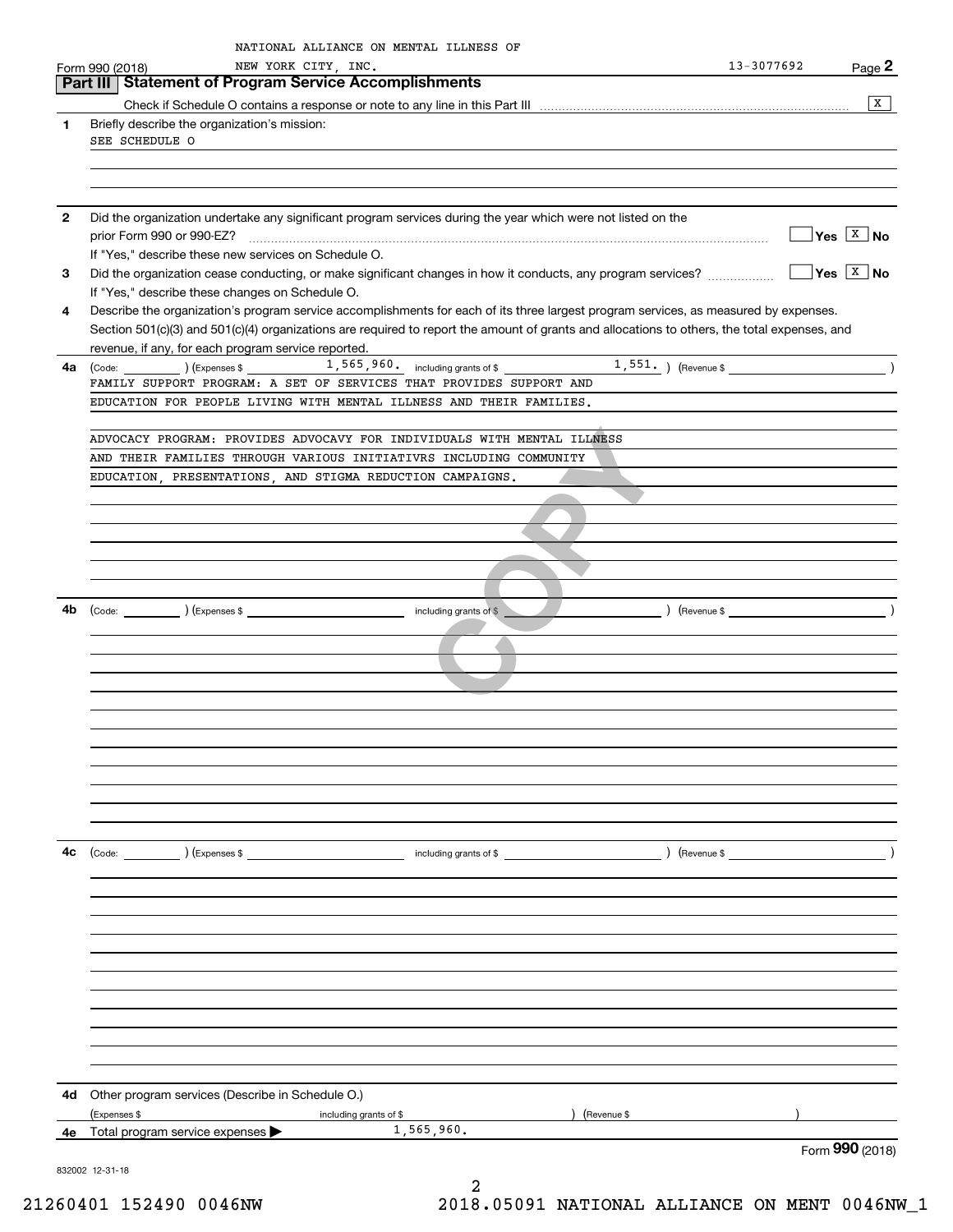|     | NEW YORK CITY, INC.<br>13-3077692<br>Form 990 (2018)                                                                                 |                 |     | Page $3$        |
|-----|--------------------------------------------------------------------------------------------------------------------------------------|-----------------|-----|-----------------|
|     | <b>Part IV   Checklist of Required Schedules</b>                                                                                     |                 |     |                 |
|     |                                                                                                                                      |                 | Yes | No              |
| 1   | Is the organization described in section $501(c)(3)$ or $4947(a)(1)$ (other than a private foundation)?                              |                 |     |                 |
|     |                                                                                                                                      | 1               | х   |                 |
| 2   |                                                                                                                                      | $\overline{2}$  | x   |                 |
| З   | Did the organization engage in direct or indirect political campaign activities on behalf of or in opposition to candidates for      |                 |     |                 |
|     |                                                                                                                                      | 3               |     | x               |
| 4   | Section 501(c)(3) organizations. Did the organization engage in lobbying activities, or have a section 501(h) election in effect     |                 |     |                 |
|     |                                                                                                                                      | 4               |     | x               |
| 5   | Is the organization a section 501(c)(4), 501(c)(5), or 501(c)(6) organization that receives membership dues, assessments, or         |                 |     |                 |
|     |                                                                                                                                      | 5               |     | х               |
| 6   | Did the organization maintain any donor advised funds or any similar funds or accounts for which donors have the right to            |                 |     |                 |
|     |                                                                                                                                      |                 |     | х               |
|     | provide advice on the distribution or investment of amounts in such funds or accounts? If "Yes," complete Schedule D, Part I         | 6               |     |                 |
| 7   | Did the organization receive or hold a conservation easement, including easements to preserve open space,                            |                 |     | х               |
|     |                                                                                                                                      | $\overline{7}$  |     |                 |
| 8   | Did the organization maintain collections of works of art, historical treasures, or other similar assets? If "Yes," complete         |                 |     |                 |
|     |                                                                                                                                      | 8               |     | x               |
| 9   | Did the organization report an amount in Part X, line 21, for escrow or custodial account liability, serve as a custodian for        |                 |     |                 |
|     | amounts not listed in Part X; or provide credit counseling, debt management, credit repair, or debt negotiation services?            |                 |     |                 |
|     | If "Yes." complete Schedule D. Part IV                                                                                               | 9               |     | х               |
| 10  | Did the organization, directly or through a related organization, hold assets in temporarily restricted endowments, permanent        |                 |     |                 |
|     |                                                                                                                                      | 10              |     | x               |
| 11  | If the organization's answer to any of the following questions is "Yes," then complete Schedule D, Parts VI, VII, VIII, IX, or X     |                 |     |                 |
|     | as applicable.                                                                                                                       |                 |     |                 |
|     | a Did the organization report an amount for land, buildings, and equipment in Part X, line 10? If "Yes," complete Schedule D,        |                 |     |                 |
|     |                                                                                                                                      | 11a             | х   |                 |
|     | <b>b</b> Did the organization report an amount for investments - other securities in Part X, line 12 that is 5% or more of its total |                 |     |                 |
|     |                                                                                                                                      | 11 <sub>b</sub> |     | х               |
|     | c Did the organization report an amount for investments - program related in Part X, line 13 that is 5% or more of its total         |                 |     |                 |
|     |                                                                                                                                      | 11c             |     | x               |
|     | d Did the organization report an amount for other assets in Part X, line 15 that is 5% or more of its total assets reported in       |                 |     |                 |
|     |                                                                                                                                      | 11d             |     | х               |
|     | e Did the organization report an amount for other liabilities in Part X, line 25? If "Yes," complete Schedule D, Part X              | 11e             |     | х               |
|     |                                                                                                                                      |                 |     |                 |
| f   | Did the organization's separate or consolidated financial statements for the tax year include a footnote that addresses              |                 |     | х               |
|     | the organization's liability for uncertain tax positions under FIN 48 (ASC 740)? If "Yes," complete Schedule D, Part X               | 11f             |     |                 |
|     | 12a Did the organization obtain separate, independent audited financial statements for the tax year? If "Yes," complete              |                 | x   |                 |
|     | Schedule D, Parts XI and XII <i>maching and continuum continuum continuum continuum continuum continuum continuum</i>                | 12a             |     |                 |
| b   | Was the organization included in consolidated, independent audited financial statements for the tax year?                            |                 |     |                 |
|     | If "Yes," and if the organization answered "No" to line 12a, then completing Schedule D, Parts XI and XII is optional                | 12 <sub>b</sub> |     | x               |
| 13  |                                                                                                                                      | 13              |     | х               |
| 14a | Did the organization maintain an office, employees, or agents outside of the United States?                                          | 14a             |     | x               |
| b   | Did the organization have aggregate revenues or expenses of more than \$10,000 from grantmaking, fundraising, business,              |                 |     |                 |
|     | investment, and program service activities outside the United States, or aggregate foreign investments valued at \$100,000           |                 |     |                 |
|     |                                                                                                                                      | 14b             |     | х               |
| 15  | Did the organization report on Part IX, column (A), line 3, more than \$5,000 of grants or other assistance to or for any            |                 |     |                 |
|     |                                                                                                                                      | 15              |     | x               |
| 16  | Did the organization report on Part IX, column (A), line 3, more than \$5,000 of aggregate grants or other assistance to             |                 |     |                 |
|     |                                                                                                                                      | 16              |     | х               |
| 17  | Did the organization report a total of more than \$15,000 of expenses for professional fundraising services on Part IX,              |                 |     |                 |
|     |                                                                                                                                      | 17              |     | х               |
| 18  | Did the organization report more than \$15,000 total of fundraising event gross income and contributions on Part VIII, lines         |                 |     |                 |
|     |                                                                                                                                      | 18              | x   |                 |
| 19  | Did the organization report more than \$15,000 of gross income from gaming activities on Part VIII, line 9a? If "Yes."               |                 |     |                 |
|     |                                                                                                                                      | 19              |     | x               |
|     |                                                                                                                                      |                 |     | х               |
|     | 20a Did the organization operate one or more hospital facilities? If "Yes," complete Schedule H                                      | 20a             |     |                 |
| b   | If "Yes" to line 20a, did the organization attach a copy of its audited financial statements to this return?                         | 20 <sub>b</sub> |     |                 |
| 21  | Did the organization report more than \$5,000 of grants or other assistance to any domestic organization or                          |                 |     |                 |
|     |                                                                                                                                      | 21              |     | x               |
|     | 832003 12-31-18                                                                                                                      |                 |     | Form 990 (2018) |

3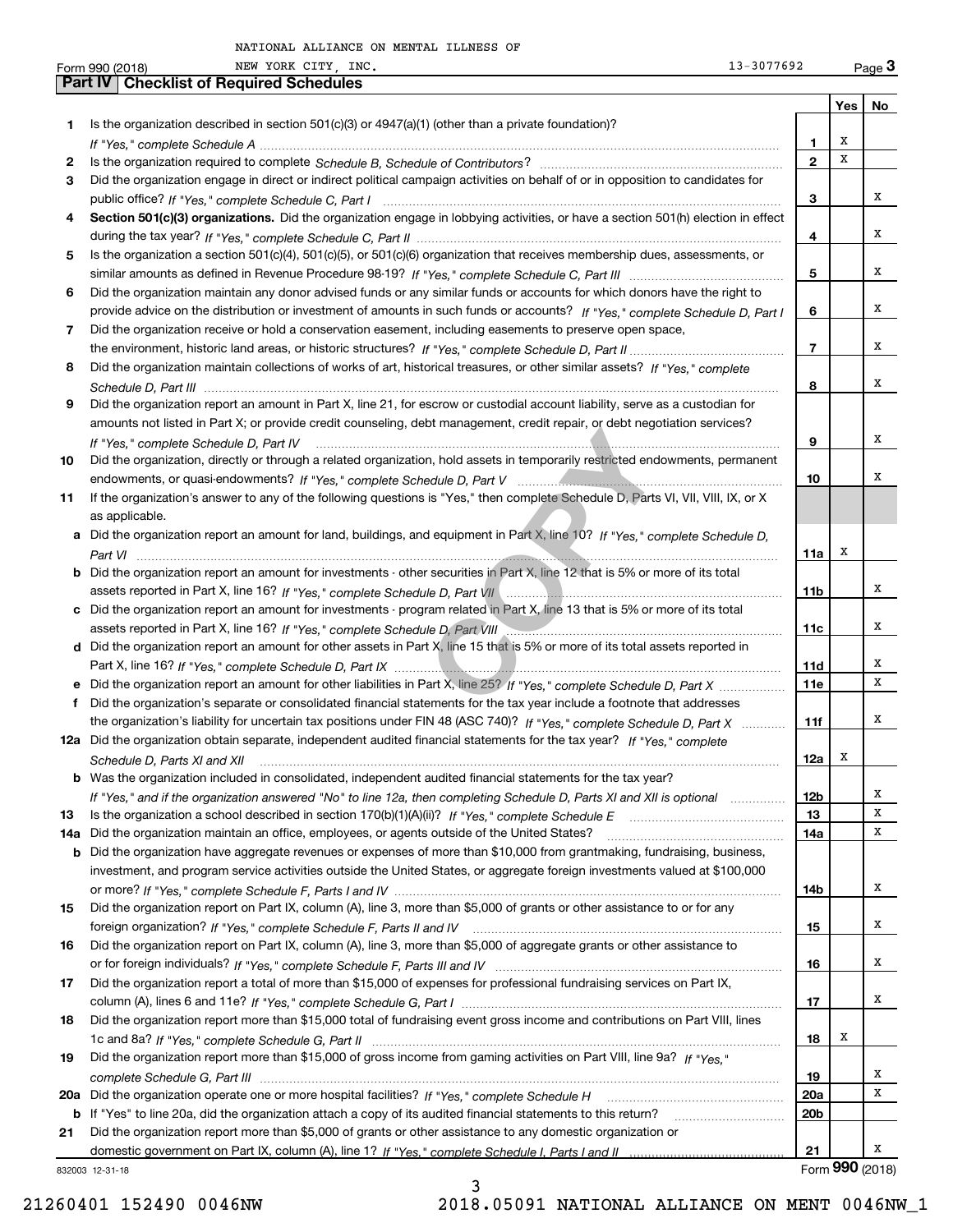|               | 13-3077692<br>NEW YORK CITY, INC.<br>Form 990 (2018)                                                                                                                                                                                                              |                        |      | Page 4          |
|---------------|-------------------------------------------------------------------------------------------------------------------------------------------------------------------------------------------------------------------------------------------------------------------|------------------------|------|-----------------|
|               | Part IV   Checklist of Required Schedules (continued)                                                                                                                                                                                                             |                        |      |                 |
|               |                                                                                                                                                                                                                                                                   |                        | Yes  | No              |
| 22            | Did the organization report more than \$5,000 of grants or other assistance to or for domestic individuals on                                                                                                                                                     |                        |      |                 |
|               |                                                                                                                                                                                                                                                                   | 22                     |      | х               |
| 23            | Did the organization answer "Yes" to Part VII, Section A, line 3, 4, or 5 about compensation of the organization's current                                                                                                                                        |                        |      |                 |
|               | and former officers, directors, trustees, key employees, and highest compensated employees? If "Yes," complete                                                                                                                                                    |                        |      |                 |
|               |                                                                                                                                                                                                                                                                   | 23                     | х    |                 |
|               | 24a Did the organization have a tax-exempt bond issue with an outstanding principal amount of more than \$100,000 as of the                                                                                                                                       |                        |      |                 |
|               | last day of the year, that was issued after December 31, 2002? If "Yes," answer lines 24b through 24d and complete                                                                                                                                                |                        |      | х               |
|               |                                                                                                                                                                                                                                                                   | 24a<br>24b             |      |                 |
|               | c Did the organization maintain an escrow account other than a refunding escrow at any time during the year to defease                                                                                                                                            |                        |      |                 |
|               |                                                                                                                                                                                                                                                                   | 24c                    |      |                 |
|               |                                                                                                                                                                                                                                                                   | 24d                    |      |                 |
|               | 25a Section 501(c)(3), 501(c)(4), and 501(c)(29) organizations. Did the organization engage in an excess benefit                                                                                                                                                  |                        |      |                 |
|               |                                                                                                                                                                                                                                                                   | 25a                    |      | x               |
|               | b Is the organization aware that it engaged in an excess benefit transaction with a disqualified person in a prior year, and                                                                                                                                      |                        |      |                 |
|               | that the transaction has not been reported on any of the organization's prior Forms 990 or 990-EZ? If "Yes," complete                                                                                                                                             |                        |      |                 |
|               | Schedule L, Part I                                                                                                                                                                                                                                                | 25b                    |      | х               |
| 26            | Did the organization report any amount on Part X, line 5, 6, or 22 for receivables from or payables to any current or                                                                                                                                             |                        |      |                 |
|               | former officers, directors, trustees, key employees, highest compensated employees, or disqualified persons? If "Yes."                                                                                                                                            |                        |      |                 |
|               | complete Schedule L, Part II                                                                                                                                                                                                                                      | 26                     |      | х               |
| 27            | Did the organization provide a grant or other assistance to an officer, director, trustee, key employee, substantial                                                                                                                                              |                        |      |                 |
|               | contributor or employee thereof, a grant selection committee member, or to a 35% controlled entity or family member                                                                                                                                               |                        |      |                 |
|               |                                                                                                                                                                                                                                                                   | 27                     |      | х               |
| 28            | Was the organization a party to a business transaction with one of the following parties (see Schedule L, Part IV                                                                                                                                                 |                        |      |                 |
|               | instructions for applicable filing thresholds, conditions, and exceptions):                                                                                                                                                                                       |                        |      | Х               |
|               |                                                                                                                                                                                                                                                                   | 28a<br>28 <sub>b</sub> |      | х               |
|               | b A family member of a current or former officer, director, trustee, or key employee? If "Yes," complete Schedule L, Part IV<br>c An entity of which a current or former officer, director, trustee, or key employee (or a family member thereof) was an officer, |                        |      |                 |
|               |                                                                                                                                                                                                                                                                   | 28c                    |      | х               |
| 29            |                                                                                                                                                                                                                                                                   | 29                     |      | х               |
| 30            | Did the organization receive contributions of art, historical treasures, or other similar assets, or qualified conservation                                                                                                                                       |                        |      |                 |
|               |                                                                                                                                                                                                                                                                   | 30                     |      | х               |
| 31            | Did the organization liquidate, terminate, or dissolve and cease operations?                                                                                                                                                                                      |                        |      |                 |
|               |                                                                                                                                                                                                                                                                   | 31                     |      | х               |
| 32            | Did the organization sell, exchange, dispose of, or transfer more than 25% of its net assets? If "Yes," complete                                                                                                                                                  |                        |      |                 |
|               | Schedule N, Part II                                                                                                                                                                                                                                               | 32                     |      | х               |
| 33            | Did the organization own 100% of an entity disregarded as separate from the organization under Regulations                                                                                                                                                        |                        |      |                 |
|               |                                                                                                                                                                                                                                                                   | 33                     |      | х               |
| 34            | Was the organization related to any tax-exempt or taxable entity? If "Yes," complete Schedule R, Part II, III, or IV, and                                                                                                                                         |                        |      |                 |
|               |                                                                                                                                                                                                                                                                   | 34                     |      | х<br>х          |
|               | 35a Did the organization have a controlled entity within the meaning of section 512(b)(13)?                                                                                                                                                                       | 35a                    |      |                 |
|               | <b>b</b> If "Yes" to line 35a, did the organization receive any payment from or engage in any transaction with a controlled entity                                                                                                                                | 35b                    |      |                 |
| 36            | Section 501(c)(3) organizations. Did the organization make any transfers to an exempt non-charitable related organization?                                                                                                                                        |                        |      |                 |
|               |                                                                                                                                                                                                                                                                   | 36                     |      | х               |
| 37            | Did the organization conduct more than 5% of its activities through an entity that is not a related organization                                                                                                                                                  |                        |      |                 |
|               |                                                                                                                                                                                                                                                                   | 37                     |      | х               |
| 38            | Did the organization complete Schedule O and provide explanations in Schedule O for Part VI, lines 11b and 19?                                                                                                                                                    |                        |      |                 |
|               |                                                                                                                                                                                                                                                                   | 38                     | х    |                 |
| <b>Part V</b> |                                                                                                                                                                                                                                                                   |                        |      |                 |
|               | Check if Schedule O contains a response or note to any line in this Part V                                                                                                                                                                                        |                        |      |                 |
|               |                                                                                                                                                                                                                                                                   |                        | Yes∣ | No.             |
|               | 1a                                                                                                                                                                                                                                                                | 30                     |      |                 |
|               | <b>b</b> Enter the number of Forms W-2G included in line 1a. Enter -0- if not applicable<br>1b                                                                                                                                                                    | 0                      |      |                 |
|               | c Did the organization comply with backup withholding rules for reportable payments to vendors and reportable gaming                                                                                                                                              |                        |      |                 |
|               | (gambling) winnings to prize winners?                                                                                                                                                                                                                             | 1c                     | x    | Form 990 (2018) |
|               | 832004 12-31-18<br>4                                                                                                                                                                                                                                              |                        |      |                 |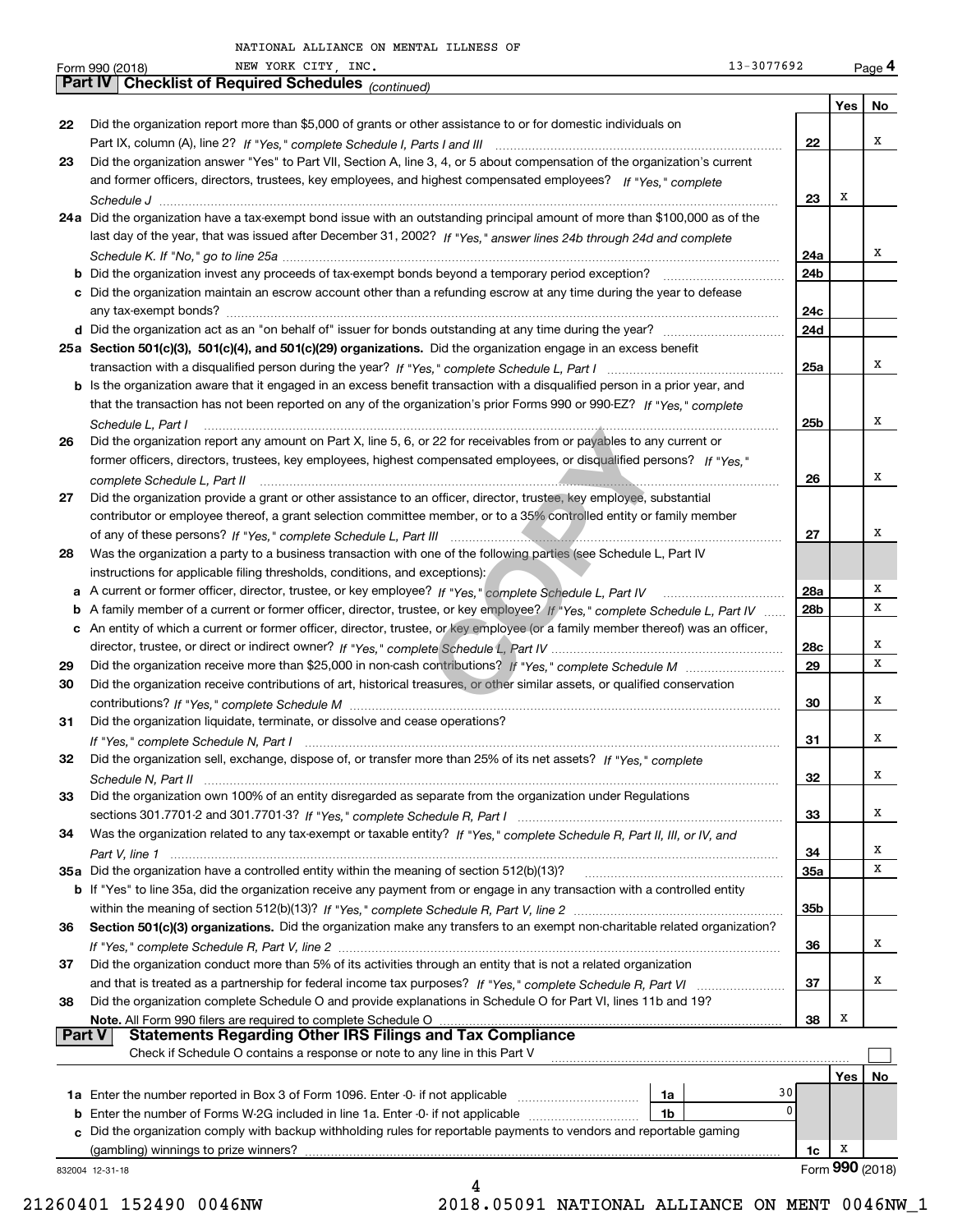|               | 13-3077692<br>NEW YORK CITY, INC.<br>Form 990 (2018)                                                                                            |     |     | $_{\text{Page}}$ 5 |
|---------------|-------------------------------------------------------------------------------------------------------------------------------------------------|-----|-----|--------------------|
| <b>Part V</b> | Statements Regarding Other IRS Filings and Tax Compliance (continued)                                                                           |     |     |                    |
|               |                                                                                                                                                 |     | Yes | No                 |
|               | 2a Enter the number of employees reported on Form W-3, Transmittal of Wage and Tax Statements,                                                  |     |     |                    |
|               | 17<br>filed for the calendar year ending with or within the year covered by this return <i>manumumumum</i><br>2a                                |     |     |                    |
|               |                                                                                                                                                 | 2b  | х   |                    |
|               |                                                                                                                                                 |     |     |                    |
| За            | Did the organization have unrelated business gross income of \$1,000 or more during the year?                                                   | За  |     | х                  |
|               |                                                                                                                                                 | 3b  |     |                    |
|               | 4a At any time during the calendar year, did the organization have an interest in, or a signature or other authority over, a                    |     |     |                    |
|               |                                                                                                                                                 | 4a  |     | х                  |
|               | <b>b</b> If "Yes," enter the name of the foreign country: $\blacktriangleright$                                                                 |     |     |                    |
|               | See instructions for filing requirements for FinCEN Form 114, Report of Foreign Bank and Financial Accounts (FBAR).                             |     |     |                    |
| 5а            |                                                                                                                                                 | 5a  |     | Χ                  |
| b             | Did any taxable party notify the organization that it was or is a party to a prohibited tax shelter transaction?                                | 5b  |     | х                  |
| с             |                                                                                                                                                 | 5c  |     |                    |
| 6а            | Does the organization have annual gross receipts that are normally greater than \$100,000, and did the organization solicit                     |     |     |                    |
|               | any contributions that were not tax deductible as charitable contributions?                                                                     | 6a  |     | Χ                  |
|               | b If "Yes," did the organization include with every solicitation an express statement that such contributions or gifts                          |     |     |                    |
|               | were not tax deductible?                                                                                                                        | 6b  |     |                    |
| 7             | Organizations that may receive deductible contributions under section 170(c).                                                                   |     |     |                    |
| а             | Did the organization receive a payment in excess of \$75 made partly as a contribution and partly for goods and services provided to the payor? | 7a  | x   |                    |
|               | If "Yes," did the organization notify the donor of the value of the goods or services provided?                                                 | 7b  | X   |                    |
|               | Did the organization sell, exchange, or otherwise dispose of tangible personal property for which it was required                               |     |     |                    |
|               |                                                                                                                                                 | 7с  |     | х                  |
| d             | 7d                                                                                                                                              |     |     |                    |
| е             |                                                                                                                                                 | 7e  |     | Х                  |
|               | Did the organization, during the year, pay premiums, directly or indirectly, on a personal benefit contract?                                    | 7f  |     | х                  |
|               | If the organization received a contribution of qualified intellectual property, did the organization file Form 8899 as required?                | 7g  |     |                    |
| h             | If the organization received a contribution of cars, boats, airplanes, or other vehicles, did the organization file a Form 1098-C?              | 7h  |     |                    |
| 8             | Sponsoring organizations maintaining donor advised funds. Did a donor advised fund maintained by the                                            |     |     |                    |
|               | sponsoring organization have excess business holdings at any time during the year?                                                              | 8   |     |                    |
| 9             | Sponsoring organizations maintaining donor advised funds.                                                                                       |     |     |                    |
| а             | Did the sponsoring organization make any taxable distributions under section 4966?                                                              | 9а  |     |                    |
| b             | Did the sponsoring organization make a distribution to a donor, donor advisor, or related person?                                               | 9b  |     |                    |
| 10            | Section 501(c)(7) organizations. Enter:                                                                                                         |     |     |                    |
| а             | 10a                                                                                                                                             |     |     |                    |
|               | Gross receipts, included on Form 990, Part VIII, line 12, for public use of club facilities<br>10 <sub>b</sub>                                  |     |     |                    |
| 11            | Section 501(c)(12) organizations. Enter:                                                                                                        |     |     |                    |
| a             | 11a<br>Gross income from members or shareholders                                                                                                |     |     |                    |
|               | <b>b</b> Gross income from other sources (Do not net amounts due or paid to other sources against                                               |     |     |                    |
|               | amounts due or received from them.)<br>11b                                                                                                      |     |     |                    |
|               | 12a Section 4947(a)(1) non-exempt charitable trusts. Is the organization filing Form 990 in lieu of Form 1041?                                  | 12a |     |                    |
|               | 12 <sub>b</sub><br><b>b</b> If "Yes," enter the amount of tax-exempt interest received or accrued during the year <i>manument</i>               |     |     |                    |
| 13            | Section 501(c)(29) qualified nonprofit health insurance issuers.                                                                                |     |     |                    |
| а             | Is the organization licensed to issue qualified health plans in more than one state?                                                            | 13а |     |                    |
|               | Note. See the instructions for additional information the organization must report on Schedule O.                                               |     |     |                    |
| b             | Enter the amount of reserves the organization is required to maintain by the states in which the<br>13 <sub>b</sub>                             |     |     |                    |
|               | 13c                                                                                                                                             |     |     |                    |
| с<br>14a      | Did the organization receive any payments for indoor tanning services during the tax year?                                                      | 14a |     | Χ                  |
|               |                                                                                                                                                 | 14b |     |                    |
| 15            | Is the organization subject to the section 4960 tax on payment(s) of more than \$1,000,000 in remuneration or                                   |     |     |                    |
|               |                                                                                                                                                 | 15  |     | х                  |
|               | If "Yes," see instructions and file Form 4720, Schedule N.                                                                                      |     |     |                    |
| 16            | Is the organization an educational institution subject to the section 4968 excise tax on net investment income?                                 | 16  |     | х                  |
|               | If "Yes," complete Form 4720, Schedule O.                                                                                                       |     |     |                    |
|               |                                                                                                                                                 |     |     |                    |

Form (2018) **990**

832005 12-31-18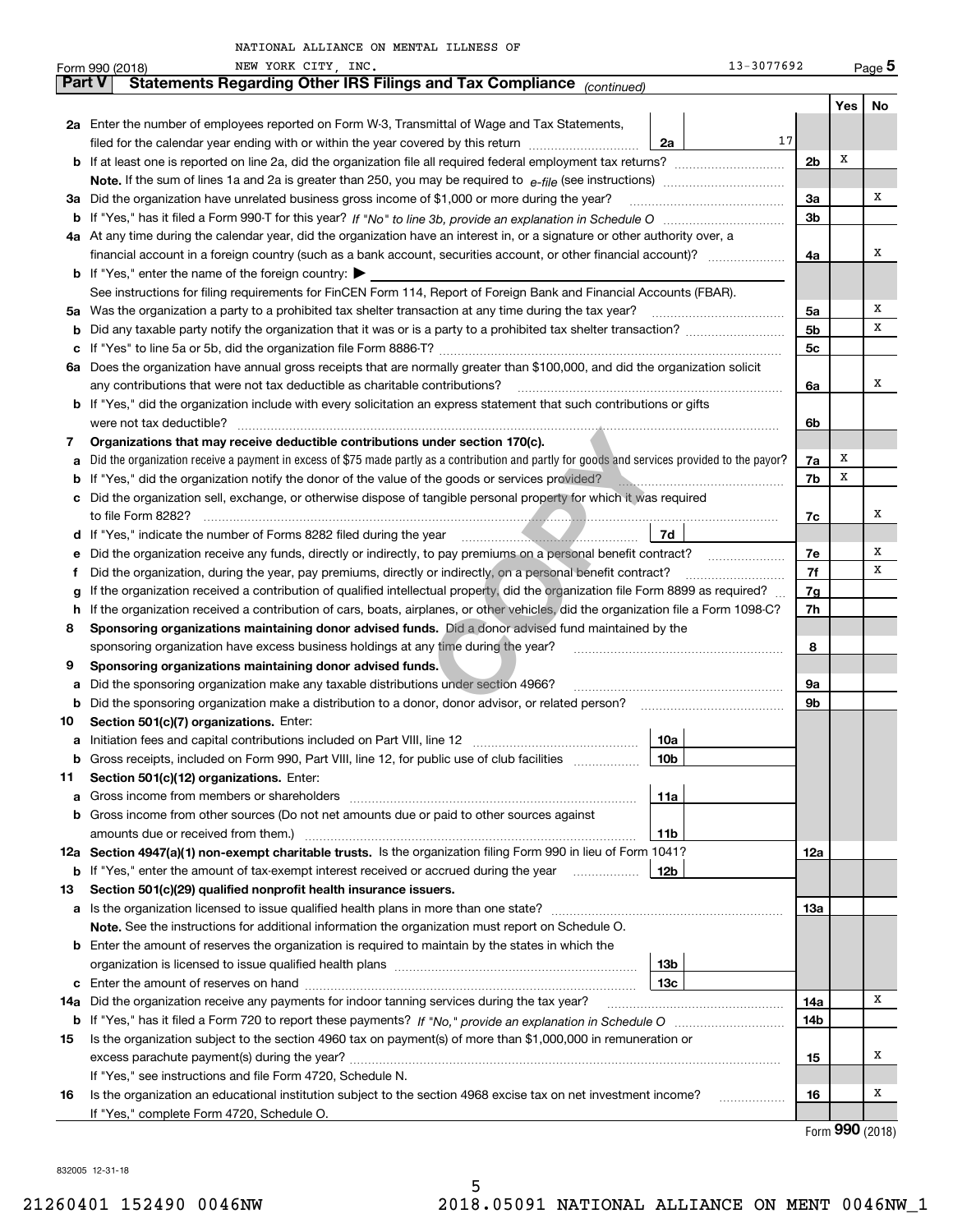|    | NEW YORK CITY, INC.<br>Form 990 (2018)                                                                                                                                                                                         |    | 13-3077692 |                 |                 | Page $6$     |
|----|--------------------------------------------------------------------------------------------------------------------------------------------------------------------------------------------------------------------------------|----|------------|-----------------|-----------------|--------------|
|    | Governance, Management, and Disclosure For each "Yes" response to lines 2 through 7b below, and for a "No" response<br><b>Part VI</b>                                                                                          |    |            |                 |                 |              |
|    | to line 8a, 8b, or 10b below, describe the circumstances, processes, or changes in Schedule O. See instructions.                                                                                                               |    |            |                 |                 |              |
|    |                                                                                                                                                                                                                                |    |            |                 |                 | $\mathbf{x}$ |
|    | <b>Section A. Governing Body and Management</b>                                                                                                                                                                                |    |            |                 |                 |              |
|    |                                                                                                                                                                                                                                |    |            |                 | Yes             | No           |
|    | <b>1a</b> Enter the number of voting members of the governing body at the end of the tax year<br>.                                                                                                                             | 1a | 24         |                 |                 |              |
|    | If there are material differences in voting rights among members of the governing body, or if the governing                                                                                                                    |    |            |                 |                 |              |
|    | body delegated broad authority to an executive committee or similar committee, explain in Schedule O.                                                                                                                          |    |            |                 |                 |              |
|    | <b>b</b> Enter the number of voting members included in line 1a, above, who are independent <i>manumum</i>                                                                                                                     | 1b | 24         |                 |                 |              |
| 2  | Did any officer, director, trustee, or key employee have a family relationship or a business relationship with any other                                                                                                       |    |            |                 |                 |              |
|    | officer, director, trustee, or key employee?                                                                                                                                                                                   |    |            | $\mathbf{2}$    |                 | х            |
| 3  | Did the organization delegate control over management duties customarily performed by or under the direct supervision                                                                                                          |    |            |                 |                 |              |
|    |                                                                                                                                                                                                                                |    |            | 3               |                 | x            |
| 4  | Did the organization make any significant changes to its governing documents since the prior Form 990 was filed?                                                                                                               |    |            | 4               |                 | x            |
| 5  |                                                                                                                                                                                                                                |    |            | 5               |                 | x            |
| 6  | Did the organization have members or stockholders?                                                                                                                                                                             |    |            | 6               | х               |              |
| 7a | Did the organization have members, stockholders, or other persons who had the power to elect or appoint one or                                                                                                                 |    |            |                 |                 |              |
|    | more members of the governing body?                                                                                                                                                                                            |    |            | 7a              | х               |              |
|    | <b>b</b> Are any governance decisions of the organization reserved to (or subject to approval by) members, stockholders, or                                                                                                    |    |            |                 |                 |              |
|    | persons other than the governing body?                                                                                                                                                                                         |    |            | 7b              |                 | х            |
| 8  | Did the organization contemporaneously document the meetings held or written actions undertaken during the year by the following:                                                                                              |    |            |                 |                 |              |
|    |                                                                                                                                                                                                                                |    |            | 8a              | х               |              |
| b  | Each committee with authority to act on behalf of the governing body?<br>Fach committee with authority to act on behalf of the governing body?                                                                                 |    |            | 8b              | x               |              |
| 9  | Is there any officer, director, trustee, or key employee listed in Part VII, Section A, who cannot be reached at the                                                                                                           |    |            |                 |                 |              |
|    |                                                                                                                                                                                                                                |    |            | 9               |                 | х            |
|    | Section B. Policies (This Section B requests information about policies not required by the Internal Revenue Code.)                                                                                                            |    |            |                 |                 |              |
|    |                                                                                                                                                                                                                                |    |            |                 | <b>Yes</b>      | No<br>x      |
|    |                                                                                                                                                                                                                                |    |            | 10a             |                 |              |
|    | b If "Yes," did the organization have written policies and procedures governing the activities of such chapters, affiliates,                                                                                                   |    |            |                 |                 |              |
|    | and branches to ensure their operations are consistent with the organization's exempt purposes?                                                                                                                                |    |            | 10 <sub>b</sub> | х               |              |
|    | 11a Has the organization provided a complete copy of this Form 990 to all members of its governing body before filing the form?                                                                                                |    |            | 11a             |                 |              |
|    | <b>b</b> Describe in Schedule O the process, if any, used by the organization to review this Form 990.                                                                                                                         |    |            |                 | х               |              |
|    | 12a Did the organization have a written conflict of interest policy? If "No," go to line 13                                                                                                                                    |    |            | 12a             | Х               |              |
|    |                                                                                                                                                                                                                                |    |            | 12 <sub>b</sub> |                 |              |
|    | c Did the organization regularly and consistently monitor and enforce compliance with the policy? If "Yes," describe                                                                                                           |    |            |                 | x               |              |
|    | in Schedule O how this was done manufactured and continuum control of the Schedule O how this was done manufactured and continuum control of the Schedule O how this was done                                                  |    |            | 12c             | x               |              |
| 13 | Did the organization have a written whistleblower policy?                                                                                                                                                                      |    |            | 13<br>14        | Х               |              |
| 14 | Did the organization have a written document retention and destruction policy?                                                                                                                                                 |    |            |                 |                 |              |
| 15 | Did the process for determining compensation of the following persons include a review and approval by independent<br>persons, comparability data, and contemporaneous substantiation of the deliberation and decision?        |    |            |                 |                 |              |
|    |                                                                                                                                                                                                                                |    |            |                 | х               |              |
|    | b Other officers or key employees of the organization manufactured content to the organization manufactured by Other officers or key employees of the organization manufactured content of the organization manufactured by Ot |    |            | 15a<br>15b      | х               |              |
|    | If "Yes" to line 15a or 15b, describe the process in Schedule O (see instructions).                                                                                                                                            |    |            |                 |                 |              |
|    | 16a Did the organization invest in, contribute assets to, or participate in a joint venture or similar arrangement with a                                                                                                      |    |            |                 |                 |              |
|    | taxable entity during the year?                                                                                                                                                                                                |    |            | 16a             |                 | х            |
|    | <b>b</b> If "Yes," did the organization follow a written policy or procedure requiring the organization to evaluate its participation                                                                                          |    |            |                 |                 |              |
|    | in joint venture arrangements under applicable federal tax law, and take steps to safeguard the organization's                                                                                                                 |    |            |                 |                 |              |
|    |                                                                                                                                                                                                                                |    |            | <b>16b</b>      |                 |              |
|    | <b>Section C. Disclosure</b>                                                                                                                                                                                                   |    |            |                 |                 |              |
| 17 | List the states with which a copy of this Form 990 is required to be filed $\triangleright_{\text{NY}}$                                                                                                                        |    |            |                 |                 |              |
| 18 | Section 6104 requires an organization to make its Forms 1023 (1024 or 1024 A if applicable), 990, and 990 T (Section 501(c)(3)s only) available                                                                                |    |            |                 |                 |              |
|    | for public inspection. Indicate how you made these available. Check all that apply.                                                                                                                                            |    |            |                 |                 |              |
|    | $X$ Own website<br>$X$ Upon request<br>Another's website<br>Other (explain in Schedule O)                                                                                                                                      |    |            |                 |                 |              |
| 19 | Describe in Schedule O whether (and if so, how) the organization made its governing documents, conflict of interest policy, and financial                                                                                      |    |            |                 |                 |              |
|    | statements available to the public during the tax year.                                                                                                                                                                        |    |            |                 |                 |              |
| 20 | State the name, address, and telephone number of the person who possesses the organization's books and records                                                                                                                 |    |            |                 |                 |              |
|    | THE ORGANIZATION $-$ (212)684-3365                                                                                                                                                                                             |    |            |                 |                 |              |
|    | 505 8TH AVENUE, NO. 1103, NEW YORK, NY<br>10018                                                                                                                                                                                |    |            |                 |                 |              |
|    | 832006 12-31-18                                                                                                                                                                                                                |    |            |                 | Form 990 (2018) |              |
|    | 6                                                                                                                                                                                                                              |    |            |                 |                 |              |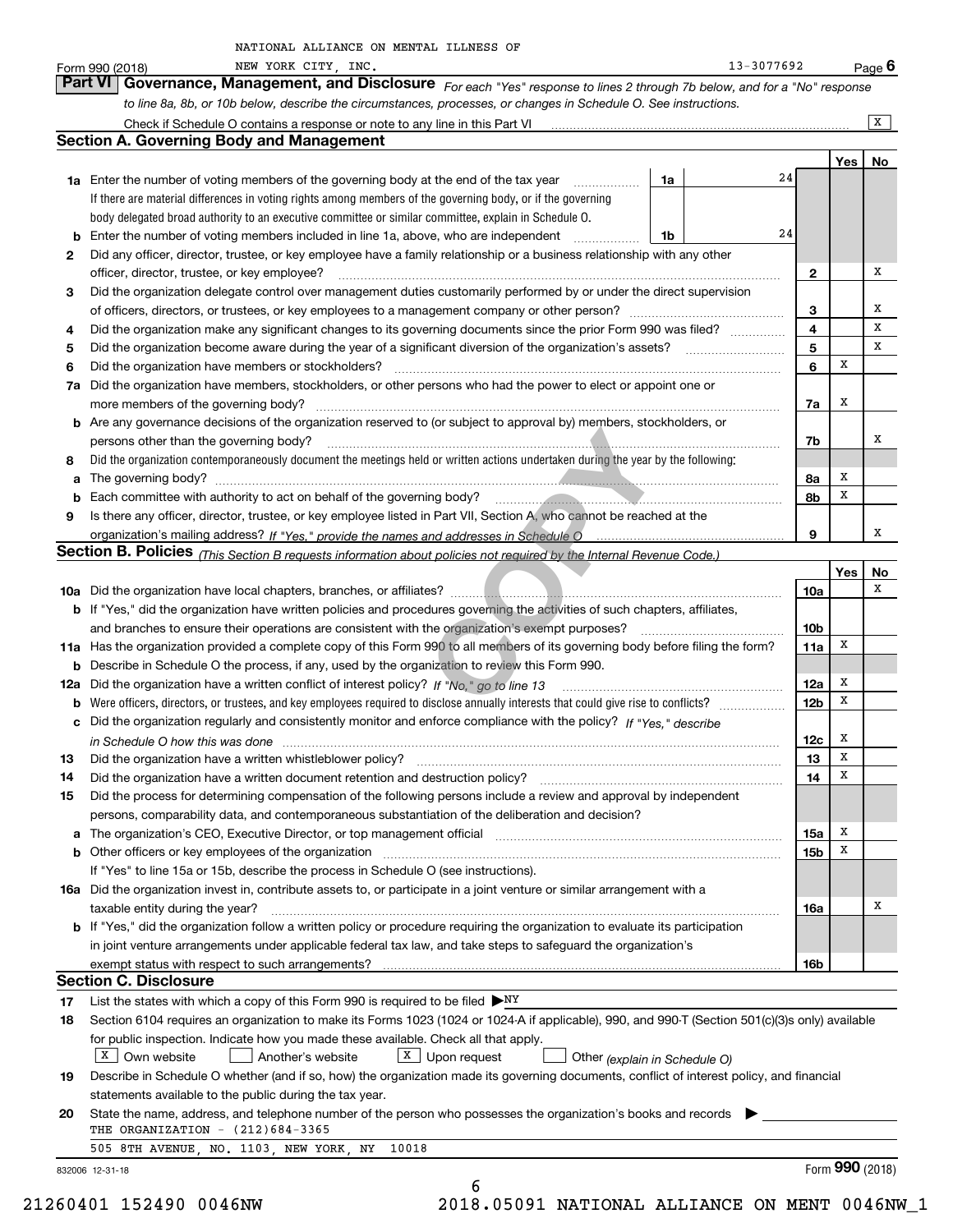**•** List all of the organization's current officers, directors, trustees (whether individuals or organizations), regardless of amount of compensation.

Enter -0- in columns  $(D)$ ,  $(E)$ , and  $(F)$  if no compensation was paid.

● List all of the organization's **current** key employees, if any. See instructions for definition of "key employee."

NATIONAL ALLIANCE ON MENTAL ILLNESS OF

**•** List the organization's five current highest compensated employees (other than an officer, director, trustee, or key employee) who received reportable compensation (Box 5 of Form W-2 and/or Box 7 of Form 1099-MISC) of more than \$100,000 from the organization and any related organizations.

 $\bullet$  List all of the organization's **former** officers, key employees, and highest compensated employees who received more than \$100,000 of reportable compensation from the organization and any related organizations.

**•** List all of the organization's former directors or trustees that received, in the capacity as a former director or trustee of the organization, more than \$10,000 of reportable compensation from the organization and any related organizations.

List persons in the following order: individual trustees or directors; institutional trustees; officers; key employees; highest compensated employees; and former such persons.

Check this box if neither the organization nor any related organization compensated any current officer, director, or trustee.  $\mathcal{L}^{\text{max}}$ 

| (A)                              | (B)               |                                |                                                                  |             | (C)          |                                   |        | (D)                  | (E)                          | (F)                |
|----------------------------------|-------------------|--------------------------------|------------------------------------------------------------------|-------------|--------------|-----------------------------------|--------|----------------------|------------------------------|--------------------|
| Name and Title                   | Average           |                                |                                                                  | Position    |              | (do not check more than one       |        | Reportable           | Reportable                   | Estimated          |
|                                  | hours per<br>week |                                | box, unless person is both an<br>officer and a director/trustee) |             |              |                                   |        | compensation<br>from | compensation<br>from related | amount of<br>other |
|                                  | (list any         |                                |                                                                  |             |              |                                   |        | the                  | organizations                | compensation       |
|                                  | hours for         |                                |                                                                  |             |              |                                   |        | organization         | (W-2/1099-MISC)              | from the           |
|                                  | related           |                                |                                                                  |             |              |                                   |        | (W-2/1099-MISC)      |                              | organization       |
|                                  | organizations     |                                |                                                                  |             |              |                                   |        |                      |                              | and related        |
|                                  | below             | Individual trustee or director | Institutional trustee                                            | Officer     | Key employee | Highest compensated<br>  employee | Former |                      |                              | organizations      |
| NATHAN ROMANO<br>(1)             | line)<br>1.00     |                                |                                                                  |             |              |                                   |        |                      |                              |                    |
| PRESIDENT                        |                   | $\mathbf x$                    |                                                                  | $\mathbf x$ |              |                                   |        | $\mathbf{0}$ .       | $\mathbf{0}$                 | $\mathbf 0$ .      |
| DAVID S. SHAPIRO<br>(2)          | 1.00              |                                |                                                                  |             |              |                                   |        |                      |                              |                    |
| VICE PRESIDENT                   |                   | $\mathbf x$                    |                                                                  | $\mathbf x$ |              |                                   |        | $\mathbf{0}$         | 0                            | $\mathfrak o$ .    |
| ANDREW P. MONSHAW<br>(3)         | 1,00              |                                |                                                                  |             |              |                                   |        |                      |                              |                    |
| <b>TREASURER</b>                 |                   | $\mathbf x$                    |                                                                  | $\mathbf X$ |              |                                   |        | $\mathbf{0}$         | 0                            | $\mathbf 0$ .      |
| MICHELE ALLISON<br>(4)           | 1,00              |                                |                                                                  |             |              |                                   |        |                      |                              |                    |
| <b>SECRETARY</b>                 |                   | $\mathbf x$                    |                                                                  | $\mathbf X$ |              |                                   |        | $\mathbf{0}$         | 0                            | $\mathbf 0$ .      |
| <b>JEFFREY BORENSTEIN</b><br>(5) | 1,00              |                                |                                                                  |             |              |                                   |        |                      |                              |                    |
| <b>DIRECTOR</b>                  |                   | $\mathbf x$                    |                                                                  |             |              |                                   |        | $\mathbf{0}$         | $\mathbf{0}$                 | $\mathbf 0$ .      |
| (6)<br>CHAD DEMARTINI            | 1,00              |                                |                                                                  |             |              |                                   |        |                      |                              |                    |
| <b>DIRECTOR</b>                  |                   | X                              |                                                                  |             |              |                                   |        | $\mathbf{0}$         | 0                            | $\mathbf 0$ .      |
| <b>JOHN DENATALE</b><br>(7)      | 1.00              |                                |                                                                  |             |              |                                   |        |                      |                              |                    |
| <b>DIRECTOR</b>                  |                   | X                              |                                                                  |             |              |                                   |        | $\mathbf{0}$         | 0                            | $\mathbf 0$ .      |
| KUNAAL KANAGAL<br>(8)            | 1.00              |                                |                                                                  |             |              |                                   |        |                      |                              |                    |
| <b>DIRECTOR</b>                  |                   | X                              |                                                                  |             |              |                                   |        | $\mathbf{0}$         | 0                            | $\mathbf 0$ .      |
| ALISON KAPLAN<br>(9)             | 1,00              |                                |                                                                  |             |              |                                   |        |                      |                              |                    |
| <b>DIRECTOR</b>                  |                   | X                              |                                                                  |             |              |                                   |        | $\mathbf{0}$         | 0                            | $\mathbf 0$ .      |
| (10) PATRICIA LAWLER KENET       | 1.00              |                                |                                                                  |             |              |                                   |        |                      |                              |                    |
| <b>DIRECTOR</b>                  |                   | X                              |                                                                  |             |              |                                   |        | $\mathbf{0}$         | 0                            | $\mathbf{0}$ .     |
| (11) CORNELIA KILEY              | 1.00              |                                |                                                                  |             |              |                                   |        |                      |                              |                    |
| <b>DIRECTOR</b>                  |                   | X                              |                                                                  |             |              |                                   |        | $\mathbf{0}$         | 0                            | $\mathbf{0}$ .     |
| (12) COLLEEN LAURIA              | 1.00              |                                |                                                                  |             |              |                                   |        |                      |                              |                    |
| <b>DIRECTOR</b>                  |                   | $\mathbf x$                    |                                                                  |             |              |                                   |        | $\mathbf{0}$         | 0                            | $\mathbf{0}$ .     |
| (13) LINDA LEE                   | 1.00              |                                |                                                                  |             |              |                                   |        |                      |                              |                    |
| <b>DIRECTOR</b>                  |                   | X                              |                                                                  |             |              |                                   |        | $\mathbf{0}$         | $\mathbf{0}$                 | $\mathbf 0$ .      |
| (14) HOWARD LENN                 | 1.00              |                                |                                                                  |             |              |                                   |        |                      |                              |                    |
| <b>DIRECTOR</b>                  |                   | $\mathbf x$                    |                                                                  |             |              |                                   |        | $\mathbf{0}$         | 0                            | $\mathbf{0}$ .     |
| (15) ERIC LEVENTHAL              | 1.00              |                                |                                                                  |             |              |                                   |        |                      |                              |                    |
| <b>DIRECTOR</b>                  |                   | $\mathbf x$                    |                                                                  |             |              |                                   |        | $\mathbf{0}$         | 0                            | $\mathbf{0}$ .     |
| (16) JAY NEUGEBOREN              | 1.00              |                                |                                                                  |             |              |                                   |        |                      |                              |                    |
| <b>DIRECTOR</b>                  |                   | $\mathbf x$                    |                                                                  |             |              |                                   |        | $\mathbf{0}$         | 0                            | $\mathfrak o$ .    |
| (17) KATHERINE PONTE             | 1.00              |                                |                                                                  |             |              |                                   |        |                      |                              |                    |
| <b>DIRECTOR</b>                  |                   | $\mathbf x$                    |                                                                  |             |              |                                   |        | $\mathbf{0}$         | $\mathbf{0}$ .               | 0.                 |

832007 12-31-18

Form (2018) **990**

7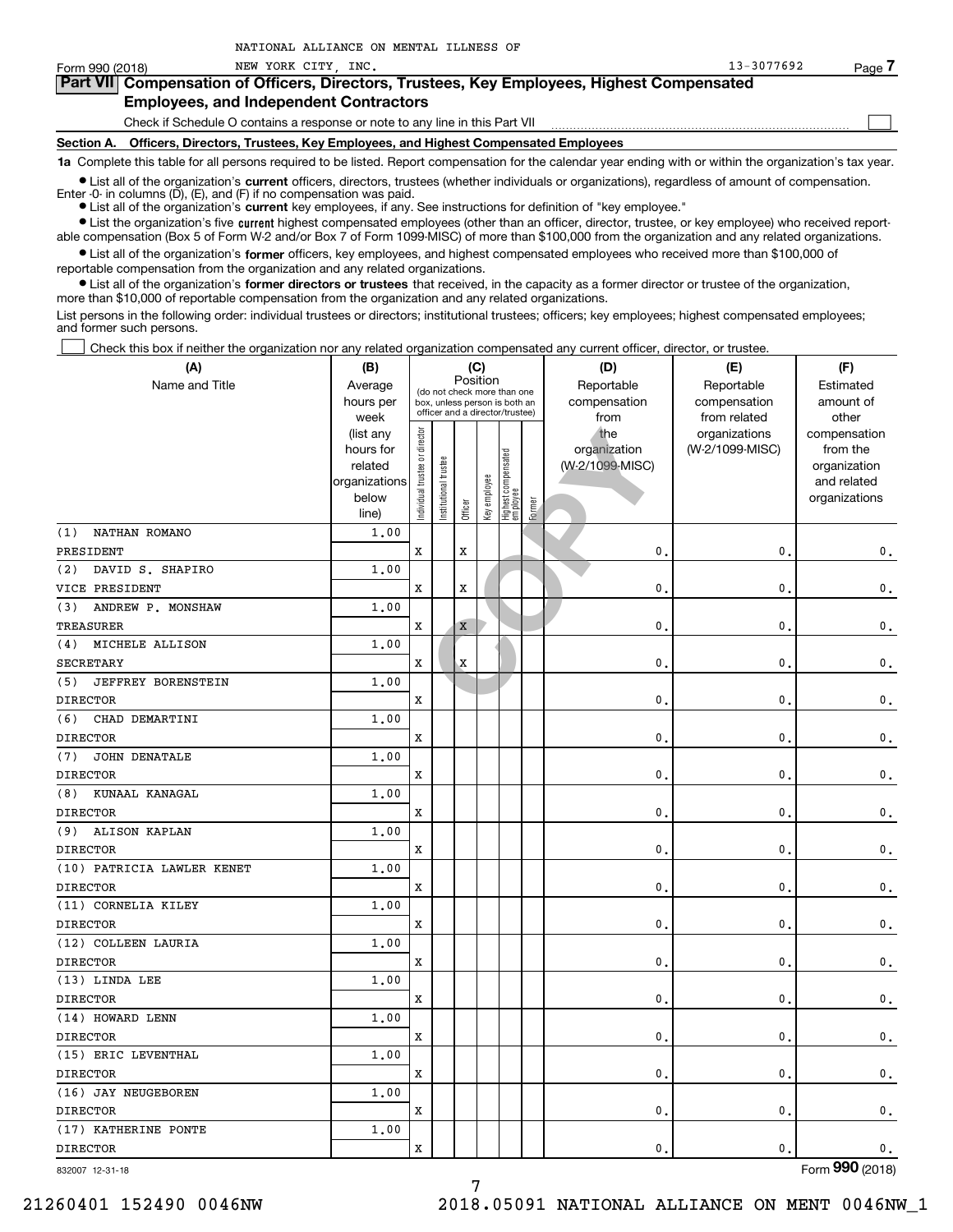| NEW YORK CITY, INC.<br>Form 990 (2018)                                                                                                       |                                                                              |                                |                       |         |                 |                                                                        |        |                                                | 13-3077692                                       |                |                     |                                                                                   | Page 8         |
|----------------------------------------------------------------------------------------------------------------------------------------------|------------------------------------------------------------------------------|--------------------------------|-----------------------|---------|-----------------|------------------------------------------------------------------------|--------|------------------------------------------------|--------------------------------------------------|----------------|---------------------|-----------------------------------------------------------------------------------|----------------|
| <b>Part VII</b><br>Section A. Officers, Directors, Trustees, Key Employees, and Highest Compensated Employees (continued)                    |                                                                              |                                |                       |         |                 |                                                                        |        |                                                |                                                  |                |                     |                                                                                   |                |
| (A)<br>Name and title                                                                                                                        | (B)<br>Average<br>hours per                                                  |                                |                       |         | (C)<br>Position | (do not check more than one<br>box, unless person is both an           |        | (D)<br>Reportable<br>compensation              | (E)<br>Reportable<br>compensation                |                |                     | (F)<br>Estimated<br>amount of                                                     |                |
|                                                                                                                                              | week<br>(list any<br>hours for<br>related<br>organizations<br>below<br>line) | Individual trustee or director | Institutional trustee | Officer | key employee    | officer and a director/trustee)<br>  Highest compensated<br>  employee | Former | from<br>the<br>organization<br>(W-2/1099-MISC) | from related<br>organizations<br>(W-2/1099-MISC) |                |                     | other<br>compensation<br>from the<br>organization<br>and related<br>organizations |                |
| (18) TIMOTHY B. PRICE                                                                                                                        | 1,00                                                                         |                                |                       |         |                 |                                                                        |        |                                                |                                                  |                |                     |                                                                                   |                |
| <b>DIRECTOR</b>                                                                                                                              |                                                                              | x                              |                       |         |                 |                                                                        |        | $\mathbf{0}$                                   |                                                  | $\mathbf 0$    |                     |                                                                                   | $\mathbf{0}$ . |
| (19) RAYMOND SCHWARTZ                                                                                                                        | 1,00                                                                         |                                |                       |         |                 |                                                                        |        |                                                |                                                  |                |                     |                                                                                   |                |
| <b>DIRECTOR</b>                                                                                                                              |                                                                              | x                              |                       |         |                 |                                                                        |        | $\mathbf{0}$                                   |                                                  | $\mathbf{0}$   |                     |                                                                                   | 0.             |
| (20) MARK F. ST. GEORGE                                                                                                                      | 1,00                                                                         |                                |                       |         |                 |                                                                        |        |                                                |                                                  |                |                     |                                                                                   |                |
| <b>DIRECTOR</b>                                                                                                                              |                                                                              | x                              |                       |         |                 |                                                                        |        | $\mathbf{0}$                                   |                                                  | $\mathbf 0$    |                     |                                                                                   | 0.             |
| (21) DREW TRAIN                                                                                                                              | 1,00                                                                         |                                |                       |         |                 |                                                                        |        |                                                |                                                  |                |                     |                                                                                   |                |
| <b>DIRECTOR</b>                                                                                                                              |                                                                              | x                              |                       |         |                 |                                                                        |        | $\mathbf{0}$                                   |                                                  | $\mathbf 0$    |                     |                                                                                   | 0.             |
| (22) JESSICA HUNT                                                                                                                            | 1,00                                                                         |                                |                       |         |                 |                                                                        |        |                                                |                                                  |                |                     |                                                                                   |                |
| <b>DIRECTOR</b>                                                                                                                              |                                                                              | x                              |                       |         |                 |                                                                        |        | $\mathbf{0}$                                   |                                                  | $\mathbf 0$    |                     |                                                                                   | $\mathbf 0$ .  |
| (23) GREGORY A. LEVETO                                                                                                                       | 1,00                                                                         |                                |                       |         |                 |                                                                        |        |                                                |                                                  |                |                     |                                                                                   |                |
| <b>DIRECTOR</b>                                                                                                                              |                                                                              | x                              |                       |         |                 |                                                                        |        | 0.                                             |                                                  | $\mathbf 0$    |                     |                                                                                   | $\mathbf 0$ .  |
| (24) CHRISTOPHER CONDELLES                                                                                                                   | 1,00                                                                         |                                |                       |         |                 |                                                                        |        |                                                |                                                  |                |                     |                                                                                   |                |
| <b>DIRECTOR</b>                                                                                                                              |                                                                              | x                              |                       |         |                 |                                                                        |        | $\mathbf{0}$                                   |                                                  | $\mathbf 0$    |                     |                                                                                   | $\mathbf{0}$ . |
| (25) MATTHEW KUDISH                                                                                                                          | 40.00                                                                        |                                |                       |         |                 |                                                                        |        |                                                |                                                  |                |                     |                                                                                   |                |
| EXECUTIVE DIRECTOR                                                                                                                           |                                                                              |                                |                       | x       |                 |                                                                        |        | 172,677.                                       |                                                  | $\mathbf{0}$   |                     |                                                                                   | 5,520.         |
|                                                                                                                                              |                                                                              |                                |                       |         |                 |                                                                        |        |                                                |                                                  |                |                     |                                                                                   |                |
|                                                                                                                                              |                                                                              |                                |                       |         |                 |                                                                        |        | 172,677.                                       |                                                  | $\mathbf{0}$ . |                     |                                                                                   | 5,520.         |
|                                                                                                                                              |                                                                              |                                |                       |         |                 |                                                                        |        | 0.                                             |                                                  | $\mathbf{0}$ . |                     |                                                                                   | 0.             |
|                                                                                                                                              |                                                                              |                                |                       |         |                 |                                                                        |        | 172,677.                                       |                                                  | $\mathbf{0}$ . |                     |                                                                                   | 5,520.         |
| Total number of individuals (including but not limited to those listed above) who received more than \$100,000 of reportable<br>$\mathbf{2}$ |                                                                              |                                |                       |         |                 |                                                                        |        |                                                |                                                  |                |                     |                                                                                   |                |
| compensation from the organization $\blacktriangleright$                                                                                     |                                                                              |                                |                       |         |                 |                                                                        |        |                                                |                                                  |                |                     |                                                                                   | 1              |
|                                                                                                                                              |                                                                              |                                |                       |         |                 |                                                                        |        |                                                |                                                  |                |                     | Yes                                                                               | No             |
| Did the organization list any former officer, director, or trustee, key employee, or highest compensated employee on<br>3                    |                                                                              |                                |                       |         |                 |                                                                        |        |                                                |                                                  |                |                     |                                                                                   |                |
| line 1a? If "Yes," complete Schedule J for such individual manufactured contained and the Ves," complete Schedule J for such individual      |                                                                              |                                |                       |         |                 |                                                                        |        |                                                |                                                  |                | З                   |                                                                                   | x              |
| For any individual listed on line 1a, is the sum of reportable compensation and other compensation from the organization<br>4                |                                                                              |                                |                       |         |                 |                                                                        |        |                                                |                                                  |                |                     |                                                                                   |                |
|                                                                                                                                              |                                                                              |                                |                       |         |                 |                                                                        |        |                                                |                                                  |                | 4                   | х                                                                                 |                |
| 5<br>Did any person listed on line 1a receive or accrue compensation from any unrelated organization or individual for services              |                                                                              |                                |                       |         |                 |                                                                        |        |                                                |                                                  |                |                     |                                                                                   |                |
|                                                                                                                                              |                                                                              |                                |                       |         |                 |                                                                        |        |                                                |                                                  |                | 5                   |                                                                                   | x              |
| <b>Section B. Independent Contractors</b>                                                                                                    |                                                                              |                                |                       |         |                 |                                                                        |        |                                                |                                                  |                |                     |                                                                                   |                |
| 1<br>Complete this table for your five highest compensated independent contractors that received more than \$100,000 of compensation from    |                                                                              |                                |                       |         |                 |                                                                        |        |                                                |                                                  |                |                     |                                                                                   |                |
| the organization. Report compensation for the calendar year ending with or within the organization's tax year.                               |                                                                              |                                |                       |         |                 |                                                                        |        |                                                |                                                  |                |                     |                                                                                   |                |
| (A)<br>Name and business address                                                                                                             |                                                                              | NONE                           |                       |         |                 |                                                                        |        | (B)<br>Description of services                 |                                                  |                | (C)<br>Compensation |                                                                                   |                |

|              | w<br>Name and business address<br>NONE                                                                                                                                                     | ι-σ<br>Description of services | $\sim$<br>Compensation |  |  |  |  |  |
|--------------|--------------------------------------------------------------------------------------------------------------------------------------------------------------------------------------------|--------------------------------|------------------------|--|--|--|--|--|
|              |                                                                                                                                                                                            |                                |                        |  |  |  |  |  |
|              |                                                                                                                                                                                            |                                |                        |  |  |  |  |  |
|              |                                                                                                                                                                                            |                                |                        |  |  |  |  |  |
|              |                                                                                                                                                                                            |                                |                        |  |  |  |  |  |
|              |                                                                                                                                                                                            |                                |                        |  |  |  |  |  |
| $\mathbf{2}$ | Total number of independent contractors (including but not limited to those listed above) who received more than<br>0<br>$$100,000$ of compensation from the organization $\triangleright$ |                                |                        |  |  |  |  |  |

Form (2018) **990**

832008 12-31-18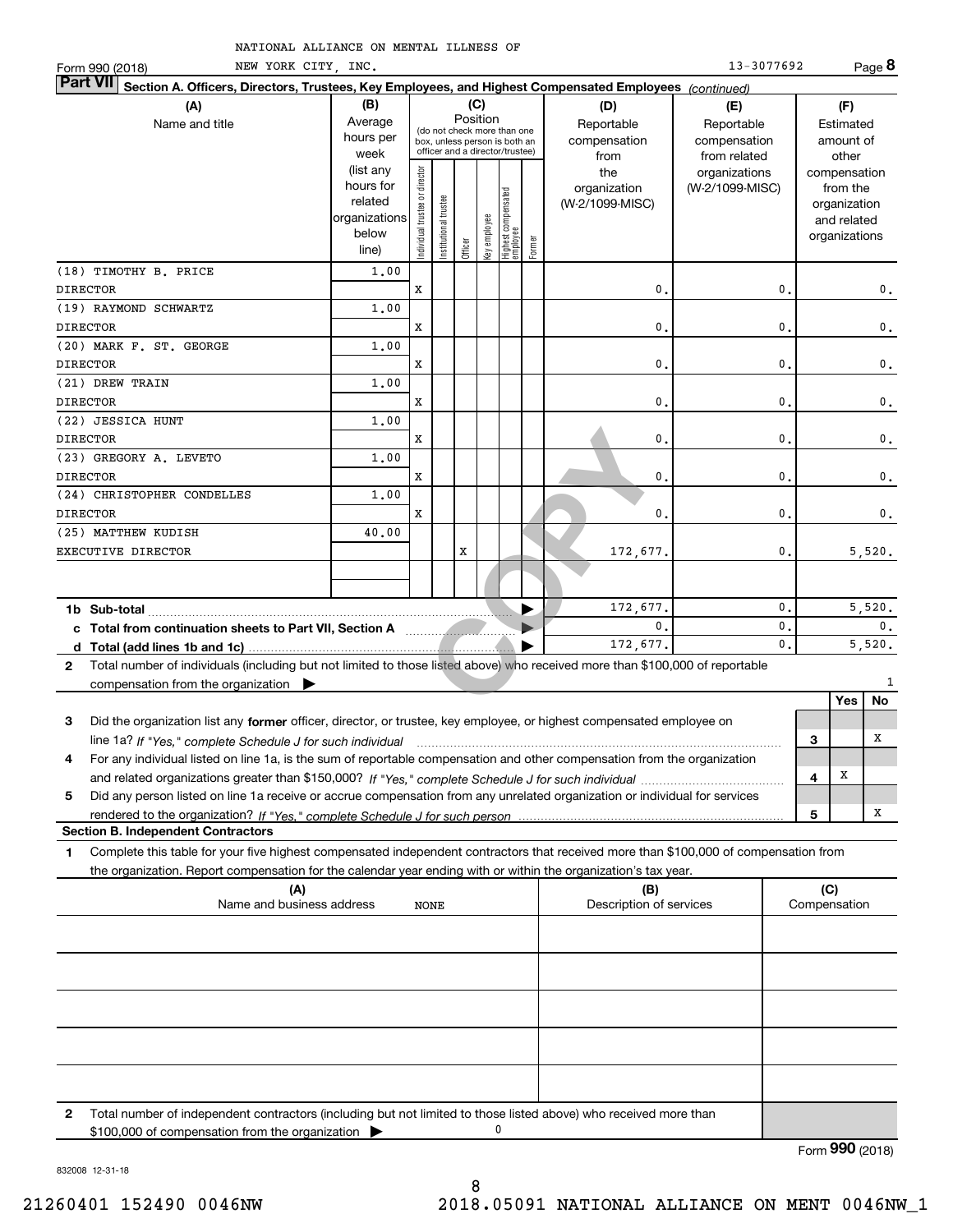| Form 990 (2018)                                           |                  |                                                                                            | NEW YORK CITY, INC. |                       |                      |                                                 | 13-3077692                                           | Page 9                                                               |
|-----------------------------------------------------------|------------------|--------------------------------------------------------------------------------------------|---------------------|-----------------------|----------------------|-------------------------------------------------|------------------------------------------------------|----------------------------------------------------------------------|
|                                                           | <b>Part VIII</b> | <b>Statement of Revenue</b>                                                                |                     |                       |                      |                                                 |                                                      |                                                                      |
|                                                           |                  |                                                                                            |                     |                       | (A)<br>Total revenue | (B)<br>Related or<br>exempt function<br>revenue | $\overline{(C)}$<br>Unrelated<br>business<br>revenue | (D)<br>Revenue excluded<br>from tax under<br>sections<br>$512 - 514$ |
|                                                           |                  | 1 a Federated campaigns                                                                    | 1a                  |                       |                      |                                                 |                                                      |                                                                      |
|                                                           |                  | <b>b</b> Membership dues                                                                   | 1 <sub>b</sub>      | 3,376.                |                      |                                                 |                                                      |                                                                      |
|                                                           | с                | Fundraising events                                                                         | 1 <sub>c</sub>      | 885,792.              |                      |                                                 |                                                      |                                                                      |
|                                                           |                  | d Related organizations                                                                    | 1 <sub>d</sub>      |                       |                      |                                                 |                                                      |                                                                      |
|                                                           |                  | e Government grants (contributions)                                                        | 1e                  | 546, 575.             |                      |                                                 |                                                      |                                                                      |
|                                                           |                  | f All other contributions, gifts, grants, and                                              |                     | 629,694.              |                      |                                                 |                                                      |                                                                      |
|                                                           |                  | similar amounts not included above<br>Noncash contributions included in lines 1a-1f: \$    | 1f                  |                       |                      |                                                 |                                                      |                                                                      |
| Contributions, Gifts, Grants<br>and Other Similar Amounts |                  |                                                                                            |                     |                       | 2,065,437.           |                                                 |                                                      |                                                                      |
|                                                           |                  |                                                                                            |                     | <b>Business Code</b>  |                      |                                                 |                                                      |                                                                      |
|                                                           | 2a               |                                                                                            |                     |                       |                      |                                                 |                                                      |                                                                      |
|                                                           | b                |                                                                                            |                     |                       |                      |                                                 |                                                      |                                                                      |
|                                                           | c                | the control of the control of the control of the control of the control of                 |                     |                       |                      |                                                 |                                                      |                                                                      |
|                                                           | d                | the control of the control of the control of the control of the control of                 |                     |                       |                      |                                                 |                                                      |                                                                      |
| Program Service<br>Revenue                                | е                |                                                                                            |                     |                       |                      |                                                 |                                                      |                                                                      |
|                                                           |                  | f All other program service revenue                                                        |                     |                       |                      |                                                 |                                                      |                                                                      |
|                                                           | 3                | Investment income (including dividends, interest, and                                      |                     | $\blacktriangleright$ |                      |                                                 |                                                      |                                                                      |
|                                                           |                  |                                                                                            |                     | ▶                     | 10,934.              |                                                 |                                                      | 10,934.                                                              |
|                                                           | 4                | Income from investment of tax-exempt bond proceeds                                         |                     |                       |                      |                                                 |                                                      |                                                                      |
|                                                           | 5                |                                                                                            |                     |                       |                      |                                                 |                                                      |                                                                      |
|                                                           |                  |                                                                                            | (i) Real            | (ii) Personal         |                      |                                                 |                                                      |                                                                      |
|                                                           | 6а               | Gross rents                                                                                |                     |                       |                      |                                                 |                                                      |                                                                      |
|                                                           | b                | Less: rental expenses                                                                      |                     |                       |                      |                                                 |                                                      |                                                                      |
|                                                           | с                | Rental income or (loss)                                                                    |                     |                       |                      |                                                 |                                                      |                                                                      |
|                                                           | d                | Net rental income or (loss)                                                                |                     |                       |                      |                                                 |                                                      |                                                                      |
|                                                           |                  | 7 a Gross amount from sales of                                                             | (i) Securities      | (ii) Other            |                      |                                                 |                                                      |                                                                      |
|                                                           |                  | assets other than inventory                                                                |                     |                       |                      |                                                 |                                                      |                                                                      |
|                                                           |                  | <b>b</b> Less: cost or other basis                                                         |                     |                       |                      |                                                 |                                                      |                                                                      |
|                                                           |                  | and sales expenses                                                                         |                     |                       |                      |                                                 |                                                      |                                                                      |
|                                                           |                  | c Gain or (loss)                                                                           |                     |                       |                      |                                                 |                                                      |                                                                      |
|                                                           |                  | 8 a Gross income from fundraising events (not                                              |                     |                       |                      |                                                 |                                                      |                                                                      |
|                                                           |                  | $885,792.$ of<br>including \$                                                              |                     |                       |                      |                                                 |                                                      |                                                                      |
|                                                           |                  | contributions reported on line 1c). See                                                    |                     |                       |                      |                                                 |                                                      |                                                                      |
|                                                           |                  |                                                                                            |                     | 237,994.              |                      |                                                 |                                                      |                                                                      |
| <b>Other Revenue</b>                                      |                  |                                                                                            |                     | 162,026.              |                      |                                                 |                                                      |                                                                      |
|                                                           | с                | Net income or (loss) from fundraising events                                               |                     | .                     | 75,968.              |                                                 |                                                      | 75,968.                                                              |
|                                                           |                  | 9 a Gross income from gaming activities. See                                               |                     |                       |                      |                                                 |                                                      |                                                                      |
|                                                           |                  |                                                                                            |                     |                       |                      |                                                 |                                                      |                                                                      |
|                                                           |                  |                                                                                            | b                   |                       |                      |                                                 |                                                      |                                                                      |
|                                                           | с                | Net income or (loss) from gaming activities<br>10 a Gross sales of inventory, less returns |                     | .                     |                      |                                                 |                                                      |                                                                      |
|                                                           |                  |                                                                                            |                     |                       |                      |                                                 |                                                      |                                                                      |
|                                                           |                  |                                                                                            | b                   |                       |                      |                                                 |                                                      |                                                                      |
|                                                           |                  | c Net income or (loss) from sales of inventory                                             |                     |                       |                      |                                                 |                                                      |                                                                      |
|                                                           |                  | Miscellaneous Revenue                                                                      |                     | <b>Business Code</b>  |                      |                                                 |                                                      |                                                                      |
|                                                           | 11 a             | OTHER                                                                                      |                     | 900099                | 67,574.              | 67,574.                                         |                                                      |                                                                      |
|                                                           | b                |                                                                                            |                     |                       |                      |                                                 |                                                      |                                                                      |
|                                                           | c                |                                                                                            |                     |                       |                      |                                                 |                                                      |                                                                      |
|                                                           | d                |                                                                                            |                     |                       |                      |                                                 |                                                      |                                                                      |
|                                                           |                  |                                                                                            |                     | ▶                     | 67,574.              |                                                 |                                                      |                                                                      |
|                                                           | е<br>12          |                                                                                            |                     |                       | 2, 219, 913.         | 67,574.                                         | 0.                                                   | 86,902.                                                              |

832009 12-31-18

9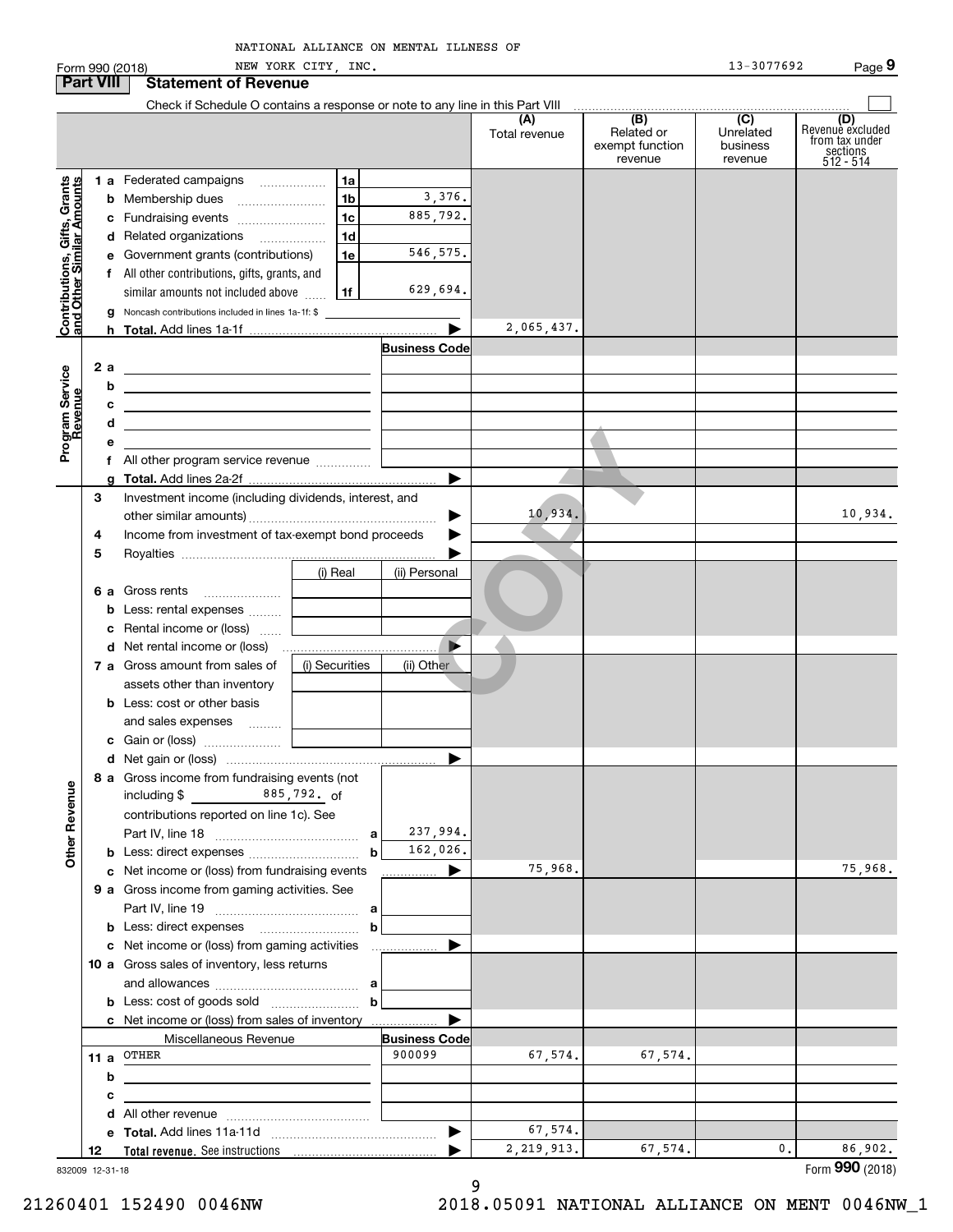| Part X                      |          | <b>Balance Sheet</b>                                                                                  |  |                   |                          |                 |                        |
|-----------------------------|----------|-------------------------------------------------------------------------------------------------------|--|-------------------|--------------------------|-----------------|------------------------|
|                             |          |                                                                                                       |  |                   |                          |                 |                        |
|                             |          |                                                                                                       |  |                   | (A)<br>Beginning of year |                 | (B)<br>End of year     |
|                             | 1        |                                                                                                       |  |                   | 460,387.                 | 1               | 494,972.               |
|                             | 2        |                                                                                                       |  |                   | 399,388.                 | $\mathbf{2}$    | 402, 401.              |
|                             | 3        |                                                                                                       |  |                   | 141,069.                 | 3               | 375,498.               |
|                             | 4        |                                                                                                       |  |                   |                          | 4               |                        |
|                             | 5        | Loans and other receivables from current and former officers, directors,                              |  |                   |                          |                 |                        |
|                             |          | trustees, key employees, and highest compensated employees. Complete                                  |  |                   |                          |                 |                        |
|                             |          |                                                                                                       |  |                   |                          | 5               |                        |
|                             | 6        | Loans and other receivables from other disqualified persons (as defined under                         |  |                   |                          |                 |                        |
|                             |          | section $4958(f)(1)$ , persons described in section $4958(c)(3)(B)$ , and contributing                |  |                   |                          |                 |                        |
|                             |          | employers and sponsoring organizations of section 501(c)(9) voluntary                                 |  |                   |                          |                 |                        |
|                             |          | employees' beneficiary organizations (see instr). Complete Part II of Sch L                           |  |                   |                          | 6               |                        |
| Assets                      | 7        |                                                                                                       |  |                   |                          | $\overline{7}$  |                        |
|                             | 8        |                                                                                                       |  |                   |                          | 8               |                        |
|                             | 9        | Prepaid expenses and deferred charges                                                                 |  |                   | 5,301.                   | 9               | 3,788.                 |
|                             |          | <b>10a</b> Land, buildings, and equipment: cost or other                                              |  |                   |                          |                 |                        |
|                             |          | basis. Complete Part VI of Schedule D  10a                                                            |  | 379,862.          |                          |                 |                        |
|                             | b        | $\frac{10b}{10b}$<br>Less: accumulated depreciation                                                   |  | 302,565.          | 118,420.                 | 10 <sub>c</sub> | 77,297.                |
|                             | 11       |                                                                                                       |  |                   | 12,007.                  | 11              | 12,861.                |
|                             | 12       |                                                                                                       |  |                   |                          | 12              |                        |
|                             | 13       |                                                                                                       |  |                   |                          | 13              |                        |
|                             | 14       |                                                                                                       |  |                   |                          | 14              |                        |
|                             | 15       |                                                                                                       |  |                   | 4,775.                   | 15              | 4,775.                 |
|                             | 16       |                                                                                                       |  |                   | 1, 141, 347.             | 16              | 1,371,592.             |
|                             | 17       |                                                                                                       |  |                   | 70,697.                  | 17              | 57,507.                |
|                             | 18       |                                                                                                       |  |                   |                          | 18              |                        |
|                             | 19       |                                                                                                       |  |                   |                          | 19              | 53,000.                |
|                             | 20       |                                                                                                       |  |                   |                          | 20              |                        |
|                             | 21       | Escrow or custodial account liability. Complete Part IV of Schedule D                                 |  |                   |                          | 21              |                        |
|                             | 22       | Loans and other payables to current and former officers, directors, trustees,                         |  |                   |                          |                 |                        |
|                             |          | key employees, highest compensated employees, and disqualified persons.                               |  |                   |                          |                 |                        |
| Liabilities                 |          | Complete Part II of Schedule L                                                                        |  |                   |                          | 22              |                        |
|                             | 23       | Secured mortgages and notes payable to unrelated third parties                                        |  |                   |                          | 23              |                        |
|                             | 24       |                                                                                                       |  |                   |                          | 24              |                        |
|                             | 25       | Other liabilities (including federal income tax, payables to related third                            |  |                   |                          |                 |                        |
|                             |          | parties, and other liabilities not included on lines 17-24). Complete Part X of                       |  |                   |                          |                 |                        |
|                             |          | Schedule D                                                                                            |  |                   |                          | 25              |                        |
|                             | 26       | Total liabilities. Add lines 17 through 25                                                            |  | X                 | 70,697.                  | 26              | 110,507.               |
|                             |          | Organizations that follow SFAS 117 (ASC 958), check here >                                            |  | and               |                          |                 |                        |
|                             |          | complete lines 27 through 29, and lines 33 and 34.                                                    |  |                   | 999,775.                 |                 |                        |
|                             | 27       |                                                                                                       |  |                   | 70,875.                  | 27              | 1,052,210.<br>208,875. |
|                             | 28       | Temporarily restricted net assets                                                                     |  |                   |                          | 28              |                        |
|                             | 29       | Permanently restricted net assets                                                                     |  |                   |                          | 29              |                        |
| Net Assets or Fund Balances |          | Organizations that do not follow SFAS 117 (ASC 958), check here ▶ □                                   |  |                   |                          |                 |                        |
|                             |          | and complete lines 30 through 34.                                                                     |  |                   |                          |                 |                        |
|                             | 30       | Paid-in or capital surplus, or land, building, or equipment fund                                      |  |                   |                          | 30<br>31        |                        |
|                             | 31       |                                                                                                       |  |                   |                          | 32              |                        |
|                             | 32<br>33 | Retained earnings, endowment, accumulated income, or other funds<br>Total net assets or fund balances |  | 1.1.1.1.1.1.1.1.1 | 1,070,650.               | 33              | 1,261,085.             |
|                             |          |                                                                                                       |  |                   | 1, 141, 347.             | 34              | 1,371,592.             |
|                             | 34       |                                                                                                       |  |                   |                          |                 | $\overline{2}$         |

Form (2018) **990**

832011 12-31-18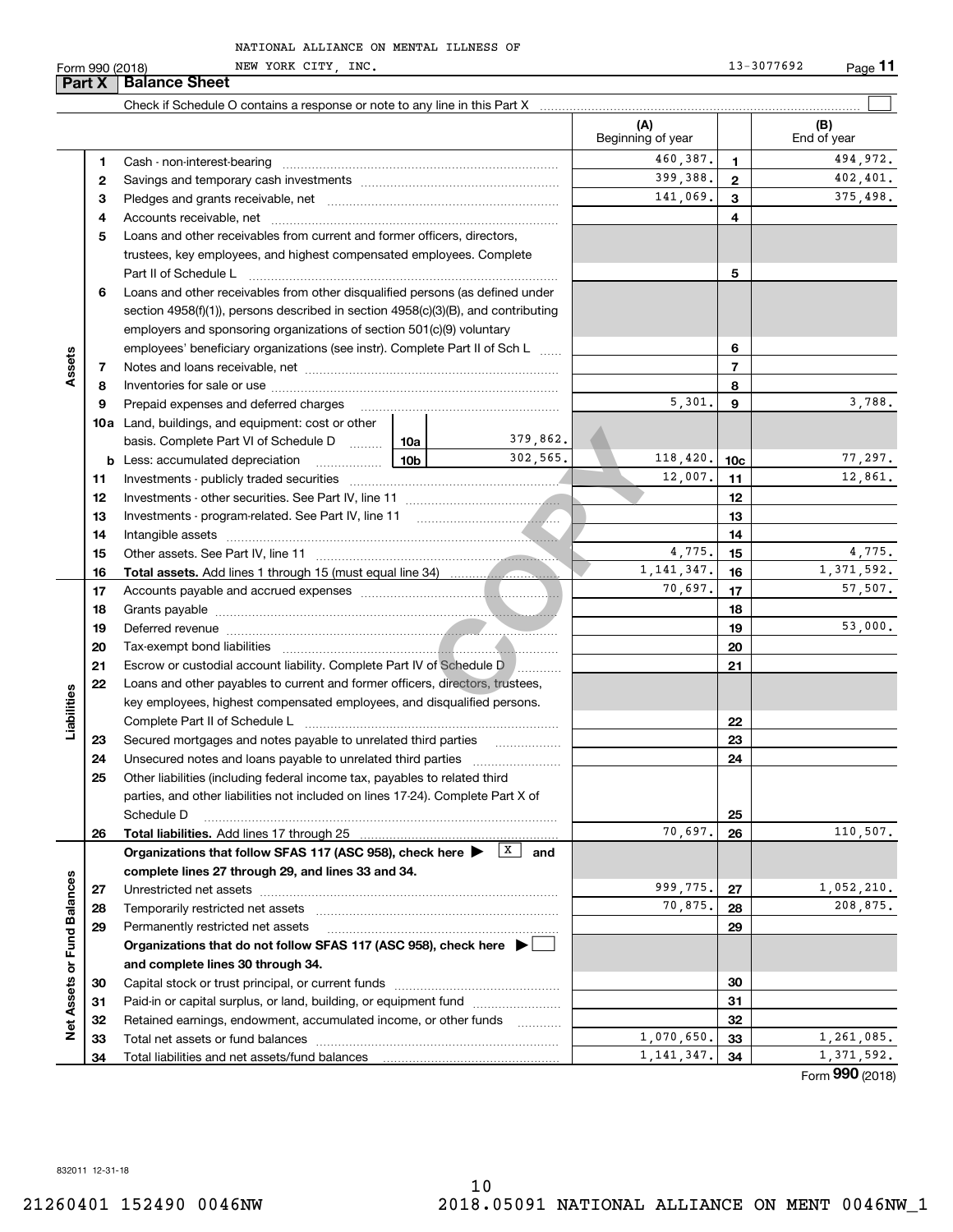Form 990 (2018) Page NEW YORK CITY, INC. 13-3077692

|          | <b>Part IX   Statement of Functional Expenses</b>                                                                                                                                                           |                       |                                    |                                           |                                |
|----------|-------------------------------------------------------------------------------------------------------------------------------------------------------------------------------------------------------------|-----------------------|------------------------------------|-------------------------------------------|--------------------------------|
|          | Section 501(c)(3) and 501(c)(4) organizations must complete all columns. All other organizations must complete column (A).                                                                                  |                       |                                    |                                           |                                |
|          | Check if Schedule O contains a response or note to any line in this Part IX                                                                                                                                 |                       |                                    |                                           | x                              |
|          | Do not include amounts reported on lines 6b,<br>7b, 8b, 9b, and 10b of Part VIII.                                                                                                                           | (A)<br>Total expenses | (B)<br>Program service<br>expenses | (C)<br>Management and<br>general expenses | (D)<br>Fundraising<br>expenses |
| 1.       | Grants and other assistance to domestic organizations                                                                                                                                                       |                       |                                    |                                           |                                |
|          | and domestic governments. See Part IV, line 21                                                                                                                                                              | 1,551.                | 1,551.                             |                                           |                                |
| 2        | Grants and other assistance to domestic                                                                                                                                                                     |                       |                                    |                                           |                                |
|          | individuals. See Part IV, line 22                                                                                                                                                                           |                       |                                    |                                           |                                |
| 3        | Grants and other assistance to foreign                                                                                                                                                                      |                       |                                    |                                           |                                |
|          | organizations, foreign governments, and foreign                                                                                                                                                             |                       |                                    |                                           |                                |
|          | individuals. See Part IV, lines 15 and 16                                                                                                                                                                   |                       |                                    |                                           |                                |
| 4        | Benefits paid to or for members                                                                                                                                                                             |                       |                                    |                                           |                                |
| 5        | Compensation of current officers, directors,                                                                                                                                                                |                       |                                    |                                           |                                |
|          | trustees, and key employees                                                                                                                                                                                 | 171,902.              | 143, 434.                          | 14,377.                                   | 14,091.                        |
| 6        | Compensation not included above, to disqualified                                                                                                                                                            |                       |                                    |                                           |                                |
|          | persons (as defined under section 4958(f)(1)) and                                                                                                                                                           |                       |                                    |                                           |                                |
|          | persons described in section $4958(c)(3)(B)$                                                                                                                                                                | 618,261.              |                                    |                                           | 51, 224.                       |
| 7        |                                                                                                                                                                                                             |                       | 514,810.                           | 52,227.                                   |                                |
| 8        | Pension plan accruals and contributions (include                                                                                                                                                            | 5,722.                | 5,065.                             | 337.                                      | 320.                           |
| 9        | section 401(k) and 403(b) employer contributions)                                                                                                                                                           | 100,810.              | 89, 247.                           | 5,930.                                    | 5,633.                         |
| 10       |                                                                                                                                                                                                             | 58,580.               | 51,860.                            | 3,446.                                    | 3,274.                         |
| 11       | Fees for services (non-employees):                                                                                                                                                                          |                       |                                    |                                           |                                |
| a        |                                                                                                                                                                                                             |                       |                                    |                                           |                                |
| b        |                                                                                                                                                                                                             | 500                   | 240.                               | 141.                                      | 119.                           |
| c        |                                                                                                                                                                                                             | 114,404.              | 54,813.                            | 32,358.                                   | 27, 233.                       |
| d        |                                                                                                                                                                                                             |                       |                                    |                                           |                                |
| е        | Professional fundraising services. See Part IV, line 17                                                                                                                                                     |                       |                                    |                                           |                                |
| f        | Investment management fees                                                                                                                                                                                  |                       |                                    |                                           |                                |
| g        | Other. (If line 11g amount exceeds 10% of line 25,                                                                                                                                                          |                       |                                    |                                           |                                |
|          | column (A) amount, list line 11g expenses on Sch O.)                                                                                                                                                        | 313,931.              | 150, 409.                          | 88,793.                                   | 74,729.                        |
| 12       |                                                                                                                                                                                                             |                       |                                    |                                           |                                |
| 13       |                                                                                                                                                                                                             | 122,892.              | 109,813.                           | 6,147.                                    | 6,932.                         |
| 14       |                                                                                                                                                                                                             | 14,579.               | 13,265.                            | 477.                                      | 837.                           |
| 15       |                                                                                                                                                                                                             |                       |                                    |                                           |                                |
| 16       |                                                                                                                                                                                                             | 142,811.              | 126,429.                           | 8,401.                                    | 7,981.                         |
| 17       | <b>I</b> ravel                                                                                                                                                                                              | 14,327.               | 9,554.                             | 3,814.                                    | 959.                           |
| 18       | Payments of travel or entertainment expenses                                                                                                                                                                |                       |                                    |                                           |                                |
|          | for any federal, state, or local public officials                                                                                                                                                           |                       |                                    |                                           |                                |
| 19       | Conferences, conventions, and meetings                                                                                                                                                                      |                       |                                    |                                           |                                |
| 20       | Interest                                                                                                                                                                                                    |                       |                                    |                                           |                                |
| 21       |                                                                                                                                                                                                             |                       |                                    |                                           |                                |
| 22       | Depreciation, depletion, and amortization                                                                                                                                                                   | 41,123.<br>23,165.    | 36,405.<br>17,796.                 | 2,419.<br>1,555.                          | 2,299.<br>3,814.               |
| 23       | Insurance                                                                                                                                                                                                   |                       |                                    |                                           |                                |
| 24       | Other expenses. Itemize expenses not covered<br>above. (List miscellaneous expenses in line 24e. If line<br>24e amount exceeds 10% of line 25, column (A)<br>amount, list line 24e expenses on Schedule O.) |                       |                                    |                                           |                                |
| a        | PROGRAM EVENTS                                                                                                                                                                                              | 234,100.              | 210,690.                           |                                           | 23,410.                        |
| b        | OTHER                                                                                                                                                                                                       | 46.788.               | 30,579.                            | 15,633.                                   | 576.                           |
| с        |                                                                                                                                                                                                             |                       |                                    |                                           |                                |
| d        |                                                                                                                                                                                                             |                       |                                    |                                           |                                |
| е        | All other expenses                                                                                                                                                                                          | 2,025,446.            | 1,565,960.                         | 236,055.                                  | 223,431.                       |
| 25<br>26 | Total functional expenses. Add lines 1 through 24e<br><b>Joint costs.</b> Complete this line only if the organization                                                                                       |                       |                                    |                                           |                                |
|          | reported in column (B) joint costs from a combined                                                                                                                                                          |                       |                                    |                                           |                                |
|          | educational campaign and fundraising solicitation.                                                                                                                                                          |                       |                                    |                                           |                                |
|          | Check here $\blacktriangleright$<br>if following SOP 98-2 (ASC 958-720)                                                                                                                                     |                       |                                    |                                           |                                |

11

832010 12-31-18

Form (2018) **990**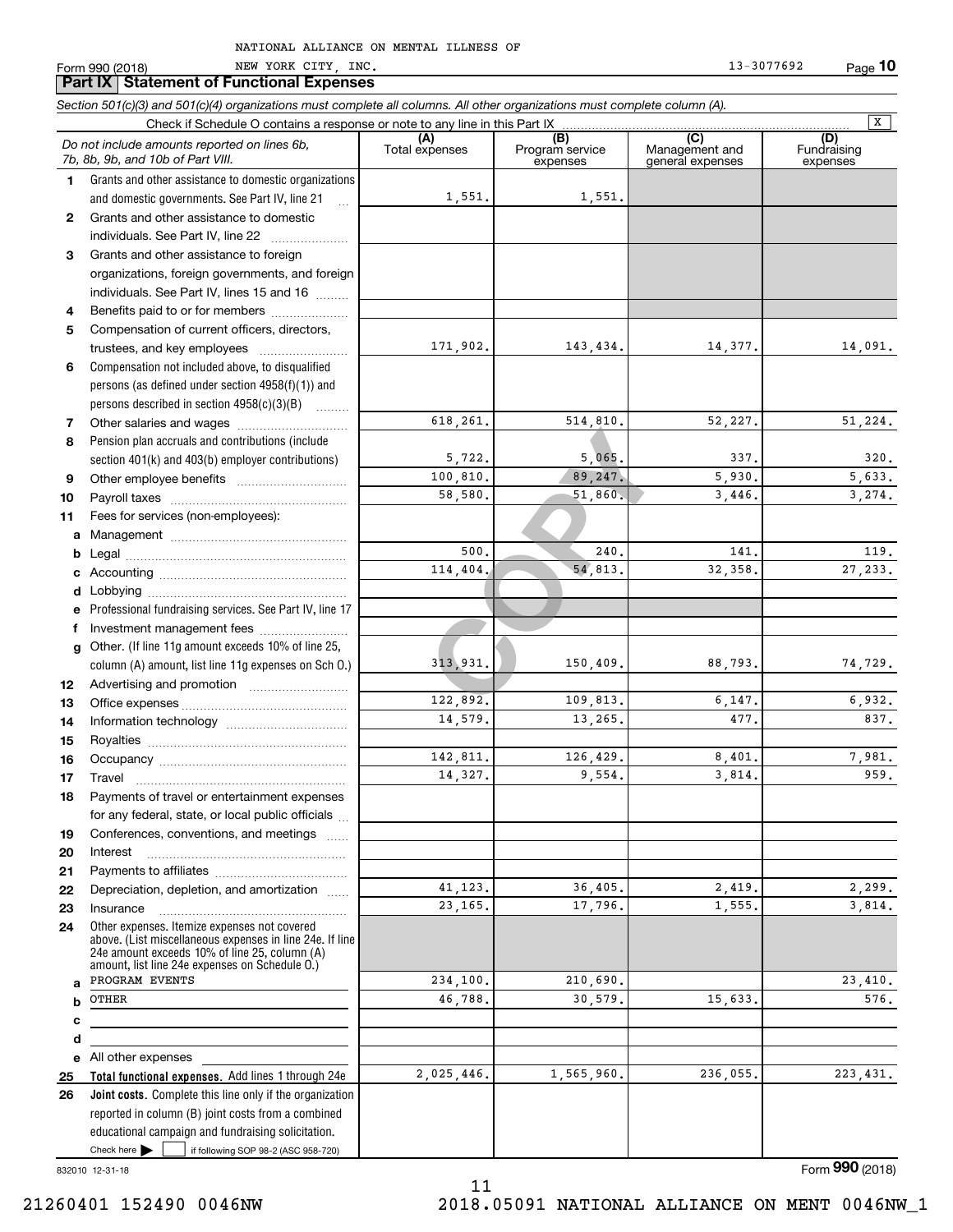|    | NATIONAL ALLIANCE ON MENTAL ILLNESS OF                                                                                                                                                                                         |                |                |                    |                     |
|----|--------------------------------------------------------------------------------------------------------------------------------------------------------------------------------------------------------------------------------|----------------|----------------|--------------------|---------------------|
|    | NEW YORK CITY INC.<br>Form 990 (2018)                                                                                                                                                                                          | 13-3077692     |                |                    | $P_{\text{aqe}}$ 12 |
|    | <b>Reconciliation of Net Assets</b><br>Part XI                                                                                                                                                                                 |                |                |                    |                     |
|    | Check if Schedule O contains a response or note to any line in this Part XI                                                                                                                                                    |                |                |                    |                     |
|    |                                                                                                                                                                                                                                |                |                |                    |                     |
| 1  | Total revenue (must equal Part VIII, column (A), line 12) manufactured contract controller manufactured manufactured manufactured manufactured manufactured manufactured manufactured manufactured manufactured manufactured m | 1              |                | 2, 219, 913.       |                     |
| 2  |                                                                                                                                                                                                                                | $\mathbf{2}$   |                | 2,025,446.         |                     |
| 3  | Revenue less expenses. Subtract line 2 from line 1                                                                                                                                                                             | 3              |                | 194,467.           |                     |
| 4  |                                                                                                                                                                                                                                | 4              |                | 1,070,650.         |                     |
| 5  | Net unrealized gains (losses) on investments                                                                                                                                                                                   | 5              |                |                    | $-4,032.$           |
| 6  | Donated services and use of facilities                                                                                                                                                                                         | 6              |                |                    |                     |
| 7  | Investment expenses                                                                                                                                                                                                            | $\overline{7}$ |                |                    |                     |
| 8  | Prior period adjustments                                                                                                                                                                                                       | 8              |                |                    |                     |
| 9  | Other changes in net assets or fund balances (explain in Schedule O) [11] manufacture changes in net assets or fund balances (explain in Schedule O)                                                                           | 9              |                |                    | 0.                  |
| 10 | Net assets or fund balances at end of year. Combine lines 3 through 9 (must equal Part X, line 33,                                                                                                                             |                |                |                    |                     |
|    | column (B))                                                                                                                                                                                                                    | 10             |                | 1,261,085.         |                     |
|    | Part XII Financial Statements and Reporting                                                                                                                                                                                    |                |                |                    |                     |
|    |                                                                                                                                                                                                                                |                |                |                    |                     |
|    |                                                                                                                                                                                                                                |                |                | Yes                | <b>No</b>           |
| 1  | Accounting method used to prepare the Form 990: <u>[</u> Cash<br>$X$ Accrual<br>Other                                                                                                                                          |                |                |                    |                     |
|    | If the organization changed its method of accounting from a prior year or checked "Other," explain in Schedule O.                                                                                                              |                |                |                    |                     |
|    | 2a Were the organization's financial statements compiled or reviewed by an independent accountant?                                                                                                                             |                | 2a             |                    | x                   |
|    | If "Yes," check a box below to indicate whether the financial statements for the year were compiled or reviewed on a                                                                                                           |                |                |                    |                     |
|    | separate basis, consolidated basis, or both:                                                                                                                                                                                   |                |                |                    |                     |
|    | Separate basis<br><b>Consolidated basis</b><br>Both consolidated and separate basis                                                                                                                                            |                |                |                    |                     |
|    | <b>b</b> Were the organization's financial statements audited by an independent accountant?                                                                                                                                    |                | 2 <sub>b</sub> | х                  |                     |
|    | If "Yes," check a box below to indicate whether the financial statements for the year were audited on a separate basis,                                                                                                        |                |                |                    |                     |
|    | consolidated basis, or both:                                                                                                                                                                                                   |                |                |                    |                     |
|    | $\boxed{\textbf{X}}$ Separate basis<br>Both consolidated and separate basis<br>Consolidated basis                                                                                                                              |                |                |                    |                     |
|    | c If "Yes" to line 2a or 2b, does the organization have a committee that assumes responsibility for oversight of the audit,                                                                                                    |                |                | х                  |                     |
|    |                                                                                                                                                                                                                                |                | 2c             |                    |                     |
|    | If the organization changed either its oversight process or selection process during the tax year, explain in Schedule O.                                                                                                      |                |                |                    |                     |
|    | 3a As a result of a federal award, was the organization required to undergo an audit or audits as set forth in the Single Audit                                                                                                |                |                |                    | x                   |
|    |                                                                                                                                                                                                                                |                | За             |                    |                     |
|    | <b>b</b> If "Yes," did the organization undergo the required audit or audits? If the organization did not undergo the required audit                                                                                           |                |                |                    |                     |
|    |                                                                                                                                                                                                                                |                | 3b             | $000 \text{ days}$ |                     |

Form (2018) **990**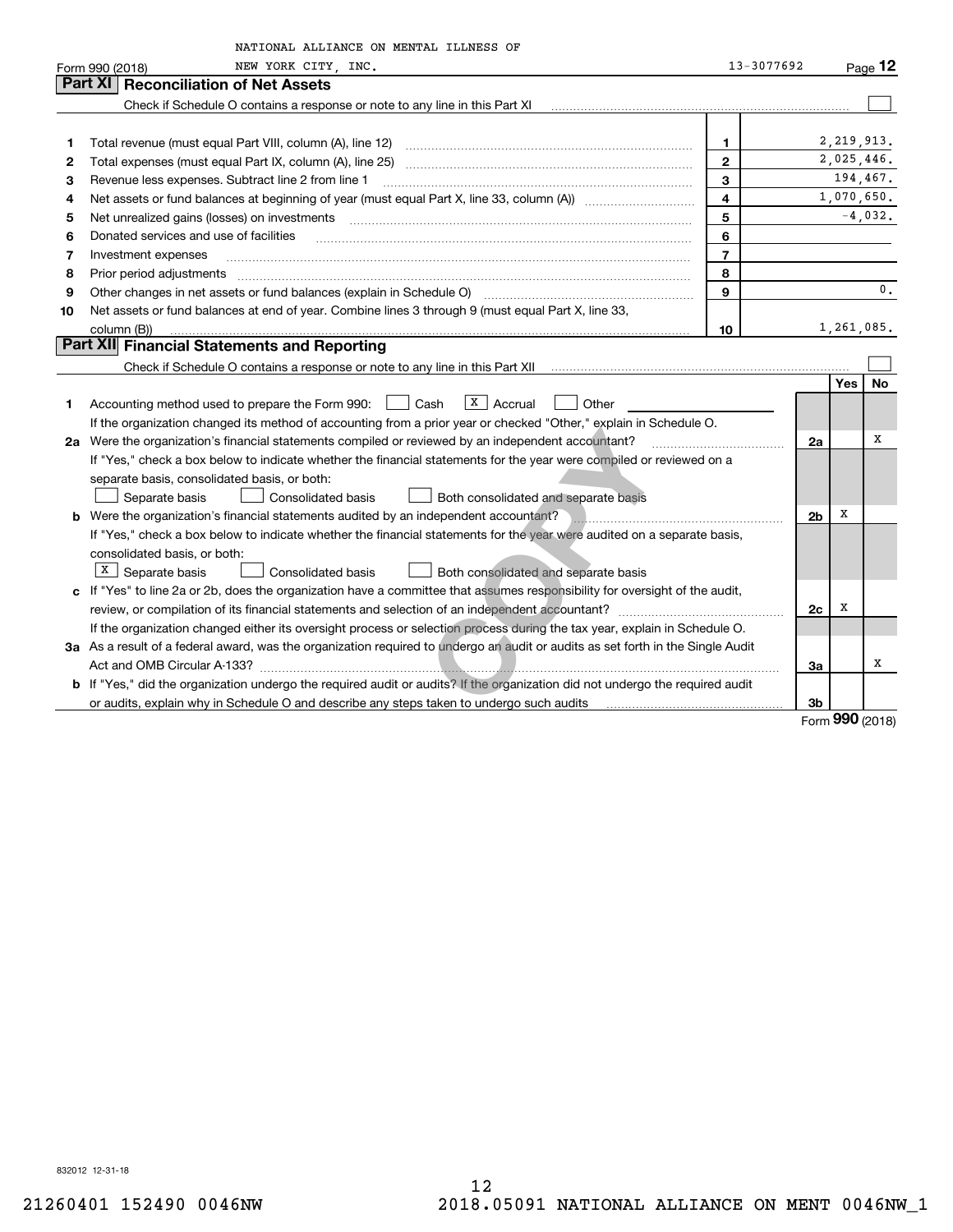| <b>SCHEDULE A</b>           |                                                                                                                                                                                                                                                                                            |                                                                                                                         |                                 |    |                            |  | OMB No. 1545-0047                     |  |
|-----------------------------|--------------------------------------------------------------------------------------------------------------------------------------------------------------------------------------------------------------------------------------------------------------------------------------------|-------------------------------------------------------------------------------------------------------------------------|---------------------------------|----|----------------------------|--|---------------------------------------|--|
| (Form 990 or 990-EZ)        |                                                                                                                                                                                                                                                                                            | <b>Public Charity Status and Public Support</b>                                                                         |                                 |    |                            |  |                                       |  |
|                             |                                                                                                                                                                                                                                                                                            | Complete if the organization is a section 501(c)(3) organization or a section<br>4947(a)(1) nonexempt charitable trust. |                                 |    |                            |  |                                       |  |
| Department of the Treasury  |                                                                                                                                                                                                                                                                                            | Attach to Form 990 or Form 990-EZ.                                                                                      |                                 |    |                            |  | <b>Open to Public</b>                 |  |
| Internal Revenue Service    |                                                                                                                                                                                                                                                                                            | Go to www.irs.gov/Form990 for instructions and the latest information.                                                  |                                 |    |                            |  | Inspection                            |  |
| Name of the organization    | NATIONAL ALLIANCE ON MENTAL ILLNESS OF                                                                                                                                                                                                                                                     |                                                                                                                         |                                 |    |                            |  | <b>Employer identification number</b> |  |
| Part I                      | NEW YORK CITY, INC.                                                                                                                                                                                                                                                                        |                                                                                                                         |                                 |    |                            |  | 13-3077692                            |  |
|                             | Reason for Public Charity Status (All organizations must complete this part.) See instructions.                                                                                                                                                                                            |                                                                                                                         |                                 |    |                            |  |                                       |  |
|                             | The organization is not a private foundation because it is: (For lines 1 through 12, check only one box.)                                                                                                                                                                                  |                                                                                                                         |                                 |    |                            |  |                                       |  |
| 1<br>2                      | A church, convention of churches, or association of churches described in section 170(b)(1)(A)(i).<br>A school described in section 170(b)(1)(A)(ii). (Attach Schedule E (Form 990 or 990-EZ).)                                                                                            |                                                                                                                         |                                 |    |                            |  |                                       |  |
| 3                           | A hospital or a cooperative hospital service organization described in section $170(b)(1)(A)(iii)$ .                                                                                                                                                                                       |                                                                                                                         |                                 |    |                            |  |                                       |  |
| 4                           |                                                                                                                                                                                                                                                                                            |                                                                                                                         |                                 |    |                            |  |                                       |  |
|                             | A medical research organization operated in conjunction with a hospital described in section 170(b)(1)(A)(iii). Enter the hospital's name,<br>city, and state:                                                                                                                             |                                                                                                                         |                                 |    |                            |  |                                       |  |
| 5                           | An organization operated for the benefit of a college or university owned or operated by a governmental unit described in                                                                                                                                                                  |                                                                                                                         |                                 |    |                            |  |                                       |  |
|                             | section 170(b)(1)(A)(iv). (Complete Part II.)                                                                                                                                                                                                                                              |                                                                                                                         |                                 |    |                            |  |                                       |  |
| 6                           | A federal, state, or local government or governmental unit described in section 170(b)(1)(A)(v).                                                                                                                                                                                           |                                                                                                                         |                                 |    |                            |  |                                       |  |
| 7                           | An organization that normally receives a substantial part of its support from a governmental unit or from the general public described in                                                                                                                                                  |                                                                                                                         |                                 |    |                            |  |                                       |  |
|                             | section 170(b)(1)(A)(vi). (Complete Part II.)                                                                                                                                                                                                                                              |                                                                                                                         |                                 |    |                            |  |                                       |  |
| 8                           | A community trust described in section 170(b)(1)(A)(vi). (Complete Part II.)                                                                                                                                                                                                               |                                                                                                                         |                                 |    |                            |  |                                       |  |
| 9                           | An agricultural research organization described in section 170(b)(1)(A)(ix) operated in conjunction with a land-grant college                                                                                                                                                              |                                                                                                                         |                                 |    |                            |  |                                       |  |
|                             | or university or a non-land-grant college of agriculture (see instructions). Enter the name, city, and state of the college or                                                                                                                                                             |                                                                                                                         |                                 |    |                            |  |                                       |  |
| university:<br>$\mathbf{X}$ |                                                                                                                                                                                                                                                                                            |                                                                                                                         |                                 |    |                            |  |                                       |  |
| 10                          | An organization that normally receives: (1) more than 33 1/3% of its support from contributions, membership fees, and gross receipts from<br>activities related to its exempt functions - subject to certain exceptions, and (2) no more than 33 1/3% of its support from gross investment |                                                                                                                         |                                 |    |                            |  |                                       |  |
|                             | income and unrelated business taxable income (less section 511 tax) from businesses acquired by the organization after June 30, 1975.                                                                                                                                                      |                                                                                                                         |                                 |    |                            |  |                                       |  |
|                             | See section 509(a)(2). (Complete Part III.)                                                                                                                                                                                                                                                |                                                                                                                         |                                 |    |                            |  |                                       |  |
| 11                          | An organization organized and operated exclusively to test for public safety. See section 509(a)(4).                                                                                                                                                                                       |                                                                                                                         |                                 |    |                            |  |                                       |  |
| 12                          | An organization organized and operated exclusively for the benefit of, to perform the functions of, or to carry out the purposes of one or                                                                                                                                                 |                                                                                                                         |                                 |    |                            |  |                                       |  |
|                             | more publicly supported organizations described in section 509(a)(1) or section 509(a)(2). See section 509(a)(3). Check the box in                                                                                                                                                         |                                                                                                                         |                                 |    |                            |  |                                       |  |
|                             | lines 12a through 12d that describes the type of supporting organization and complete lines 12e, 12f, and 12g.                                                                                                                                                                             |                                                                                                                         |                                 |    |                            |  |                                       |  |
| a                           | Type I. A supporting organization operated, supervised, or controlled by its supported organization(s), typically by giving                                                                                                                                                                |                                                                                                                         |                                 |    |                            |  |                                       |  |
|                             | the supported organization(s) the power to regularly appoint or elect a majority of the directors or trustees of the supporting                                                                                                                                                            |                                                                                                                         |                                 |    |                            |  |                                       |  |
|                             | organization. You must complete Part IV, Sections A and B.                                                                                                                                                                                                                                 |                                                                                                                         |                                 |    |                            |  |                                       |  |
| b                           | Type II. A supporting organization supervised or controlled in connection with its supported organization(s), by having                                                                                                                                                                    |                                                                                                                         |                                 |    |                            |  |                                       |  |
|                             | control or management of the supporting organization vested in the same persons that control or manage the supported                                                                                                                                                                       |                                                                                                                         |                                 |    |                            |  |                                       |  |
| с                           | organization(s). You must complete Part IV, Sections A and C.<br>Type III functionally integrated. A supporting organization operated in connection with, and functionally integrated with,                                                                                                |                                                                                                                         |                                 |    |                            |  |                                       |  |
|                             | its supported organization(s) (see instructions). You must complete Part IV, Sections A, D, and E.                                                                                                                                                                                         |                                                                                                                         |                                 |    |                            |  |                                       |  |
| d                           | Type III non-functionally integrated. A supporting organization operated in connection with its supported organization(s)                                                                                                                                                                  |                                                                                                                         |                                 |    |                            |  |                                       |  |
|                             | that is not functionally integrated. The organization generally must satisfy a distribution requirement and an attentiveness                                                                                                                                                               |                                                                                                                         |                                 |    |                            |  |                                       |  |
|                             | requirement (see instructions). You must complete Part IV, Sections A and D, and Part V.                                                                                                                                                                                                   |                                                                                                                         |                                 |    |                            |  |                                       |  |
| е                           | Check this box if the organization received a written determination from the IRS that it is a Type I, Type II, Type III                                                                                                                                                                    |                                                                                                                         |                                 |    |                            |  |                                       |  |
|                             | functionally integrated, or Type III non-functionally integrated supporting organization.                                                                                                                                                                                                  |                                                                                                                         |                                 |    |                            |  |                                       |  |
|                             | <b>f</b> Enter the number of supported organizations                                                                                                                                                                                                                                       |                                                                                                                         |                                 |    |                            |  |                                       |  |
| g<br>(i) Name of supported  | Provide the following information about the supported organization(s).<br>(ii) EIN                                                                                                                                                                                                         | (iii) Type of organization                                                                                              | (iv) Is the organization listed |    | (v) Amount of monetary     |  | (vi) Amount of other                  |  |
| organization                |                                                                                                                                                                                                                                                                                            | (described on lines 1-10                                                                                                | in your governing document?     |    | support (see instructions) |  | support (see instructions)            |  |
|                             |                                                                                                                                                                                                                                                                                            | above (see instructions))                                                                                               | Yes                             | No |                            |  |                                       |  |
|                             |                                                                                                                                                                                                                                                                                            |                                                                                                                         |                                 |    |                            |  |                                       |  |
|                             |                                                                                                                                                                                                                                                                                            |                                                                                                                         |                                 |    |                            |  |                                       |  |
|                             |                                                                                                                                                                                                                                                                                            |                                                                                                                         |                                 |    |                            |  |                                       |  |
|                             |                                                                                                                                                                                                                                                                                            |                                                                                                                         |                                 |    |                            |  |                                       |  |
|                             |                                                                                                                                                                                                                                                                                            |                                                                                                                         |                                 |    |                            |  |                                       |  |
|                             |                                                                                                                                                                                                                                                                                            |                                                                                                                         |                                 |    |                            |  |                                       |  |
|                             |                                                                                                                                                                                                                                                                                            |                                                                                                                         |                                 |    |                            |  |                                       |  |
|                             |                                                                                                                                                                                                                                                                                            |                                                                                                                         |                                 |    |                            |  |                                       |  |
|                             |                                                                                                                                                                                                                                                                                            |                                                                                                                         |                                 |    |                            |  |                                       |  |
| Total                       | $\pm$ HA For Danorwork Reduction Act Notice, see the Instructions for Form 000 or 000-F7 $\pm$ 222021, 10, 11, 12                                                                                                                                                                          |                                                                                                                         |                                 |    |                            |  | Schodule A (Form 990 or 990-F7) 2018  |  |

832021 10-11-18 **For Paperwork Reduction Act Notice, see the Instructions for Form 990 or 990-EZ. Schedule A (Form 990 or 990-EZ) 2018 LHA For Paperwork Reduction Act Notice, see the Instructions for** m 990<br>13

 <sup>21260401 152490 0046</sup>NW 2018.05091 NATIONAL ALLIANCE ON MENT 0046NW\_1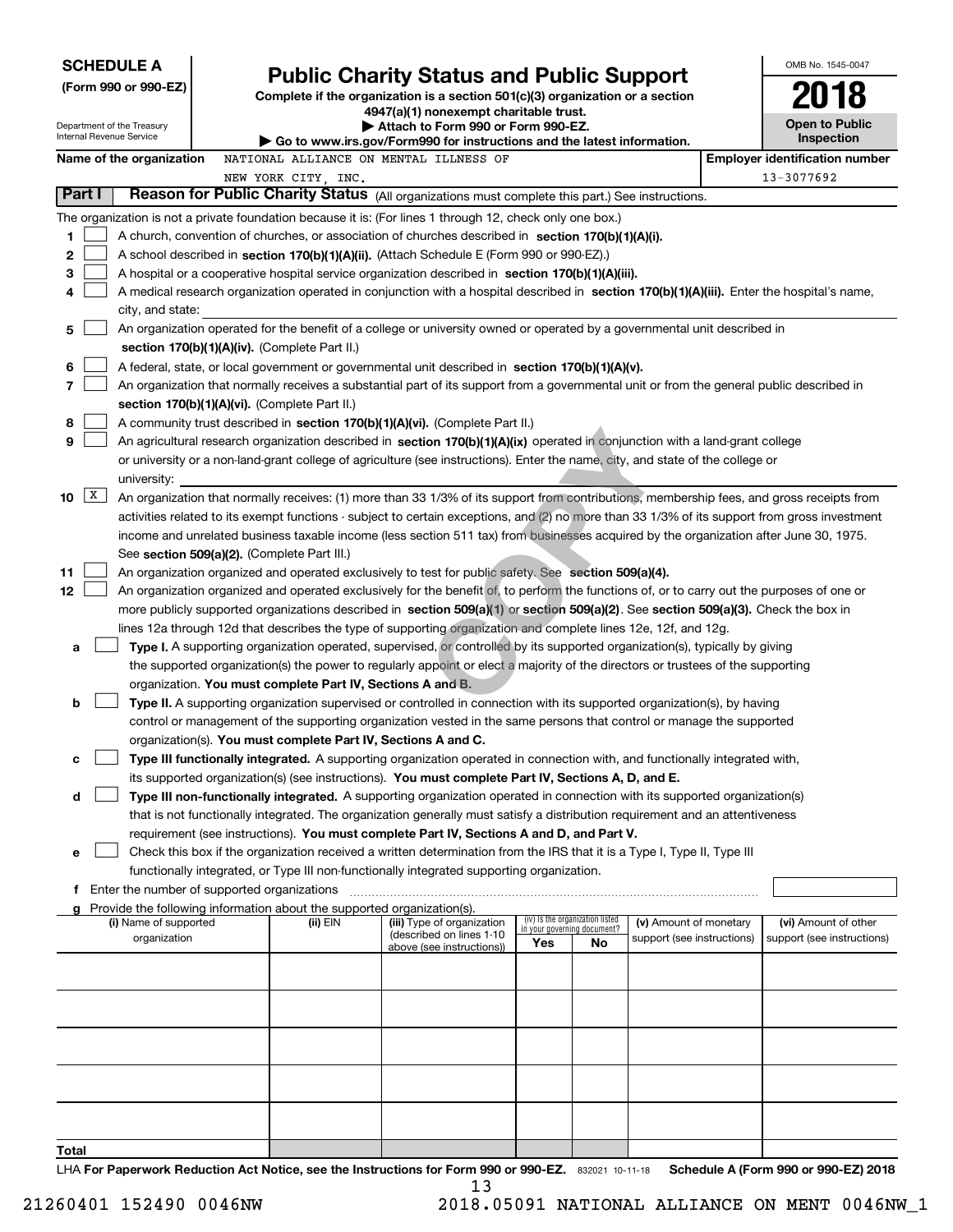| NATIONAL ALLIANCE ON MENTAL ILLNESS OF |  |
|----------------------------------------|--|
|----------------------------------------|--|

#### Schedule A (Form 990 or 990-EZ) 2018 Page NEW YORK CITY, INC. 13-3077692

(Complete only if you checked the box on line 5, 7, or 8 of Part I or if the organization failed to qualify under Part III. If the organization **Part II Support Schedule for Organizations Described in Sections 170(b)(1)(A)(iv) and 170(b)(1)(A)(vi)**

fails to qualify under the tests listed below, please complete Part III.)

| Calendar year (or fiscal year beginning in) $\blacktriangleright$<br>(a) 2014<br>$(d)$ 2017<br>$(b)$ 2015<br>$(c)$ 2016<br>(e) 2018<br>(f) Total<br><b>1</b> Gifts, grants, contributions, and<br>membership fees received. (Do not<br>include any "unusual grants.")<br><b>2</b> Tax revenues levied for the organ-<br>ization's benefit and either paid to<br>or expended on its behalf<br>3 The value of services or facilities<br>furnished by a governmental unit to<br>the organization without charge<br>4 Total. Add lines 1 through 3<br>The portion of total contributions<br>5<br>by each person (other than a<br>governmental unit or publicly<br>supported organization) included<br>on line 1 that exceeds 2% of the<br>amount shown on line 11,<br>column (f)<br>6 Public support. Subtract line 5 from line 4.<br><b>Section B. Total Support</b><br>Calendar year (or fiscal year beginning in) $\blacktriangleright$<br>(a) 2014<br>$(b)$ 2015<br>$(d)$ 2017<br>(c) 2016<br>(e) 2018<br>(f) Total<br>7 Amounts from line 4<br>Gross income from interest,<br>8<br>dividends, payments received on<br>securities loans, rents, royalties,<br>and income from similar sources<br>Net income from unrelated business<br>9<br>activities, whether or not the<br>business is regularly carried on<br><b>10</b> Other income. Do not include gain<br>or loss from the sale of capital<br>assets (Explain in Part VI.)<br>11 Total support. Add lines 7 through 10<br>12<br><b>12</b> Gross receipts from related activities, etc. (see instructions)<br>13 First five years. If the Form 990 is for the organization's first, second, third, fourth, or fifth tax year as a section 501(c)(3)<br>organization, check this box and stop here<br><b>Section C. Computation of Public Support Percentage</b><br>14<br>%<br>14 Public support percentage for 2018 (line 6, column (f) divided by line 11, column (f) <i>marrouum</i> manu-<br>15<br>%<br>16a 33 1/3% support test - 2018. If the organization did not check the box on line 13, and line 14 is 33 1/3% or more, check this box and<br>▔▁▎<br>stop here. The organization qualifies as a publicly supported organization<br>b 33 1/3% support test - 2017. If the organization did not check a box on line 13 or 16a, and line 15 is 33 1/3% or more, check this box<br>and stop here. The organization qualifies as a publicly supported organization<br>17a 10% -facts-and-circumstances test - 2018. If the organization did not check a box on line 13, 16a, or 16b, and line 14 is 10% or more,<br>and if the organization meets the "facts-and-circumstances" test, check this box and stop here. Explain in Part VI how the organization<br>meets the "facts-and-circumstances" test. The organization qualifies as a publicly supported organization<br><b>b 10% -facts-and-circumstances test - 2017.</b> If the organization did not check a box on line 13, 16a, 16b, or 17a, and line 15 is 10% or | <b>Section A. Public Support</b> |  |  |  |
|---------------------------------------------------------------------------------------------------------------------------------------------------------------------------------------------------------------------------------------------------------------------------------------------------------------------------------------------------------------------------------------------------------------------------------------------------------------------------------------------------------------------------------------------------------------------------------------------------------------------------------------------------------------------------------------------------------------------------------------------------------------------------------------------------------------------------------------------------------------------------------------------------------------------------------------------------------------------------------------------------------------------------------------------------------------------------------------------------------------------------------------------------------------------------------------------------------------------------------------------------------------------------------------------------------------------------------------------------------------------------------------------------------------------------------------------------------------------------------------------------------------------------------------------------------------------------------------------------------------------------------------------------------------------------------------------------------------------------------------------------------------------------------------------------------------------------------------------------------------------------------------------------------------------------------------------------------------------------------------------------------------------------------------------------------------------------------------------------------------------------------------------------------------------------------------------------------------------------------------------------------------------------------------------------------------------------------------------------------------------------------------------------------------------------------------------------------------------------------------------------------------------------------------------------------------------------------------------------------------------------------------------------------------------------------------------------------------------------------------------------------------------------------------------------------------------------------------------------------------------------------------------------------------------------------------------------------------------------------------|----------------------------------|--|--|--|
|                                                                                                                                                                                                                                                                                                                                                                                                                                                                                                                                                                                                                                                                                                                                                                                                                                                                                                                                                                                                                                                                                                                                                                                                                                                                                                                                                                                                                                                                                                                                                                                                                                                                                                                                                                                                                                                                                                                                                                                                                                                                                                                                                                                                                                                                                                                                                                                                                                                                                                                                                                                                                                                                                                                                                                                                                                                                                                                                                                                       |                                  |  |  |  |
|                                                                                                                                                                                                                                                                                                                                                                                                                                                                                                                                                                                                                                                                                                                                                                                                                                                                                                                                                                                                                                                                                                                                                                                                                                                                                                                                                                                                                                                                                                                                                                                                                                                                                                                                                                                                                                                                                                                                                                                                                                                                                                                                                                                                                                                                                                                                                                                                                                                                                                                                                                                                                                                                                                                                                                                                                                                                                                                                                                                       |                                  |  |  |  |
|                                                                                                                                                                                                                                                                                                                                                                                                                                                                                                                                                                                                                                                                                                                                                                                                                                                                                                                                                                                                                                                                                                                                                                                                                                                                                                                                                                                                                                                                                                                                                                                                                                                                                                                                                                                                                                                                                                                                                                                                                                                                                                                                                                                                                                                                                                                                                                                                                                                                                                                                                                                                                                                                                                                                                                                                                                                                                                                                                                                       |                                  |  |  |  |
|                                                                                                                                                                                                                                                                                                                                                                                                                                                                                                                                                                                                                                                                                                                                                                                                                                                                                                                                                                                                                                                                                                                                                                                                                                                                                                                                                                                                                                                                                                                                                                                                                                                                                                                                                                                                                                                                                                                                                                                                                                                                                                                                                                                                                                                                                                                                                                                                                                                                                                                                                                                                                                                                                                                                                                                                                                                                                                                                                                                       |                                  |  |  |  |
|                                                                                                                                                                                                                                                                                                                                                                                                                                                                                                                                                                                                                                                                                                                                                                                                                                                                                                                                                                                                                                                                                                                                                                                                                                                                                                                                                                                                                                                                                                                                                                                                                                                                                                                                                                                                                                                                                                                                                                                                                                                                                                                                                                                                                                                                                                                                                                                                                                                                                                                                                                                                                                                                                                                                                                                                                                                                                                                                                                                       |                                  |  |  |  |
|                                                                                                                                                                                                                                                                                                                                                                                                                                                                                                                                                                                                                                                                                                                                                                                                                                                                                                                                                                                                                                                                                                                                                                                                                                                                                                                                                                                                                                                                                                                                                                                                                                                                                                                                                                                                                                                                                                                                                                                                                                                                                                                                                                                                                                                                                                                                                                                                                                                                                                                                                                                                                                                                                                                                                                                                                                                                                                                                                                                       |                                  |  |  |  |
|                                                                                                                                                                                                                                                                                                                                                                                                                                                                                                                                                                                                                                                                                                                                                                                                                                                                                                                                                                                                                                                                                                                                                                                                                                                                                                                                                                                                                                                                                                                                                                                                                                                                                                                                                                                                                                                                                                                                                                                                                                                                                                                                                                                                                                                                                                                                                                                                                                                                                                                                                                                                                                                                                                                                                                                                                                                                                                                                                                                       |                                  |  |  |  |
|                                                                                                                                                                                                                                                                                                                                                                                                                                                                                                                                                                                                                                                                                                                                                                                                                                                                                                                                                                                                                                                                                                                                                                                                                                                                                                                                                                                                                                                                                                                                                                                                                                                                                                                                                                                                                                                                                                                                                                                                                                                                                                                                                                                                                                                                                                                                                                                                                                                                                                                                                                                                                                                                                                                                                                                                                                                                                                                                                                                       |                                  |  |  |  |
|                                                                                                                                                                                                                                                                                                                                                                                                                                                                                                                                                                                                                                                                                                                                                                                                                                                                                                                                                                                                                                                                                                                                                                                                                                                                                                                                                                                                                                                                                                                                                                                                                                                                                                                                                                                                                                                                                                                                                                                                                                                                                                                                                                                                                                                                                                                                                                                                                                                                                                                                                                                                                                                                                                                                                                                                                                                                                                                                                                                       |                                  |  |  |  |
|                                                                                                                                                                                                                                                                                                                                                                                                                                                                                                                                                                                                                                                                                                                                                                                                                                                                                                                                                                                                                                                                                                                                                                                                                                                                                                                                                                                                                                                                                                                                                                                                                                                                                                                                                                                                                                                                                                                                                                                                                                                                                                                                                                                                                                                                                                                                                                                                                                                                                                                                                                                                                                                                                                                                                                                                                                                                                                                                                                                       |                                  |  |  |  |
|                                                                                                                                                                                                                                                                                                                                                                                                                                                                                                                                                                                                                                                                                                                                                                                                                                                                                                                                                                                                                                                                                                                                                                                                                                                                                                                                                                                                                                                                                                                                                                                                                                                                                                                                                                                                                                                                                                                                                                                                                                                                                                                                                                                                                                                                                                                                                                                                                                                                                                                                                                                                                                                                                                                                                                                                                                                                                                                                                                                       |                                  |  |  |  |
|                                                                                                                                                                                                                                                                                                                                                                                                                                                                                                                                                                                                                                                                                                                                                                                                                                                                                                                                                                                                                                                                                                                                                                                                                                                                                                                                                                                                                                                                                                                                                                                                                                                                                                                                                                                                                                                                                                                                                                                                                                                                                                                                                                                                                                                                                                                                                                                                                                                                                                                                                                                                                                                                                                                                                                                                                                                                                                                                                                                       |                                  |  |  |  |
|                                                                                                                                                                                                                                                                                                                                                                                                                                                                                                                                                                                                                                                                                                                                                                                                                                                                                                                                                                                                                                                                                                                                                                                                                                                                                                                                                                                                                                                                                                                                                                                                                                                                                                                                                                                                                                                                                                                                                                                                                                                                                                                                                                                                                                                                                                                                                                                                                                                                                                                                                                                                                                                                                                                                                                                                                                                                                                                                                                                       |                                  |  |  |  |
|                                                                                                                                                                                                                                                                                                                                                                                                                                                                                                                                                                                                                                                                                                                                                                                                                                                                                                                                                                                                                                                                                                                                                                                                                                                                                                                                                                                                                                                                                                                                                                                                                                                                                                                                                                                                                                                                                                                                                                                                                                                                                                                                                                                                                                                                                                                                                                                                                                                                                                                                                                                                                                                                                                                                                                                                                                                                                                                                                                                       |                                  |  |  |  |
|                                                                                                                                                                                                                                                                                                                                                                                                                                                                                                                                                                                                                                                                                                                                                                                                                                                                                                                                                                                                                                                                                                                                                                                                                                                                                                                                                                                                                                                                                                                                                                                                                                                                                                                                                                                                                                                                                                                                                                                                                                                                                                                                                                                                                                                                                                                                                                                                                                                                                                                                                                                                                                                                                                                                                                                                                                                                                                                                                                                       |                                  |  |  |  |
|                                                                                                                                                                                                                                                                                                                                                                                                                                                                                                                                                                                                                                                                                                                                                                                                                                                                                                                                                                                                                                                                                                                                                                                                                                                                                                                                                                                                                                                                                                                                                                                                                                                                                                                                                                                                                                                                                                                                                                                                                                                                                                                                                                                                                                                                                                                                                                                                                                                                                                                                                                                                                                                                                                                                                                                                                                                                                                                                                                                       |                                  |  |  |  |
|                                                                                                                                                                                                                                                                                                                                                                                                                                                                                                                                                                                                                                                                                                                                                                                                                                                                                                                                                                                                                                                                                                                                                                                                                                                                                                                                                                                                                                                                                                                                                                                                                                                                                                                                                                                                                                                                                                                                                                                                                                                                                                                                                                                                                                                                                                                                                                                                                                                                                                                                                                                                                                                                                                                                                                                                                                                                                                                                                                                       |                                  |  |  |  |
|                                                                                                                                                                                                                                                                                                                                                                                                                                                                                                                                                                                                                                                                                                                                                                                                                                                                                                                                                                                                                                                                                                                                                                                                                                                                                                                                                                                                                                                                                                                                                                                                                                                                                                                                                                                                                                                                                                                                                                                                                                                                                                                                                                                                                                                                                                                                                                                                                                                                                                                                                                                                                                                                                                                                                                                                                                                                                                                                                                                       |                                  |  |  |  |
|                                                                                                                                                                                                                                                                                                                                                                                                                                                                                                                                                                                                                                                                                                                                                                                                                                                                                                                                                                                                                                                                                                                                                                                                                                                                                                                                                                                                                                                                                                                                                                                                                                                                                                                                                                                                                                                                                                                                                                                                                                                                                                                                                                                                                                                                                                                                                                                                                                                                                                                                                                                                                                                                                                                                                                                                                                                                                                                                                                                       |                                  |  |  |  |
|                                                                                                                                                                                                                                                                                                                                                                                                                                                                                                                                                                                                                                                                                                                                                                                                                                                                                                                                                                                                                                                                                                                                                                                                                                                                                                                                                                                                                                                                                                                                                                                                                                                                                                                                                                                                                                                                                                                                                                                                                                                                                                                                                                                                                                                                                                                                                                                                                                                                                                                                                                                                                                                                                                                                                                                                                                                                                                                                                                                       |                                  |  |  |  |
|                                                                                                                                                                                                                                                                                                                                                                                                                                                                                                                                                                                                                                                                                                                                                                                                                                                                                                                                                                                                                                                                                                                                                                                                                                                                                                                                                                                                                                                                                                                                                                                                                                                                                                                                                                                                                                                                                                                                                                                                                                                                                                                                                                                                                                                                                                                                                                                                                                                                                                                                                                                                                                                                                                                                                                                                                                                                                                                                                                                       |                                  |  |  |  |
|                                                                                                                                                                                                                                                                                                                                                                                                                                                                                                                                                                                                                                                                                                                                                                                                                                                                                                                                                                                                                                                                                                                                                                                                                                                                                                                                                                                                                                                                                                                                                                                                                                                                                                                                                                                                                                                                                                                                                                                                                                                                                                                                                                                                                                                                                                                                                                                                                                                                                                                                                                                                                                                                                                                                                                                                                                                                                                                                                                                       |                                  |  |  |  |
|                                                                                                                                                                                                                                                                                                                                                                                                                                                                                                                                                                                                                                                                                                                                                                                                                                                                                                                                                                                                                                                                                                                                                                                                                                                                                                                                                                                                                                                                                                                                                                                                                                                                                                                                                                                                                                                                                                                                                                                                                                                                                                                                                                                                                                                                                                                                                                                                                                                                                                                                                                                                                                                                                                                                                                                                                                                                                                                                                                                       |                                  |  |  |  |
|                                                                                                                                                                                                                                                                                                                                                                                                                                                                                                                                                                                                                                                                                                                                                                                                                                                                                                                                                                                                                                                                                                                                                                                                                                                                                                                                                                                                                                                                                                                                                                                                                                                                                                                                                                                                                                                                                                                                                                                                                                                                                                                                                                                                                                                                                                                                                                                                                                                                                                                                                                                                                                                                                                                                                                                                                                                                                                                                                                                       |                                  |  |  |  |
|                                                                                                                                                                                                                                                                                                                                                                                                                                                                                                                                                                                                                                                                                                                                                                                                                                                                                                                                                                                                                                                                                                                                                                                                                                                                                                                                                                                                                                                                                                                                                                                                                                                                                                                                                                                                                                                                                                                                                                                                                                                                                                                                                                                                                                                                                                                                                                                                                                                                                                                                                                                                                                                                                                                                                                                                                                                                                                                                                                                       |                                  |  |  |  |
|                                                                                                                                                                                                                                                                                                                                                                                                                                                                                                                                                                                                                                                                                                                                                                                                                                                                                                                                                                                                                                                                                                                                                                                                                                                                                                                                                                                                                                                                                                                                                                                                                                                                                                                                                                                                                                                                                                                                                                                                                                                                                                                                                                                                                                                                                                                                                                                                                                                                                                                                                                                                                                                                                                                                                                                                                                                                                                                                                                                       |                                  |  |  |  |
|                                                                                                                                                                                                                                                                                                                                                                                                                                                                                                                                                                                                                                                                                                                                                                                                                                                                                                                                                                                                                                                                                                                                                                                                                                                                                                                                                                                                                                                                                                                                                                                                                                                                                                                                                                                                                                                                                                                                                                                                                                                                                                                                                                                                                                                                                                                                                                                                                                                                                                                                                                                                                                                                                                                                                                                                                                                                                                                                                                                       |                                  |  |  |  |
|                                                                                                                                                                                                                                                                                                                                                                                                                                                                                                                                                                                                                                                                                                                                                                                                                                                                                                                                                                                                                                                                                                                                                                                                                                                                                                                                                                                                                                                                                                                                                                                                                                                                                                                                                                                                                                                                                                                                                                                                                                                                                                                                                                                                                                                                                                                                                                                                                                                                                                                                                                                                                                                                                                                                                                                                                                                                                                                                                                                       |                                  |  |  |  |
|                                                                                                                                                                                                                                                                                                                                                                                                                                                                                                                                                                                                                                                                                                                                                                                                                                                                                                                                                                                                                                                                                                                                                                                                                                                                                                                                                                                                                                                                                                                                                                                                                                                                                                                                                                                                                                                                                                                                                                                                                                                                                                                                                                                                                                                                                                                                                                                                                                                                                                                                                                                                                                                                                                                                                                                                                                                                                                                                                                                       |                                  |  |  |  |
|                                                                                                                                                                                                                                                                                                                                                                                                                                                                                                                                                                                                                                                                                                                                                                                                                                                                                                                                                                                                                                                                                                                                                                                                                                                                                                                                                                                                                                                                                                                                                                                                                                                                                                                                                                                                                                                                                                                                                                                                                                                                                                                                                                                                                                                                                                                                                                                                                                                                                                                                                                                                                                                                                                                                                                                                                                                                                                                                                                                       |                                  |  |  |  |
|                                                                                                                                                                                                                                                                                                                                                                                                                                                                                                                                                                                                                                                                                                                                                                                                                                                                                                                                                                                                                                                                                                                                                                                                                                                                                                                                                                                                                                                                                                                                                                                                                                                                                                                                                                                                                                                                                                                                                                                                                                                                                                                                                                                                                                                                                                                                                                                                                                                                                                                                                                                                                                                                                                                                                                                                                                                                                                                                                                                       |                                  |  |  |  |
|                                                                                                                                                                                                                                                                                                                                                                                                                                                                                                                                                                                                                                                                                                                                                                                                                                                                                                                                                                                                                                                                                                                                                                                                                                                                                                                                                                                                                                                                                                                                                                                                                                                                                                                                                                                                                                                                                                                                                                                                                                                                                                                                                                                                                                                                                                                                                                                                                                                                                                                                                                                                                                                                                                                                                                                                                                                                                                                                                                                       |                                  |  |  |  |
|                                                                                                                                                                                                                                                                                                                                                                                                                                                                                                                                                                                                                                                                                                                                                                                                                                                                                                                                                                                                                                                                                                                                                                                                                                                                                                                                                                                                                                                                                                                                                                                                                                                                                                                                                                                                                                                                                                                                                                                                                                                                                                                                                                                                                                                                                                                                                                                                                                                                                                                                                                                                                                                                                                                                                                                                                                                                                                                                                                                       |                                  |  |  |  |
|                                                                                                                                                                                                                                                                                                                                                                                                                                                                                                                                                                                                                                                                                                                                                                                                                                                                                                                                                                                                                                                                                                                                                                                                                                                                                                                                                                                                                                                                                                                                                                                                                                                                                                                                                                                                                                                                                                                                                                                                                                                                                                                                                                                                                                                                                                                                                                                                                                                                                                                                                                                                                                                                                                                                                                                                                                                                                                                                                                                       |                                  |  |  |  |
|                                                                                                                                                                                                                                                                                                                                                                                                                                                                                                                                                                                                                                                                                                                                                                                                                                                                                                                                                                                                                                                                                                                                                                                                                                                                                                                                                                                                                                                                                                                                                                                                                                                                                                                                                                                                                                                                                                                                                                                                                                                                                                                                                                                                                                                                                                                                                                                                                                                                                                                                                                                                                                                                                                                                                                                                                                                                                                                                                                                       |                                  |  |  |  |
|                                                                                                                                                                                                                                                                                                                                                                                                                                                                                                                                                                                                                                                                                                                                                                                                                                                                                                                                                                                                                                                                                                                                                                                                                                                                                                                                                                                                                                                                                                                                                                                                                                                                                                                                                                                                                                                                                                                                                                                                                                                                                                                                                                                                                                                                                                                                                                                                                                                                                                                                                                                                                                                                                                                                                                                                                                                                                                                                                                                       |                                  |  |  |  |
|                                                                                                                                                                                                                                                                                                                                                                                                                                                                                                                                                                                                                                                                                                                                                                                                                                                                                                                                                                                                                                                                                                                                                                                                                                                                                                                                                                                                                                                                                                                                                                                                                                                                                                                                                                                                                                                                                                                                                                                                                                                                                                                                                                                                                                                                                                                                                                                                                                                                                                                                                                                                                                                                                                                                                                                                                                                                                                                                                                                       |                                  |  |  |  |
|                                                                                                                                                                                                                                                                                                                                                                                                                                                                                                                                                                                                                                                                                                                                                                                                                                                                                                                                                                                                                                                                                                                                                                                                                                                                                                                                                                                                                                                                                                                                                                                                                                                                                                                                                                                                                                                                                                                                                                                                                                                                                                                                                                                                                                                                                                                                                                                                                                                                                                                                                                                                                                                                                                                                                                                                                                                                                                                                                                                       |                                  |  |  |  |
|                                                                                                                                                                                                                                                                                                                                                                                                                                                                                                                                                                                                                                                                                                                                                                                                                                                                                                                                                                                                                                                                                                                                                                                                                                                                                                                                                                                                                                                                                                                                                                                                                                                                                                                                                                                                                                                                                                                                                                                                                                                                                                                                                                                                                                                                                                                                                                                                                                                                                                                                                                                                                                                                                                                                                                                                                                                                                                                                                                                       |                                  |  |  |  |
|                                                                                                                                                                                                                                                                                                                                                                                                                                                                                                                                                                                                                                                                                                                                                                                                                                                                                                                                                                                                                                                                                                                                                                                                                                                                                                                                                                                                                                                                                                                                                                                                                                                                                                                                                                                                                                                                                                                                                                                                                                                                                                                                                                                                                                                                                                                                                                                                                                                                                                                                                                                                                                                                                                                                                                                                                                                                                                                                                                                       |                                  |  |  |  |
|                                                                                                                                                                                                                                                                                                                                                                                                                                                                                                                                                                                                                                                                                                                                                                                                                                                                                                                                                                                                                                                                                                                                                                                                                                                                                                                                                                                                                                                                                                                                                                                                                                                                                                                                                                                                                                                                                                                                                                                                                                                                                                                                                                                                                                                                                                                                                                                                                                                                                                                                                                                                                                                                                                                                                                                                                                                                                                                                                                                       |                                  |  |  |  |
|                                                                                                                                                                                                                                                                                                                                                                                                                                                                                                                                                                                                                                                                                                                                                                                                                                                                                                                                                                                                                                                                                                                                                                                                                                                                                                                                                                                                                                                                                                                                                                                                                                                                                                                                                                                                                                                                                                                                                                                                                                                                                                                                                                                                                                                                                                                                                                                                                                                                                                                                                                                                                                                                                                                                                                                                                                                                                                                                                                                       |                                  |  |  |  |
|                                                                                                                                                                                                                                                                                                                                                                                                                                                                                                                                                                                                                                                                                                                                                                                                                                                                                                                                                                                                                                                                                                                                                                                                                                                                                                                                                                                                                                                                                                                                                                                                                                                                                                                                                                                                                                                                                                                                                                                                                                                                                                                                                                                                                                                                                                                                                                                                                                                                                                                                                                                                                                                                                                                                                                                                                                                                                                                                                                                       |                                  |  |  |  |
|                                                                                                                                                                                                                                                                                                                                                                                                                                                                                                                                                                                                                                                                                                                                                                                                                                                                                                                                                                                                                                                                                                                                                                                                                                                                                                                                                                                                                                                                                                                                                                                                                                                                                                                                                                                                                                                                                                                                                                                                                                                                                                                                                                                                                                                                                                                                                                                                                                                                                                                                                                                                                                                                                                                                                                                                                                                                                                                                                                                       |                                  |  |  |  |
|                                                                                                                                                                                                                                                                                                                                                                                                                                                                                                                                                                                                                                                                                                                                                                                                                                                                                                                                                                                                                                                                                                                                                                                                                                                                                                                                                                                                                                                                                                                                                                                                                                                                                                                                                                                                                                                                                                                                                                                                                                                                                                                                                                                                                                                                                                                                                                                                                                                                                                                                                                                                                                                                                                                                                                                                                                                                                                                                                                                       |                                  |  |  |  |
|                                                                                                                                                                                                                                                                                                                                                                                                                                                                                                                                                                                                                                                                                                                                                                                                                                                                                                                                                                                                                                                                                                                                                                                                                                                                                                                                                                                                                                                                                                                                                                                                                                                                                                                                                                                                                                                                                                                                                                                                                                                                                                                                                                                                                                                                                                                                                                                                                                                                                                                                                                                                                                                                                                                                                                                                                                                                                                                                                                                       |                                  |  |  |  |
|                                                                                                                                                                                                                                                                                                                                                                                                                                                                                                                                                                                                                                                                                                                                                                                                                                                                                                                                                                                                                                                                                                                                                                                                                                                                                                                                                                                                                                                                                                                                                                                                                                                                                                                                                                                                                                                                                                                                                                                                                                                                                                                                                                                                                                                                                                                                                                                                                                                                                                                                                                                                                                                                                                                                                                                                                                                                                                                                                                                       |                                  |  |  |  |
| more, and if the organization meets the "facts-and-circumstances" test, check this box and stop here. Explain in Part VI how the                                                                                                                                                                                                                                                                                                                                                                                                                                                                                                                                                                                                                                                                                                                                                                                                                                                                                                                                                                                                                                                                                                                                                                                                                                                                                                                                                                                                                                                                                                                                                                                                                                                                                                                                                                                                                                                                                                                                                                                                                                                                                                                                                                                                                                                                                                                                                                                                                                                                                                                                                                                                                                                                                                                                                                                                                                                      |                                  |  |  |  |
| organization meets the "facts-and-circumstances" test. The organization qualifies as a publicly supported organization                                                                                                                                                                                                                                                                                                                                                                                                                                                                                                                                                                                                                                                                                                                                                                                                                                                                                                                                                                                                                                                                                                                                                                                                                                                                                                                                                                                                                                                                                                                                                                                                                                                                                                                                                                                                                                                                                                                                                                                                                                                                                                                                                                                                                                                                                                                                                                                                                                                                                                                                                                                                                                                                                                                                                                                                                                                                |                                  |  |  |  |
| 18 Private foundation. If the organization did not check a box on line 13, 16a, 16b, 17a, or 17b, check this box and see instructions<br>Schodule A (Form 000 or 000 F7) 2018                                                                                                                                                                                                                                                                                                                                                                                                                                                                                                                                                                                                                                                                                                                                                                                                                                                                                                                                                                                                                                                                                                                                                                                                                                                                                                                                                                                                                                                                                                                                                                                                                                                                                                                                                                                                                                                                                                                                                                                                                                                                                                                                                                                                                                                                                                                                                                                                                                                                                                                                                                                                                                                                                                                                                                                                         |                                  |  |  |  |

**Schedule A (Form 990 or 990-EZ) 2018**

832022 10-11-18

**2**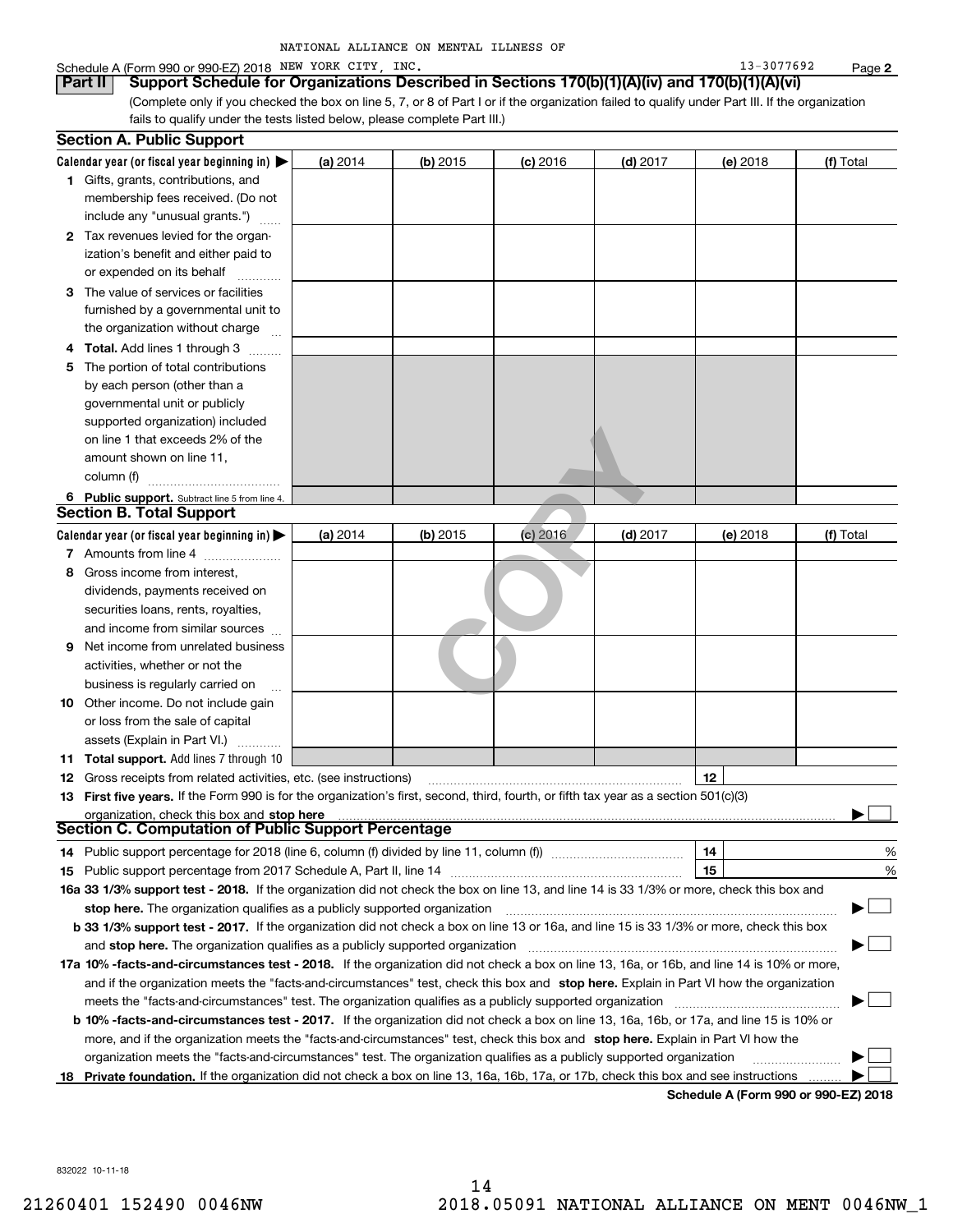#### **Part III Support Schedule for Organizations Described in Section 509(a)(2)**

(Complete only if you checked the box on line 10 of Part I or if the organization failed to qualify under Part II. If the organization fails to qualify under the tests listed below, please complete Part II.)

#### **8 Public support.** (Subtract line 7c from line 6.) **b** Amounts included on lines 2 and 3 received from other than disqualified persons that exceed the greater of \$5,000 or 1% of the amount on line 13 for the year  $\ldots$ ............... **13 Total support.** (Add lines 9, 10c, 11, and 12.) 832023 10-11-18 **Calendar year (or fiscal year beginning in) | Calendar year (or fiscal year beginning in) | (a)** 2014 **| (b)** 2015 **| (c)** 2016 **| (d)** 2017 **| (e)** 2018 **| (f) 1**Gifts, grants, contributions, and **2** Gross receipts from admissions, **3** Gross receipts from activities that **4**Tax revenues levied for the organ-**5** The value of services or facilities **6 Total.** Add lines 1 through 5  $\,\ldots\ldots\,$ **7a**Amounts included on lines 1, 2, and **c** Add lines 7a and 7b  $\ldots$   $\ldots$   $\ldots$  ... **(a)** 2014 **(b)** 2015 **(c)** 2016 **(d)** 2017 **(e)** 2018 **(f) 9** Amounts from line 6  $^{10}$ **10a**Gross income from interest, **b** Unrelated business taxable income **c** Add lines 10a and 10b  $^{100}$ **11** Net income from unrelated business **12** Other income. Do not include gain **14 First five years.** If the Form 990 is for the organization's first, second, third, fourth, or fifth tax year as a section 501(c)(3) organization, **stop here** check this box and | **151615161718 2017** Investment income percentage from Schedule A, Part III, line 17 ~~~~~~~~~~~~~~~~~~**19a 33 1/3% support tests - 2018.** If the organization did not check the box on line 14, and line 15 is more than 33 1/3%, and line 17 is not **20Private foundation.**  If the organization did not check a box on line 14, 19a, or 19b, check this box and see instructions | Investment income percentage for 2018 (line 10c, column (f), divided by line 13, column (f)) **1718b 33 1/3% support tests - 2017.** If the organization did not check a box on line 14 or line 19a, and line 16 is more than 33 1/3%, and more than 33 1/3%, check this box and stop here. The organization qualifies as a publicly supported organization *manimumment* line 18 is not more than 33 1/3%, check this box and stop here. The organization qualifies as a publicly supported organization  $\Box$ **Schedule A (Form 990 or 990-EZ) 2018** (less section 511 taxes) from businesses acquired after June 30, 1975 (a) 2014 14 **| (b)** 2015 **| (c)** 2016 **| (d)** 2017 **| (e)** 2018 **| (f)** Total membership fees received. (Do not include any "unusual grants.") merchandise sold or services performed, or facilities furnished in any activity that is related to the organization's tax-exempt purpose are not an unrelated trade or business under section 513  $\quad$ ization's benefit and either paid to or expended on its behalf  $^{+}_{-}\,$   $^{+}\,$   $^{+}\,$ furnished by a governmental unit to the organization without charge 3 received from disqualified persons (a) 2014 14 **| (b)** 2015 **| (c)** 2016 **| (d)** 2017 **| (e)** 2018 **| (f)** Total dividends, payments received on securities loans, rents, royalties, and income from similar sources activities not included in line 10b, whether or not the business is regularly carried on or loss from the sale of capital assets (Explain in Part VI.) ............ Public support percentage for 2018 (line 8, column (f), divided by line 13, column (f)) Public support percentage from 2017 Schedule A, Part III, line 15 % 94.23 $\ldots$  | 16 |  $\qquad \qquad$  95.16 % %  $\ldots$  | 18 |  $\ldots$   $\ldots$  | 18 | **Section A. Public Support Section B. Total Support Section C. Computation of Public Support Percentage Section D. Computation of Investment Income Percentage**  $\mathcal{L}^{\text{max}}$  $\boxed{\mathbf{X}}$  $\mathcal{L}^{\text{max}}$  $\mathcal{L}^{\text{max}}$ 948,053. 1,585,558. 1,679,<br>
79,050. 65,500. 112,<br>
79,050. 65,500. 112,<br> **COPY** 112,<br> **COPY** 11,585,558. 1,679,<br> **COPY** 1,585,558. 1,679, 1,278,687. 1,948,053. 1,585,558. 1,679,641. 2,065,437. 8,557,376. 1,278,687. 1,948,053. 1,585,558. 1,679,641. 2,065,437. 8,557,376. 1,278,687. 1,948,053. 1,585,558. 1,679,641. 2,065,437. 8,557,376. 46,019. 79,050. 65,500. 112,070. 85,992. 388,631. 0.46,019. 79,050. 65,500. 112,070. 85,992. 388,631. 8,168,745. 2,426. 59. 1,327. 4,138. 10,934. 18,884. 2,426. 59. 1,327. 4,138. 10,934. 18,884. 25,482. 67,574. 93,056. 8,669,316. 95.16.22.131,281,113. 1,948,112. 1,586,885. 1,709,261. 2,143,945.

15

 <sup>21260401 152490 0046</sup>NW 2018.05091 NATIONAL ALLIANCE ON MENT 0046NW\_1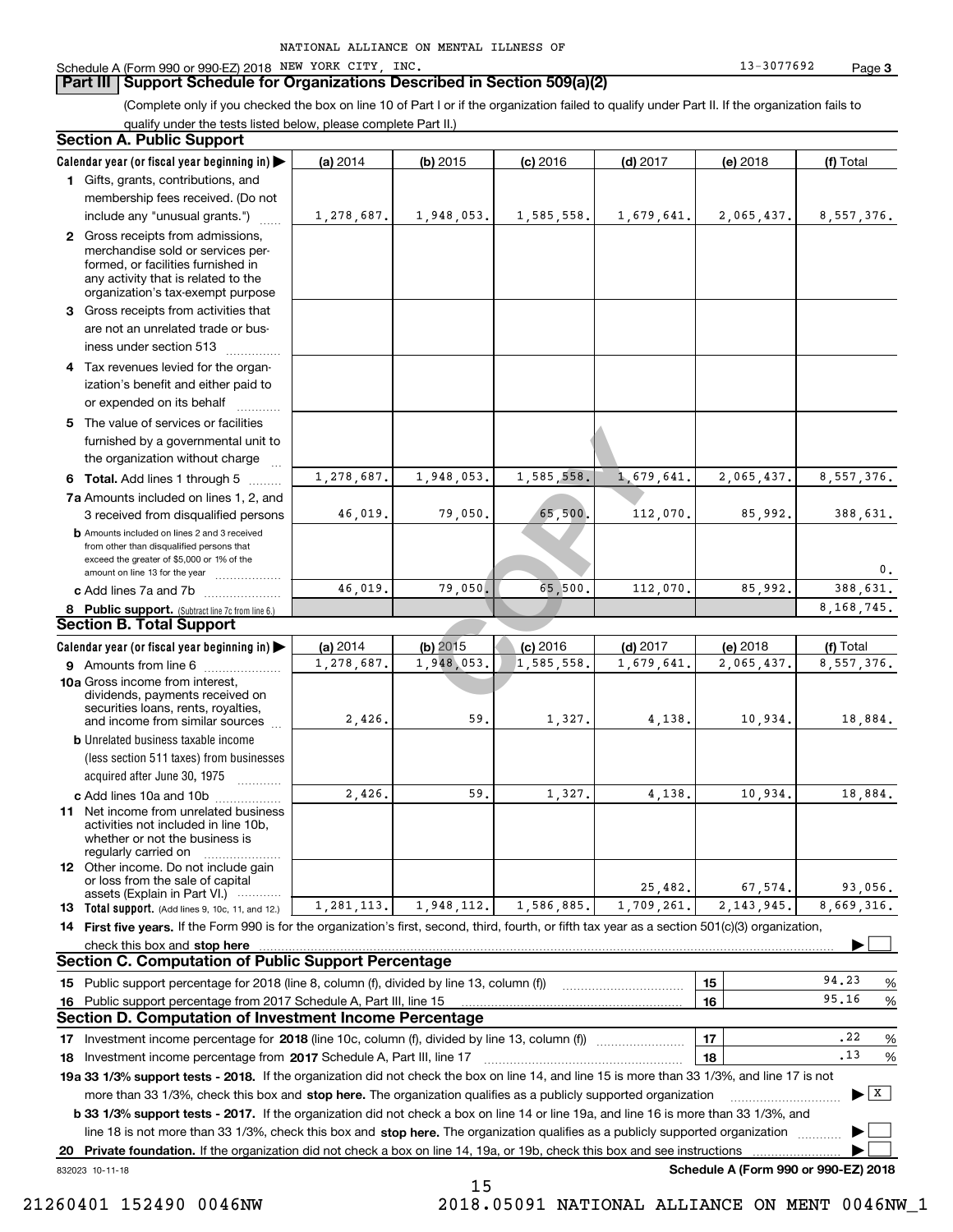### Schedule A (Form 990 or 990-EZ) 2018 Page NEW YORK CITY, INC. 13-3077692

## **Part IV Supporting Organizations**

(Complete only if you checked a box in line 12 on Part I. If you checked 12a of Part I, complete Sections A and B. If you checked 12b of Part I, complete Sections A and C. If you checked 12c of Part I, complete Sections A, D, and E. If you checked 12d of Part I, complete Sections A and D, and complete Part V.)

#### **Section A. All Supporting Organizations**

- **1** Are all of the organization's supported organizations listed by name in the organization's governing documents? If "No," describe in **Part VI** how the supported organizations are designated. If designated by *class or purpose, describe the designation. If historic and continuing relationship, explain.*
- **2** Did the organization have any supported organization that does not have an IRS determination of status under section 509(a)(1) or (2)? If "Yes," explain in Part VI how the organization determined that the supported *organization was described in section 509(a)(1) or (2).*
- **3a** Did the organization have a supported organization described in section 501(c)(4), (5), or (6)? If "Yes," answer *(b) and (c) below.*
- **b** Did the organization confirm that each supported organization qualified under section 501(c)(4), (5), or (6) and satisfied the public support tests under section 509(a)(2)? If "Yes," describe in **Part VI** when and how the *organization made the determination.*
- **c**Did the organization ensure that all support to such organizations was used exclusively for section 170(c)(2)(B) purposes? If "Yes," explain in **Part VI** what controls the organization put in place to ensure such use.
- **4a***If* Was any supported organization not organized in the United States ("foreign supported organization")? *"Yes," and if you checked 12a or 12b in Part I, answer (b) and (c) below.*
- **b** Did the organization have ultimate control and discretion in deciding whether to make grants to the foreign supported organization? If "Yes," describe in **Part VI** how the organization had such control and discretion *despite being controlled or supervised by or in connection with its supported organizations.*
- **c** Did the organization support any foreign supported organization that does not have an IRS determination under sections 501(c)(3) and 509(a)(1) or (2)? If "Yes," explain in **Part VI** what controls the organization used *to ensure that all support to the foreign supported organization was used exclusively for section 170(c)(2)(B) purposes.*
- **5a***If "Yes,"* Did the organization add, substitute, or remove any supported organizations during the tax year? answer (b) and (c) below (if applicable). Also, provide detail in **Part VI,** including (i) the names and EIN *numbers of the supported organizations added, substituted, or removed; (ii) the reasons for each such action; (iii) the authority under the organization's organizing document authorizing such action; and (iv) how the action was accomplished (such as by amendment to the organizing document).* Inization put in place to ensure such use.<br>
States ("foreign supported organization")?<br>
If (c) below.<br>
deciding whether to make grants to the fore<br>
e organization had such control and discreti<br>
th its supported organizatio
- **b** Type I or Type II only. Was any added or substituted supported organization part of a class already designated in the organization's organizing document?
- **cSubstitutions only.**  Was the substitution the result of an event beyond the organization's control?
- **6** Did the organization provide support (whether in the form of grants or the provision of services or facilities) to **Part VI.** *If "Yes," provide detail in* support or benefit one or more of the filing organization's supported organizations? anyone other than (i) its supported organizations, (ii) individuals that are part of the charitable class benefited by one or more of its supported organizations, or (iii) other supporting organizations that also
- **7**Did the organization provide a grant, loan, compensation, or other similar payment to a substantial contributor *If "Yes," complete Part I of Schedule L (Form 990 or 990-EZ).* regard to a substantial contributor? (as defined in section 4958(c)(3)(C)), a family member of a substantial contributor, or a 35% controlled entity with
- **8** Did the organization make a loan to a disqualified person (as defined in section 4958) not described in line 7? *If "Yes," complete Part I of Schedule L (Form 990 or 990-EZ).*
- **9a** Was the organization controlled directly or indirectly at any time during the tax year by one or more in section 509(a)(1) or (2))? If "Yes," *provide detail in* <code>Part VI.</code> disqualified persons as defined in section 4946 (other than foundation managers and organizations described
- **b** Did one or more disqualified persons (as defined in line 9a) hold a controlling interest in any entity in which the supporting organization had an interest? If "Yes," provide detail in P**art VI**.
- **c**Did a disqualified person (as defined in line 9a) have an ownership interest in, or derive any personal benefit from, assets in which the supporting organization also had an interest? If "Yes," provide detail in P**art VI.**
- **10a** Was the organization subject to the excess business holdings rules of section 4943 because of section supporting organizations)? If "Yes," answer 10b below. 4943(f) (regarding certain Type II supporting organizations, and all Type III non-functionally integrated
- **b** Did the organization have any excess business holdings in the tax year? (Use Schedule C, Form 4720, to *determine whether the organization had excess business holdings.)*

16

832024 10-11-18

**10a10b**

**Schedule A (Form 990 or 990-EZ) 2018**

**1**

**2**

**3a**

**3b**

**3c**

**4a**

**4b**

**4c**

**5a**

**5b5c**

**6**

**7**

**8**

**9a**

**9b**

**9c**

**YesNo**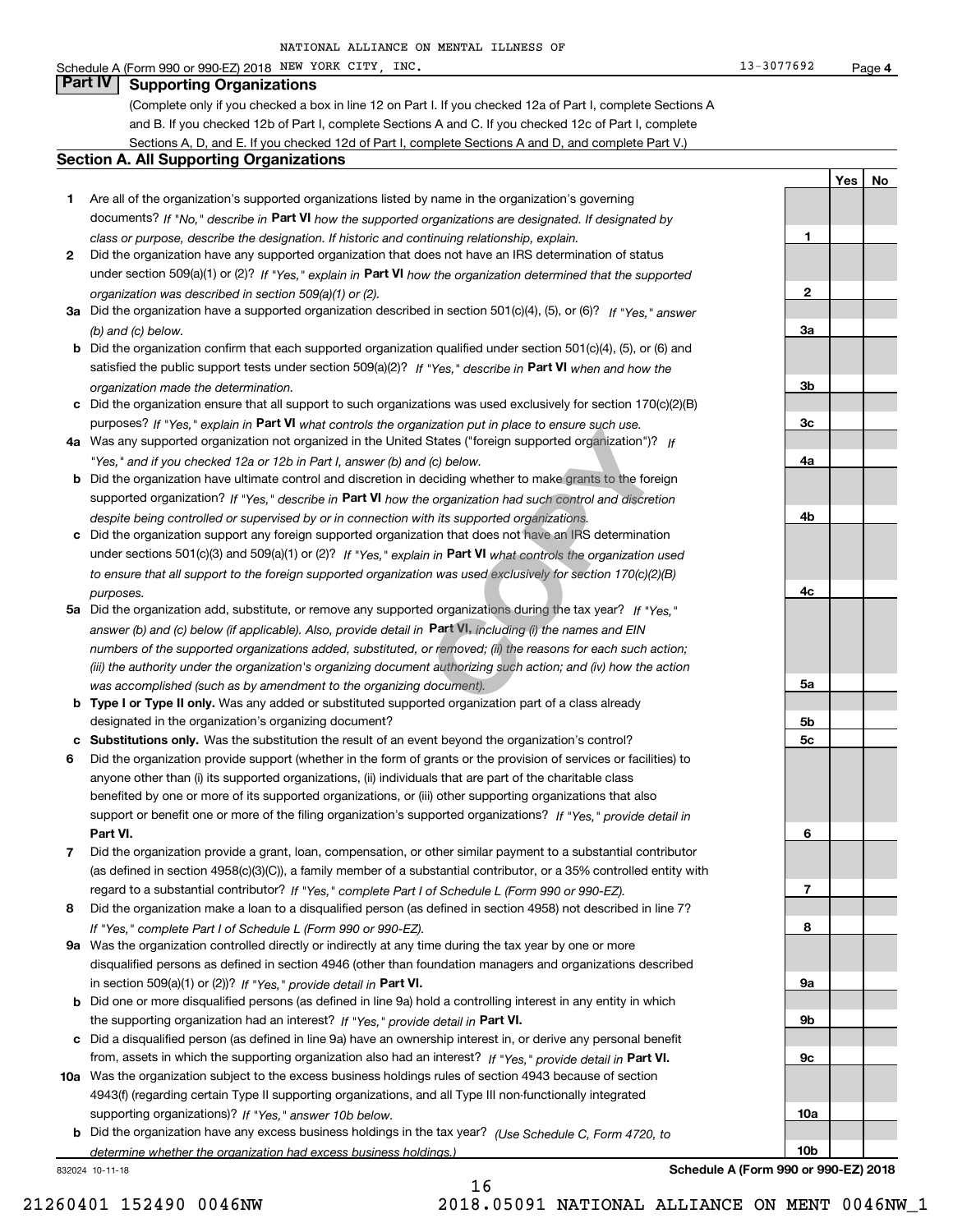**5Yes No 11** Has the organization accepted a gift or contribution from any of the following persons? **a** A person who directly or indirectly controls, either alone or together with persons described in (b) and (c) **b** A family member of a person described in (a) above? **c** A 35% controlled entity of a person described in (a) or (b) above? If "Yes" to a, b, or c, provide detail in Part VI. **11c 11a11bYes No 1** Did the directors, trustees, or membership of one or more supported organizations have the power to **2** Did the organization operate for the benefit of any supported organization other than the supported tax year? If "No," describe in Part VI how the supported organization(s) effectively operated, supervised, or **12Part VI**  *how providing such benefit carried out the purposes of the supported organization(s) that operated,* **Yes No 1** Were a majority of the organization's directors or trustees during the tax year also a majority of the directors or trustees of each of the organization's supported organization(s)? If "No," describe in **Part VI** how control **1Yes No 1** Did the organization provide to each of its supported organizations, by the last day of the fifth month of the **2** Were any of the organization's officers, directors, or trustees either (i) appointed or elected by the supported **3123**organization(s) or (ii) serving on the governing body of a supported organization? If "No," explain in **Part VI** how income or assets at all times during the tax year? If "Yes," describe in **Part VI** the role the organization's **12Answer (a) and (b) below. Yes No** Activities Test. **3** Parent of Supported Organizations. Answer (a) and (b) below. Check the box next to the method that the organization used to satisfy the Integral Part Test during the year (see instructions). **abclinupy** The organization satisfied the Activities Test. Complete line 2 below. The organization is the parent of each of its supported organizations. *Complete* line 3 *below.* The organization supported a governmental entity. *Describe in* Part **VI** how you supported a government entity (see instructions), **a** Did substantially all of the organization's activities during the tax year directly further the exempt purposes of **b** Did the activities described in (a) constitute activities that, but for the organization's involvement, one or more **a** Did the organization have the power to regularly appoint or elect a majority of the officers, directors, or **b** Did the organization exercise a substantial degree of direction over the policies, programs, and activities of each the supported organization(s) to which the organization was responsive? If "Yes," then in **Part VI identify those supported organizations and explain**  *how these activities directly furthered their exempt purposes,* **2a 2b3a3b**of the organization's supported organization(s) would have been engaged in? If "Yes," explain in **Part VI** the trustees of each of the supported organizations? *Provide details in* Part VI. *controlled the organization's activities. If the organization had more than one supported organization, describe how the powers to appoint and/or remove directors or trustees were allocated among the supported organizations and what conditions or restrictions, if any, applied to such powers during the tax year. If "Yes," explain in* organization(s) that operated, supervised, or controlled the supporting organization? *supervised, or controlled the supporting organization. or management of the supporting organization was vested in the same persons that controlled or managed the supported organization(s). the organization maintained a close and continuous working relationship with the supported organization(s). supported organizations played in this regard. how the organization was responsive to those supported organizations, and how the organization determined that these activities constituted substantially all of its activities. reasons for the organization's position that its supported organization(s) would have engaged in these activities but for the organization's involvement.* Schedule A (Form 990 or 990-EZ) 2018 Page NEW YORK CITY, INC. 13-3077692 below, the governing body of a supported organization? regularly appoint or elect at least a majority of the organization's directors or trustees at all times during the organization's tax year, (i) a written notice describing the type and amount of support provided during the prior tax year, (ii) a copy of the Form 990 that was most recently filed as of the date of notification, and (iii) copies of the organization's governing documents in effect on the date of notification, to the extent not previously provided? By reason of the relationship described in (2), did the organization's supported organizations have a significant voice in the organization's investment policies and in directing the use of the organization's **Part IV Supporting Organizations** *(continued)* **Section B. Type I Supporting Organizations Section C. Type II Supporting Organizations Section D. All Type III Supporting Organizations Section E. Type III Functionally Integrated Supporting Organizations**  $\mathcal{L}^{\text{max}}$  $\mathcal{L}^{\text{max}}$ Tring the tax year also a majority of the direction(s)? If "No," describe in **Part VI** how complement the same persons that controlled or managentles and amount of support provided during the and amount of support provided

17

832025 10-11-18 of its supported organizations? If "Yes," describe in Part VI the role played by the organization in this regard.

**Schedule A (Form 990 or 990-EZ) 2018**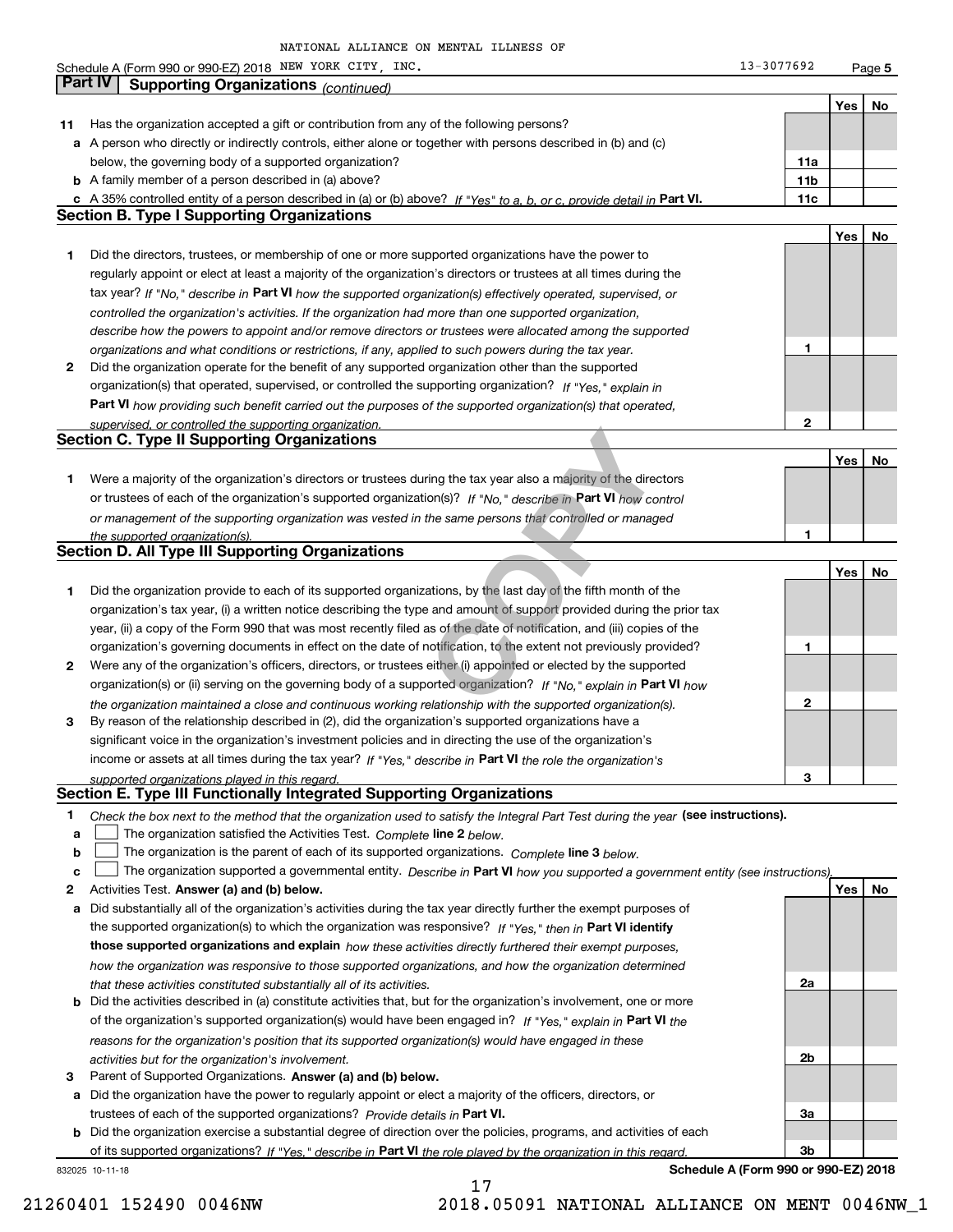| NATIONAL ALLIANCE ON MENTAL ILLNESS OF |  |
|----------------------------------------|--|
|----------------------------------------|--|

| <b>Part V</b> | Type III Non-Functionally Integrated 509(a)(3) Supporting Organizations                                                                           |                         |                |                                |
|---------------|---------------------------------------------------------------------------------------------------------------------------------------------------|-------------------------|----------------|--------------------------------|
| 1             | Check here if the organization satisfied the Integral Part Test as a qualifying trust on Nov. 20, 1970 (explain in Part VI.) See instructions. Al |                         |                |                                |
|               | other Type III non-functionally integrated supporting organizations must complete Sections A through E.                                           |                         |                |                                |
|               | Section A - Adjusted Net Income                                                                                                                   |                         | (A) Prior Year | (B) Current Year<br>(optional) |
| 1             | Net short-term capital gain                                                                                                                       | 1                       |                |                                |
| 2             | Recoveries of prior-year distributions                                                                                                            | $\mathbf{2}$            |                |                                |
| 3             | Other gross income (see instructions)                                                                                                             | 3                       |                |                                |
| 4             | Add lines 1 through 3                                                                                                                             | 4                       |                |                                |
| 5             | Depreciation and depletion                                                                                                                        | 5                       |                |                                |
| 6             | Portion of operating expenses paid or incurred for production or                                                                                  |                         |                |                                |
|               | collection of gross income or for management, conservation, or                                                                                    |                         |                |                                |
|               | maintenance of property held for production of income (see instructions)                                                                          | 6                       |                |                                |
| 7             | Other expenses (see instructions)                                                                                                                 | $\overline{7}$          |                |                                |
| 8             | Adjusted Net Income (subtract lines 5, 6, and 7 from line 4)                                                                                      | 8                       |                |                                |
|               | <b>Section B - Minimum Asset Amount</b>                                                                                                           |                         | (A) Prior Year | (B) Current Year<br>(optional) |
| 1             | Aggregate fair market value of all non-exempt-use assets (see                                                                                     |                         |                |                                |
|               | instructions for short tax year or assets held for part of year):                                                                                 |                         |                |                                |
|               | <b>a</b> Average monthly value of securities                                                                                                      | 1a                      |                |                                |
|               | <b>b</b> Average monthly cash balances                                                                                                            | 1 <sub>b</sub>          |                |                                |
|               | c Fair market value of other non-exempt-use assets                                                                                                | 1 <sub>c</sub>          |                |                                |
|               | d Total (add lines 1a, 1b, and 1c)                                                                                                                | 1d                      |                |                                |
|               | e Discount claimed for blockage or other                                                                                                          |                         |                |                                |
|               | factors (explain in detail in <b>Part VI</b> ):                                                                                                   |                         |                |                                |
| $\mathbf{2}$  | Acquisition indebtedness applicable to non-exempt-use assets                                                                                      | $2^{\circ}$             |                |                                |
| 3             | Subtract line 2 from line 1d                                                                                                                      | $\overline{\mathbf{3}}$ |                |                                |
| 4             | Cash deemed held for exempt use. Enter 1-1/2% of line 3 (for greater amount,                                                                      |                         |                |                                |
|               | see instructions)                                                                                                                                 | 4                       |                |                                |
| 5             | Net value of non-exempt-use assets (subtract line 4 from line 3)                                                                                  | 5                       |                |                                |
| 6             | Multiply line 5 by .035                                                                                                                           | 6                       |                |                                |
| 7             | Recoveries of prior-year distributions                                                                                                            | $\overline{7}$          |                |                                |
| 8             | Minimum Asset Amount (add line 7 to line 6)                                                                                                       | 8                       |                |                                |
|               | <b>Section C - Distributable Amount</b>                                                                                                           |                         |                | <b>Current Year</b>            |
| 1             | Adjusted net income for prior year (from Section A, line 8, Column A)                                                                             | 1                       |                |                                |
| 2             | Enter 85% of line 1                                                                                                                               | $\mathbf{2}$            |                |                                |
| з             | Minimum asset amount for prior year (from Section B, line 8, Column A)                                                                            | 3                       |                |                                |
| 4             | Enter greater of line 2 or line 3                                                                                                                 | 4                       |                |                                |
| 5             | Income tax imposed in prior year                                                                                                                  | 5                       |                |                                |
| 6             | <b>Distributable Amount.</b> Subtract line 5 from line 4, unless subject to                                                                       |                         |                |                                |
|               | emergency temporary reduction (see instructions)                                                                                                  | 6                       |                |                                |

**7**Check here if the current year is the organization's first as a non-functionally integrated Type III supporting organization (see instructions).

**Schedule A (Form 990 or 990-EZ) 2018**

832026 10-11-18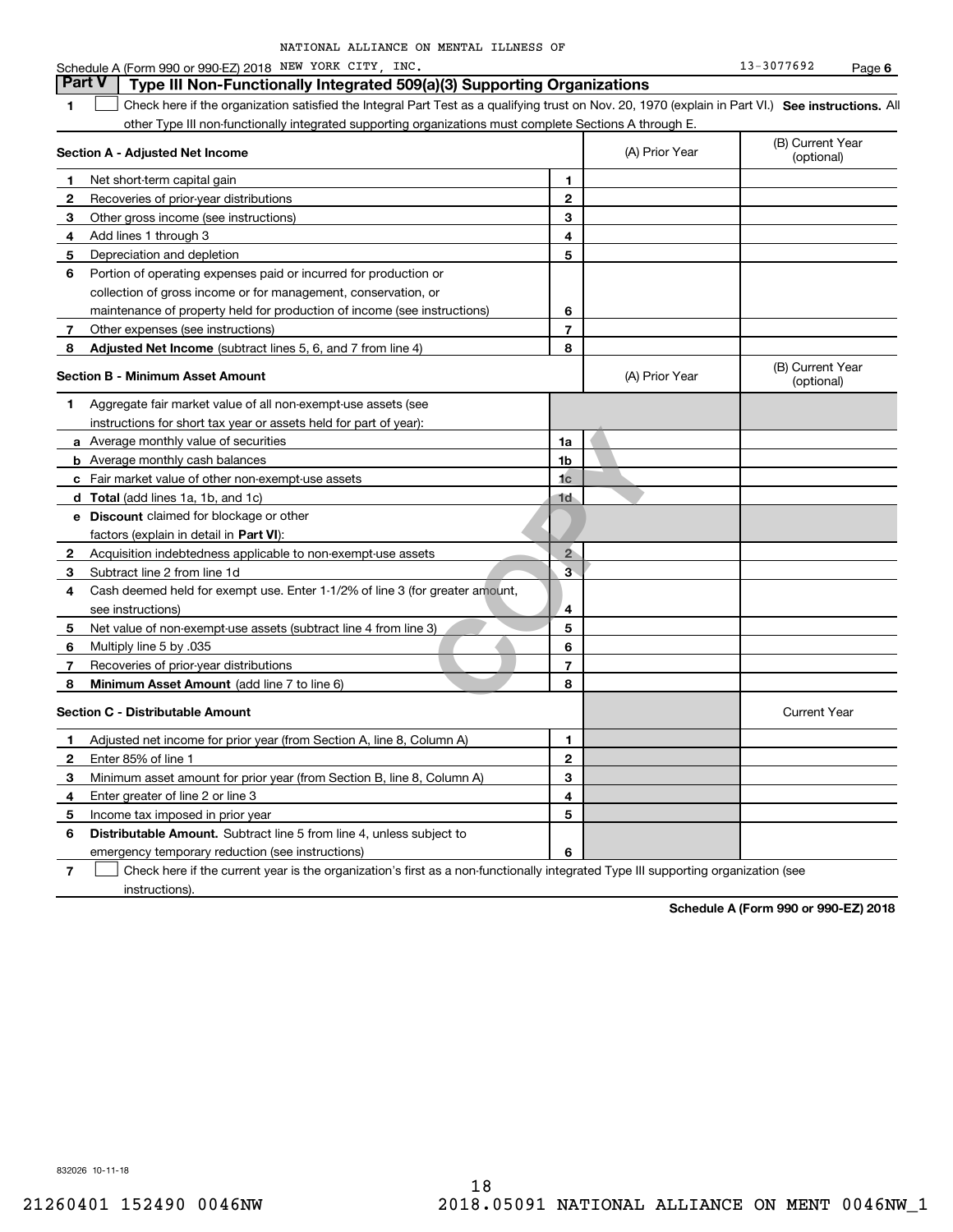|        | Schedule A (Form 990 or 990-EZ) 2018 NEW YORK CITY, INC.                                   |                                    |                                               | 13-3077692                                       | Page 7 |
|--------|--------------------------------------------------------------------------------------------|------------------------------------|-----------------------------------------------|--------------------------------------------------|--------|
| Part V | Type III Non-Functionally Integrated 509(a)(3) Supporting Organizations                    |                                    | (continued)                                   |                                                  |        |
|        | <b>Section D - Distributions</b>                                                           |                                    |                                               | <b>Current Year</b>                              |        |
| 1      | Amounts paid to supported organizations to accomplish exempt purposes                      |                                    |                                               |                                                  |        |
| 2      | Amounts paid to perform activity that directly furthers exempt purposes of supported       |                                    |                                               |                                                  |        |
|        | organizations, in excess of income from activity                                           |                                    |                                               |                                                  |        |
| 3      | Administrative expenses paid to accomplish exempt purposes of supported organizations      |                                    |                                               |                                                  |        |
| 4      | Amounts paid to acquire exempt-use assets                                                  |                                    |                                               |                                                  |        |
| 5      | Qualified set-aside amounts (prior IRS approval required)                                  |                                    |                                               |                                                  |        |
| 6      | Other distributions (describe in Part VI). See instructions.                               |                                    |                                               |                                                  |        |
| 7      | Total annual distributions. Add lines 1 through 6.                                         |                                    |                                               |                                                  |        |
| 8      | Distributions to attentive supported organizations to which the organization is responsive |                                    |                                               |                                                  |        |
|        | (provide details in Part VI). See instructions.                                            |                                    |                                               |                                                  |        |
| 9      | Distributable amount for 2018 from Section C, line 6                                       |                                    |                                               |                                                  |        |
| 10     | Line 8 amount divided by line 9 amount                                                     |                                    |                                               |                                                  |        |
|        | <b>Section E - Distribution Allocations</b> (see instructions)                             | (i)<br><b>Excess Distributions</b> | (ii)<br><b>Underdistributions</b><br>Pre-2018 | (iii)<br><b>Distributable</b><br>Amount for 2018 |        |
| 1      | Distributable amount for 2018 from Section C, line 6                                       |                                    |                                               |                                                  |        |
| 2      | Underdistributions, if any, for years prior to 2018 (reason-                               |                                    |                                               |                                                  |        |
|        | able cause required- explain in Part VI). See instructions.                                |                                    |                                               |                                                  |        |
| 3      | Excess distributions carryover, if any, to 2018                                            |                                    |                                               |                                                  |        |
|        | <b>a</b> From 2013                                                                         |                                    |                                               |                                                  |        |
|        | <b>b</b> From $2014$                                                                       |                                    |                                               |                                                  |        |
|        | $c$ From 2015                                                                              |                                    |                                               |                                                  |        |
|        | $d$ From 2016                                                                              |                                    |                                               |                                                  |        |
|        | e From 2017                                                                                |                                    |                                               |                                                  |        |
|        | f Total of lines 3a through e                                                              |                                    |                                               |                                                  |        |
|        | g Applied to underdistributions of prior years                                             |                                    |                                               |                                                  |        |
|        | <b>h</b> Applied to 2018 distributable amount                                              |                                    |                                               |                                                  |        |
| j.     | Carryover from 2013 not applied (see instructions)                                         |                                    |                                               |                                                  |        |
|        | Remainder. Subtract lines 3g, 3h, and 3i from 3f.                                          |                                    |                                               |                                                  |        |
| 4      | Distributions for 2018 from Section D,                                                     |                                    |                                               |                                                  |        |
|        | \$<br>line $7:$                                                                            |                                    |                                               |                                                  |        |
|        | <b>a</b> Applied to underdistributions of prior years                                      |                                    |                                               |                                                  |        |
|        | <b>b</b> Applied to 2018 distributable amount                                              |                                    |                                               |                                                  |        |
|        | c Remainder. Subtract lines 4a and 4b from 4.                                              |                                    |                                               |                                                  |        |
|        | Remaining underdistributions for years prior to 2018, if                                   |                                    |                                               |                                                  |        |
|        | any. Subtract lines 3g and 4a from line 2. For result greater                              |                                    |                                               |                                                  |        |
|        | than zero, explain in Part VI. See instructions.                                           |                                    |                                               |                                                  |        |
| 6      | Remaining underdistributions for 2018. Subtract lines 3h                                   |                                    |                                               |                                                  |        |
|        | and 4b from line 1. For result greater than zero, explain in                               |                                    |                                               |                                                  |        |
|        | Part VI. See instructions.                                                                 |                                    |                                               |                                                  |        |
| 7      | Excess distributions carryover to 2019. Add lines 3j                                       |                                    |                                               |                                                  |        |
|        | and 4c.                                                                                    |                                    |                                               |                                                  |        |
| 8      | Breakdown of line 7:                                                                       |                                    |                                               |                                                  |        |
|        | a Excess from 2014                                                                         |                                    |                                               |                                                  |        |
|        | <b>b</b> Excess from 2015                                                                  |                                    |                                               |                                                  |        |
|        | c Excess from 2016                                                                         |                                    |                                               |                                                  |        |
|        | d Excess from 2017                                                                         |                                    |                                               |                                                  |        |
|        | e Excess from 2018                                                                         |                                    |                                               |                                                  |        |
|        |                                                                                            |                                    |                                               |                                                  |        |

**Schedule A (Form 990 or 990-EZ) 2018**

832027 10-11-18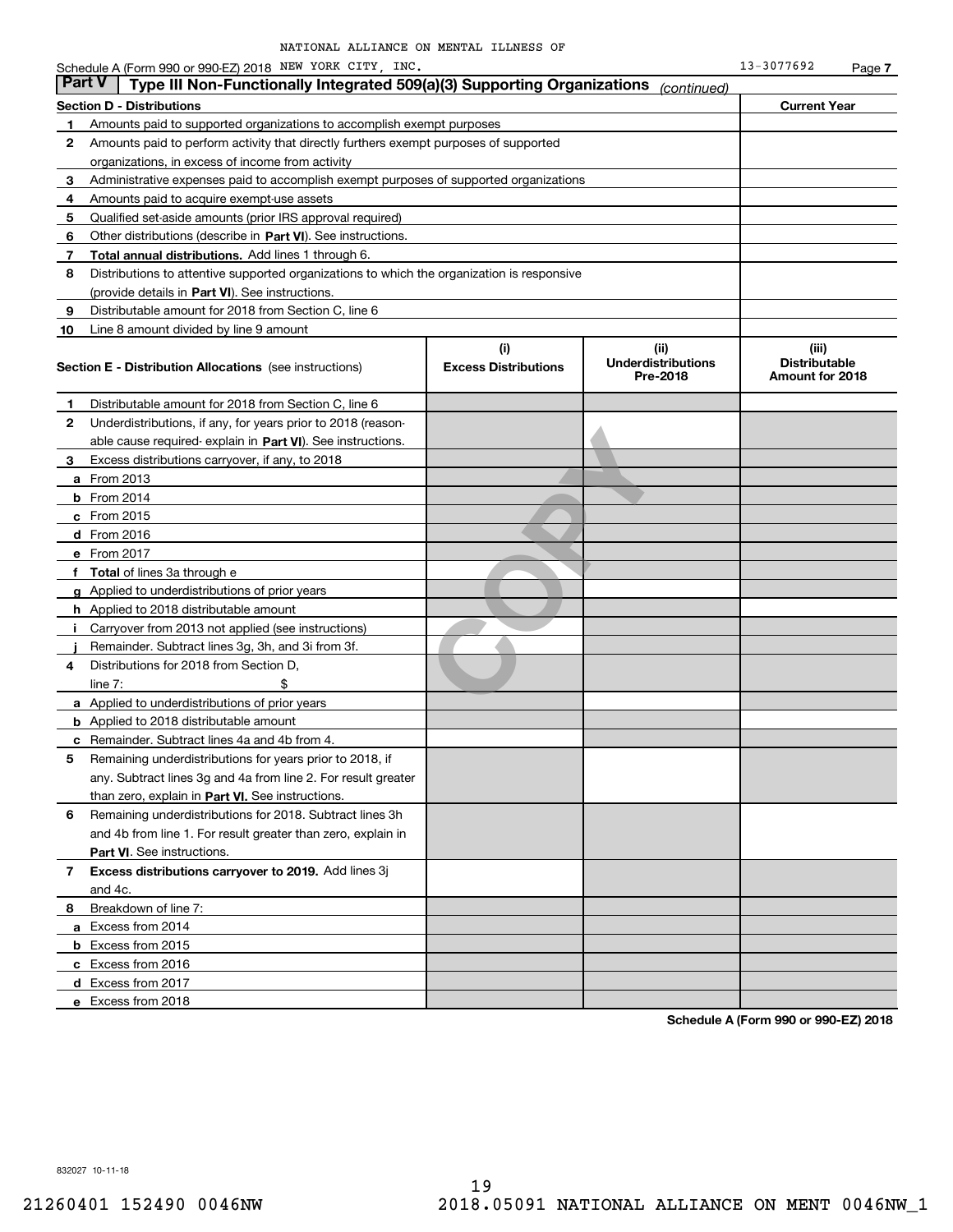| Schedule A (Form 990 or 990-EZ) 2018 NEW YORK CITY, INC. | 13-3077692                             | Page 8                                                                                                                                                                                                                                                                                                                                                                                                                                                                                                                                                                                                       |
|----------------------------------------------------------|----------------------------------------|--------------------------------------------------------------------------------------------------------------------------------------------------------------------------------------------------------------------------------------------------------------------------------------------------------------------------------------------------------------------------------------------------------------------------------------------------------------------------------------------------------------------------------------------------------------------------------------------------------------|
|                                                          |                                        |                                                                                                                                                                                                                                                                                                                                                                                                                                                                                                                                                                                                              |
|                                                          |                                        |                                                                                                                                                                                                                                                                                                                                                                                                                                                                                                                                                                                                              |
|                                                          |                                        |                                                                                                                                                                                                                                                                                                                                                                                                                                                                                                                                                                                                              |
|                                                          |                                        |                                                                                                                                                                                                                                                                                                                                                                                                                                                                                                                                                                                                              |
|                                                          |                                        |                                                                                                                                                                                                                                                                                                                                                                                                                                                                                                                                                                                                              |
|                                                          |                                        |                                                                                                                                                                                                                                                                                                                                                                                                                                                                                                                                                                                                              |
|                                                          |                                        |                                                                                                                                                                                                                                                                                                                                                                                                                                                                                                                                                                                                              |
|                                                          |                                        |                                                                                                                                                                                                                                                                                                                                                                                                                                                                                                                                                                                                              |
|                                                          |                                        |                                                                                                                                                                                                                                                                                                                                                                                                                                                                                                                                                                                                              |
|                                                          |                                        |                                                                                                                                                                                                                                                                                                                                                                                                                                                                                                                                                                                                              |
|                                                          |                                        |                                                                                                                                                                                                                                                                                                                                                                                                                                                                                                                                                                                                              |
|                                                          |                                        |                                                                                                                                                                                                                                                                                                                                                                                                                                                                                                                                                                                                              |
|                                                          |                                        |                                                                                                                                                                                                                                                                                                                                                                                                                                                                                                                                                                                                              |
|                                                          |                                        |                                                                                                                                                                                                                                                                                                                                                                                                                                                                                                                                                                                                              |
|                                                          |                                        |                                                                                                                                                                                                                                                                                                                                                                                                                                                                                                                                                                                                              |
|                                                          |                                        |                                                                                                                                                                                                                                                                                                                                                                                                                                                                                                                                                                                                              |
|                                                          |                                        |                                                                                                                                                                                                                                                                                                                                                                                                                                                                                                                                                                                                              |
|                                                          |                                        |                                                                                                                                                                                                                                                                                                                                                                                                                                                                                                                                                                                                              |
|                                                          |                                        |                                                                                                                                                                                                                                                                                                                                                                                                                                                                                                                                                                                                              |
|                                                          |                                        |                                                                                                                                                                                                                                                                                                                                                                                                                                                                                                                                                                                                              |
|                                                          |                                        |                                                                                                                                                                                                                                                                                                                                                                                                                                                                                                                                                                                                              |
|                                                          |                                        |                                                                                                                                                                                                                                                                                                                                                                                                                                                                                                                                                                                                              |
|                                                          |                                        |                                                                                                                                                                                                                                                                                                                                                                                                                                                                                                                                                                                                              |
|                                                          |                                        |                                                                                                                                                                                                                                                                                                                                                                                                                                                                                                                                                                                                              |
|                                                          |                                        |                                                                                                                                                                                                                                                                                                                                                                                                                                                                                                                                                                                                              |
|                                                          |                                        |                                                                                                                                                                                                                                                                                                                                                                                                                                                                                                                                                                                                              |
|                                                          |                                        |                                                                                                                                                                                                                                                                                                                                                                                                                                                                                                                                                                                                              |
|                                                          |                                        |                                                                                                                                                                                                                                                                                                                                                                                                                                                                                                                                                                                                              |
|                                                          |                                        |                                                                                                                                                                                                                                                                                                                                                                                                                                                                                                                                                                                                              |
|                                                          |                                        |                                                                                                                                                                                                                                                                                                                                                                                                                                                                                                                                                                                                              |
|                                                          |                                        |                                                                                                                                                                                                                                                                                                                                                                                                                                                                                                                                                                                                              |
|                                                          |                                        |                                                                                                                                                                                                                                                                                                                                                                                                                                                                                                                                                                                                              |
| 20                                                       |                                        |                                                                                                                                                                                                                                                                                                                                                                                                                                                                                                                                                                                                              |
|                                                          | (See instructions.)<br>832028 10-11-18 | Supplemental Information. Provide the explanations required by Part II, line 10; Part II, line 17a or 17b; Part III, line 12;<br>Part IV, Section A, lines 1, 2, 3b, 3c, 4b, 4c, 5a, 6, 9a, 9b, 9c, 11a, 11b, and 11c; Part IV, Section B, lines 1 and 2; Part IV, Section C,<br>line 1; Part IV, Section D, lines 2 and 3; Part IV, Section E, lines 1c, 2a, 2b, 3a, and 3b; Part V, line 1; Part V, Section B, line 1e; Part V,<br>Section D, lines 5, 6, and 8; and Part V, Section E, lines 2, 5, and 6. Also complete this part for any additional information.<br>Schedule A (Form 990 or 990-EZ) 2018 |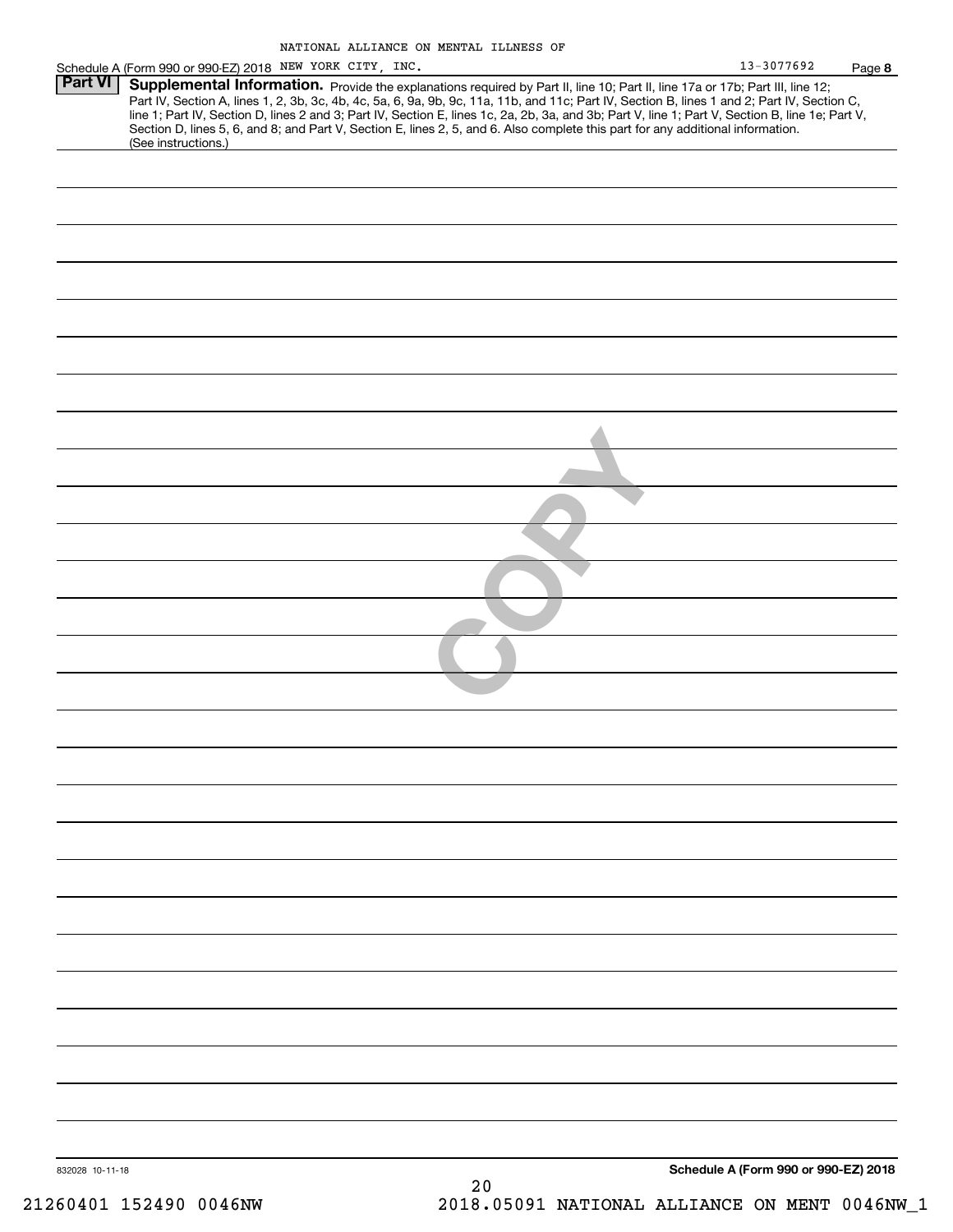|          |                                                        |                                                                                                                                                           |                     | <b>Supplemental Financial Statements</b>           |                                      | OMB No. 1545-0047                     |
|----------|--------------------------------------------------------|-----------------------------------------------------------------------------------------------------------------------------------------------------------|---------------------|----------------------------------------------------|--------------------------------------|---------------------------------------|
|          | <b>SCHEDULE D</b><br>(Form 990)                        | Complete if the organization answered "Yes" on Form 990,                                                                                                  |                     |                                                    |                                      |                                       |
|          |                                                        | Part IV, line 6, 7, 8, 9, 10, 11a, 11b, 11c, 11d, 11e, 11f, 12a, or 12b.                                                                                  | Attach to Form 990. |                                                    |                                      | Open to Public                        |
|          | Department of the Treasury<br>Internal Revenue Service | Go to www.irs.gov/Form990 for instructions and the latest information.                                                                                    |                     |                                                    |                                      | <b>Inspection</b>                     |
|          | Name of the organization                               | NATIONAL ALLIANCE ON MENTAL ILLNESS OF                                                                                                                    |                     |                                                    |                                      | <b>Employer identification number</b> |
|          |                                                        | NEW YORK CITY, INC.                                                                                                                                       |                     |                                                    |                                      | 13-3077692                            |
| Part I   |                                                        | Organizations Maintaining Donor Advised Funds or Other Similar Funds or Accounts. Complete if the                                                         |                     |                                                    |                                      |                                       |
|          |                                                        | organization answered "Yes" on Form 990, Part IV, line 6.                                                                                                 |                     | (a) Donor advised funds                            |                                      | (b) Funds and other accounts          |
|          |                                                        |                                                                                                                                                           |                     |                                                    |                                      |                                       |
| 1<br>2   |                                                        | Aggregate value of contributions to (during year)                                                                                                         |                     |                                                    |                                      |                                       |
| З        |                                                        |                                                                                                                                                           |                     |                                                    |                                      |                                       |
| 4        |                                                        |                                                                                                                                                           |                     |                                                    |                                      |                                       |
| 5        |                                                        | Did the organization inform all donors and donor advisors in writing that the assets held in donor advised funds                                          |                     |                                                    |                                      |                                       |
|          |                                                        |                                                                                                                                                           |                     |                                                    |                                      | Yes<br>No                             |
| 6        |                                                        | Did the organization inform all grantees, donors, and donor advisors in writing that grant funds can be used only                                         |                     |                                                    |                                      |                                       |
|          |                                                        | for charitable purposes and not for the benefit of the donor or donor advisor, or for any other purpose conferring                                        |                     |                                                    |                                      |                                       |
|          | impermissible private benefit?                         |                                                                                                                                                           |                     |                                                    |                                      | Yes<br>No.                            |
| Part II  |                                                        | Conservation Easements. Complete if the organization answered "Yes" on Form 990, Part IV, line 7.                                                         |                     |                                                    |                                      |                                       |
| 1        |                                                        | Purpose(s) of conservation easements held by the organization (check all that apply).                                                                     |                     |                                                    |                                      |                                       |
|          |                                                        | Preservation of land for public use (e.g., recreation or education)                                                                                       |                     | Preservation of a historically important land area |                                      |                                       |
|          |                                                        | Protection of natural habitat                                                                                                                             |                     | Preservation of a certified historic structure     |                                      |                                       |
|          |                                                        | Preservation of open space                                                                                                                                |                     |                                                    |                                      |                                       |
| 2        |                                                        | Complete lines 2a through 2d if the organization held a qualified conservation contribution in the form of a conservation easement on the last            |                     |                                                    |                                      | Held at the End of the Tax Year       |
| а        | day of the tax year.                                   |                                                                                                                                                           |                     |                                                    | 2a                                   |                                       |
| b        |                                                        | Total acreage restricted by conservation easements                                                                                                        |                     |                                                    | 2 <sub>b</sub>                       |                                       |
| с        |                                                        | Number of conservation easements on a certified historic structure included in (a)                                                                        |                     |                                                    | 2c                                   |                                       |
| d        |                                                        | Number of conservation easements included in (c) acquired after 7/25/06, and not on a historic structure                                                  |                     |                                                    |                                      |                                       |
|          |                                                        | listed in the National Register <b>communications</b> and the National Property of the National Property of the National                                  |                     |                                                    | 2d                                   |                                       |
| 3        |                                                        | Number of conservation easements modified, transferred, released, extinguished, or terminated by the organization during the tax                          |                     |                                                    |                                      |                                       |
|          | $\vee$ ear $\blacktriangleright$                       |                                                                                                                                                           |                     |                                                    |                                      |                                       |
| 4        |                                                        | Number of states where property subject to conservation easement is located $\blacktriangleright$                                                         |                     |                                                    |                                      |                                       |
| 5        |                                                        | Does the organization have a written policy regarding the periodic monitoring, inspection, handling of                                                    |                     |                                                    |                                      |                                       |
|          |                                                        | violations, and enforcement of the conservation easements it holds?                                                                                       |                     |                                                    |                                      | Yes<br>No                             |
| 6        |                                                        | Staff and volunteer hours devoted to monitoring, inspecting, handling of violations, and enforcing conservation easements during the year                 |                     |                                                    |                                      |                                       |
|          |                                                        |                                                                                                                                                           |                     |                                                    |                                      |                                       |
| 7        |                                                        | Amount of expenses incurred in monitoring, inspecting, handling of violations, and enforcing conservation easements during the year                       |                     |                                                    |                                      |                                       |
| 8        | $\blacktriangleright$ \$                               | Does each conservation easement reported on line 2(d) above satisfy the requirements of section 170(h)(4)(B)(i)                                           |                     |                                                    |                                      |                                       |
|          | and section $170(h)(4)(B)(ii)?$                        |                                                                                                                                                           |                     |                                                    |                                      | Yes<br>No                             |
| 9        |                                                        | In Part XIII, describe how the organization reports conservation easements in its revenue and expense statement, and balance sheet, and                   |                     |                                                    |                                      |                                       |
|          |                                                        | include, if applicable, the text of the footnote to the organization's financial statements that describes the organization's accounting for              |                     |                                                    |                                      |                                       |
|          | conservation easements.                                |                                                                                                                                                           |                     |                                                    |                                      |                                       |
| Part III |                                                        | Organizations Maintaining Collections of Art, Historical Treasures, or Other Similar Assets.                                                              |                     |                                                    |                                      |                                       |
|          |                                                        | Complete if the organization answered "Yes" on Form 990, Part IV, line 8.                                                                                 |                     |                                                    |                                      |                                       |
|          |                                                        | 1a If the organization elected, as permitted under SFAS 116 (ASC 958), not to report in its revenue statement and balance sheet works of art,             |                     |                                                    |                                      |                                       |
|          |                                                        | historical treasures, or other similar assets held for public exhibition, education, or research in furtherance of public service, provide, in Part XIII, |                     |                                                    |                                      |                                       |
|          |                                                        | the text of the footnote to its financial statements that describes these items.                                                                          |                     |                                                    |                                      |                                       |
| b        |                                                        | If the organization elected, as permitted under SFAS 116 (ASC 958), to report in its revenue statement and balance sheet works of art, historical         |                     |                                                    |                                      |                                       |
|          |                                                        | treasures, or other similar assets held for public exhibition, education, or research in furtherance of public service, provide the following amounts     |                     |                                                    |                                      |                                       |
|          | relating to these items:                               |                                                                                                                                                           |                     |                                                    |                                      |                                       |
|          |                                                        |                                                                                                                                                           |                     |                                                    |                                      | $\triangleright$ \$                   |
|          |                                                        | (ii) Assets included in Form 990, Part X                                                                                                                  |                     |                                                    |                                      | $\triangleright$ \$                   |
| 2        |                                                        | If the organization received or held works of art, historical treasures, or other similar assets for financial gain, provide                              |                     |                                                    |                                      |                                       |
|          |                                                        | the following amounts required to be reported under SFAS 116 (ASC 958) relating to these items:                                                           |                     |                                                    |                                      |                                       |
| а        |                                                        |                                                                                                                                                           |                     |                                                    | - \$<br>▶<br>$\blacktriangleright$ s |                                       |
|          |                                                        | LHA For Paperwork Reduction Act Notice, see the Instructions for Form 990.                                                                                |                     |                                                    |                                      | Schedule D (Form 990) 2018            |
|          | 832051 10-29-18                                        |                                                                                                                                                           |                     |                                                    |                                      |                                       |
|          |                                                        |                                                                                                                                                           | $\sim$              |                                                    |                                      |                                       |

| ∠ ⊥ |  |                        |  |  |  |  |  |
|-----|--|------------------------|--|--|--|--|--|
|     |  | 0 05001 <b>1115701</b> |  |  |  |  |  |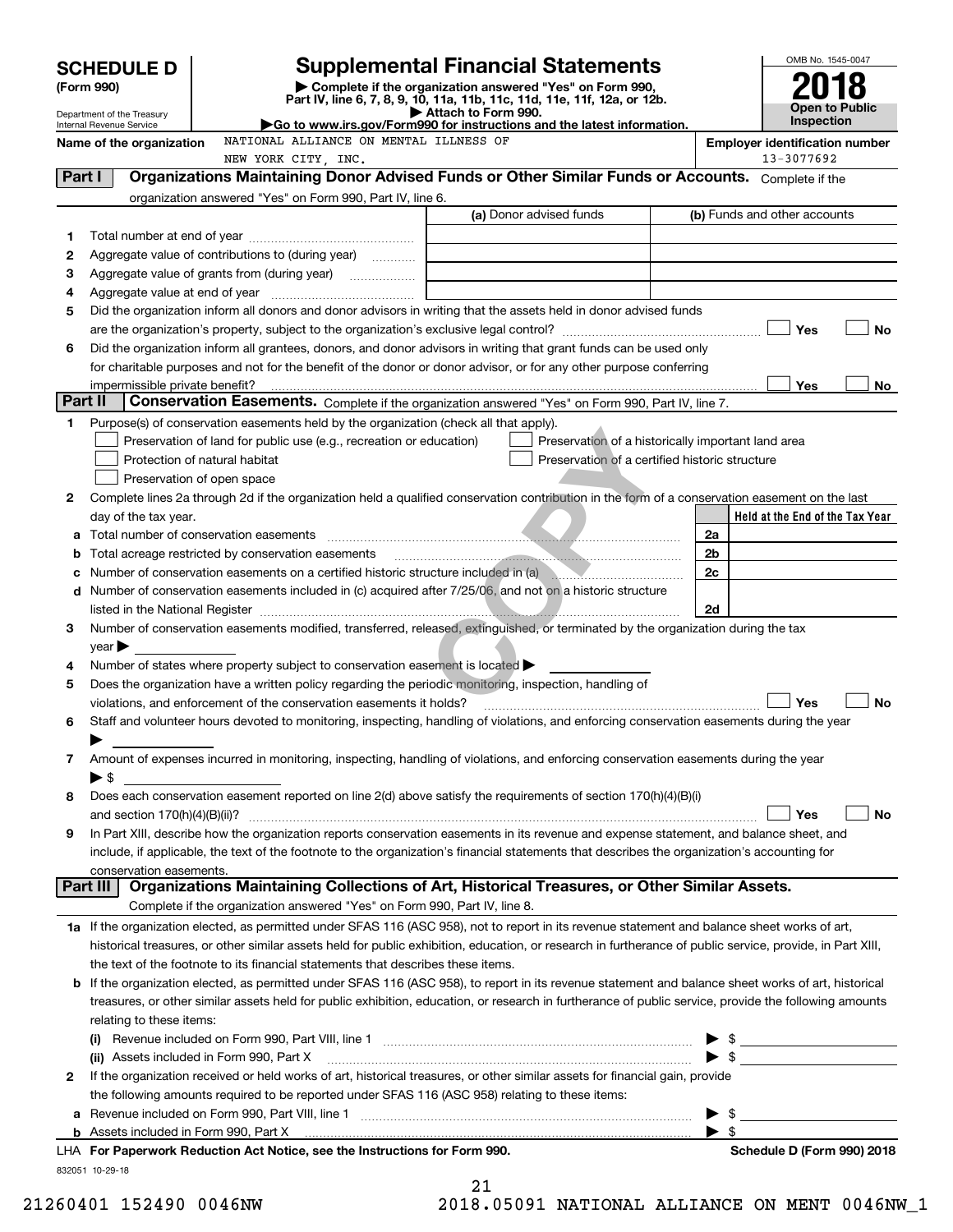|               |                                                                                                                                                                                                                                | NATIONAL ALLIANCE ON MENTAL ILLNESS OF |                |                           |                      |                     |     |                    |
|---------------|--------------------------------------------------------------------------------------------------------------------------------------------------------------------------------------------------------------------------------|----------------------------------------|----------------|---------------------------|----------------------|---------------------|-----|--------------------|
|               | NEW YORK CITY, INC.<br>Schedule D (Form 990) 2018                                                                                                                                                                              |                                        |                |                           |                      | 13-3077692          |     | $_{\text{Page}}$ 2 |
|               | Part III<br>Organizations Maintaining Collections of Art, Historical Treasures, or Other Similar Assets (continued)                                                                                                            |                                        |                |                           |                      |                     |     |                    |
| 3             | Using the organization's acquisition, accession, and other records, check any of the following that are a significant use of its collection items                                                                              |                                        |                |                           |                      |                     |     |                    |
|               | (check all that apply):                                                                                                                                                                                                        |                                        |                |                           |                      |                     |     |                    |
| а             | Public exhibition                                                                                                                                                                                                              | d                                      |                | Loan or exchange programs |                      |                     |     |                    |
| b             | Scholarly research                                                                                                                                                                                                             | e                                      |                |                           |                      |                     |     |                    |
| с             | Preservation for future generations                                                                                                                                                                                            |                                        |                |                           |                      |                     |     |                    |
| 4             | Provide a description of the organization's collections and explain how they further the organization's exempt purpose in Part XIII.                                                                                           |                                        |                |                           |                      |                     |     |                    |
| 5             | During the year, did the organization solicit or receive donations of art, historical treasures, or other similar assets                                                                                                       |                                        |                |                           |                      |                     |     |                    |
|               |                                                                                                                                                                                                                                |                                        |                |                           |                      | <b>Yes</b>          |     | No                 |
|               | Part IV<br>Escrow and Custodial Arrangements. Complete if the organization answered "Yes" on Form 990, Part IV, line 9, or                                                                                                     |                                        |                |                           |                      |                     |     |                    |
|               | reported an amount on Form 990, Part X, line 21.                                                                                                                                                                               |                                        |                |                           |                      |                     |     |                    |
|               | 1a Is the organization an agent, trustee, custodian or other intermediary for contributions or other assets not included                                                                                                       |                                        |                |                           |                      |                     |     |                    |
|               | on Form 990, Part X? [11] matter and the contract of the contract of the contract of the contract of the contract of the contract of the contract of the contract of the contract of the contract of the contract of the contr |                                        |                |                           |                      | Yes                 |     | No                 |
|               | <b>b</b> If "Yes," explain the arrangement in Part XIII and complete the following table:                                                                                                                                      |                                        |                |                           |                      |                     |     |                    |
|               |                                                                                                                                                                                                                                |                                        |                |                           |                      |                     |     |                    |
|               |                                                                                                                                                                                                                                |                                        |                |                           |                      | Amount              |     |                    |
| c             | Beginning balance material contracts and contracts and contracts and contracts and contracts and contracts and                                                                                                                 |                                        |                |                           | 1c                   |                     |     |                    |
|               | d Additions during the year measurements are all an according to the year.                                                                                                                                                     |                                        |                |                           | 1d                   |                     |     |                    |
| е             | Distributions during the year manufactured and an according to the state of the state of the state of the state of the state of the state of the state of the state of the state of the state of the state of the state of the |                                        |                |                           | 1e                   |                     |     |                    |
|               |                                                                                                                                                                                                                                |                                        |                |                           | 1f                   |                     |     |                    |
|               | 2a Did the organization include an amount on Form 990, Part X, line 21, for escrow or custodial account liability?                                                                                                             |                                        |                |                           |                      | Yes                 |     | No                 |
|               | <b>b</b> If "Yes," explain the arrangement in Part XIII. Check here if the explanation has been provided on Part XIII                                                                                                          |                                        |                |                           |                      |                     |     |                    |
| <b>Part V</b> | Endowment Funds. Complete if the organization answered "Yes" on Form 990, Part IV, line 10.                                                                                                                                    |                                        |                |                           |                      |                     |     |                    |
|               |                                                                                                                                                                                                                                | (a) Current year                       | (b) Prior year | <b>c)</b> Two years back  | (d) Three years back | (e) Four years back |     |                    |
|               | <b>1a</b> Beginning of year balance                                                                                                                                                                                            |                                        |                |                           |                      |                     |     |                    |
| b             |                                                                                                                                                                                                                                |                                        |                |                           |                      |                     |     |                    |
| c             | Net investment earnings, gains, and losses                                                                                                                                                                                     |                                        |                |                           |                      |                     |     |                    |
|               |                                                                                                                                                                                                                                |                                        |                |                           |                      |                     |     |                    |
|               | e Other expenditures for facilities                                                                                                                                                                                            |                                        |                |                           |                      |                     |     |                    |
|               | and programs                                                                                                                                                                                                                   |                                        |                |                           |                      |                     |     |                    |
|               | f Administrative expenses                                                                                                                                                                                                      |                                        |                |                           |                      |                     |     |                    |
| g             |                                                                                                                                                                                                                                |                                        |                |                           |                      |                     |     |                    |
| 2             | Provide the estimated percentage of the current year end balance (line 1g, column (a)) held as:                                                                                                                                |                                        |                |                           |                      |                     |     |                    |
| а             | Board designated or quasi-endowment > _____                                                                                                                                                                                    |                                        | $\frac{0}{0}$  |                           |                      |                     |     |                    |
|               | Permanent endowment >                                                                                                                                                                                                          | %                                      |                |                           |                      |                     |     |                    |
|               | c Temporarily restricted endowment > __________                                                                                                                                                                                | %                                      |                |                           |                      |                     |     |                    |
|               | The percentages on lines 2a, 2b, and 2c should equal 100%.                                                                                                                                                                     |                                        |                |                           |                      |                     |     |                    |
|               | 3a Are there endowment funds not in the possession of the organization that are held and administered for the organization                                                                                                     |                                        |                |                           |                      |                     |     |                    |
|               | by:                                                                                                                                                                                                                            |                                        |                |                           |                      |                     | Yes | No                 |
|               |                                                                                                                                                                                                                                |                                        |                |                           |                      | 3a(i)               |     |                    |
|               |                                                                                                                                                                                                                                |                                        |                |                           |                      | 3a(ii)              |     |                    |
|               |                                                                                                                                                                                                                                |                                        |                |                           |                      | 3b                  |     |                    |
| 4             | Describe in Part XIII the intended uses of the organization's endowment funds.                                                                                                                                                 |                                        |                |                           |                      |                     |     |                    |
|               | <b>Part VI</b><br>Land, Buildings, and Equipment.                                                                                                                                                                              |                                        |                |                           |                      |                     |     |                    |
|               | Complete if the organization answered "Yes" on Form 990, Part IV, line 11a. See Form 990, Part X, line 10.                                                                                                                     |                                        |                |                           |                      |                     |     |                    |
|               | Description of property                                                                                                                                                                                                        | (a) Cost or other                      |                | (b) Cost or other         | (c) Accumulated      | (d) Book value      |     |                    |
|               |                                                                                                                                                                                                                                | basis (investment)                     |                | basis (other)             | depreciation         |                     |     |                    |
|               |                                                                                                                                                                                                                                |                                        |                |                           |                      |                     |     |                    |
|               |                                                                                                                                                                                                                                |                                        |                |                           |                      |                     |     |                    |
|               |                                                                                                                                                                                                                                |                                        |                | 79,441.                   | 77,140.              |                     |     | 2,301.             |
|               |                                                                                                                                                                                                                                |                                        |                | 191,624.                  | 131,026.             |                     |     | 60,598.            |
|               |                                                                                                                                                                                                                                |                                        |                | 108,797.                  | 94,399.              |                     |     | 14,398.            |
|               |                                                                                                                                                                                                                                |                                        |                |                           |                      |                     |     |                    |

 **Total.**  *(Column (d) must equal Form 990, Part X, column (B), line 10c.)* Add lines 1a through 1e.  $\blacktriangleright$   $\vdash$ 

**Schedule D (Form 990) 2018**

77,297.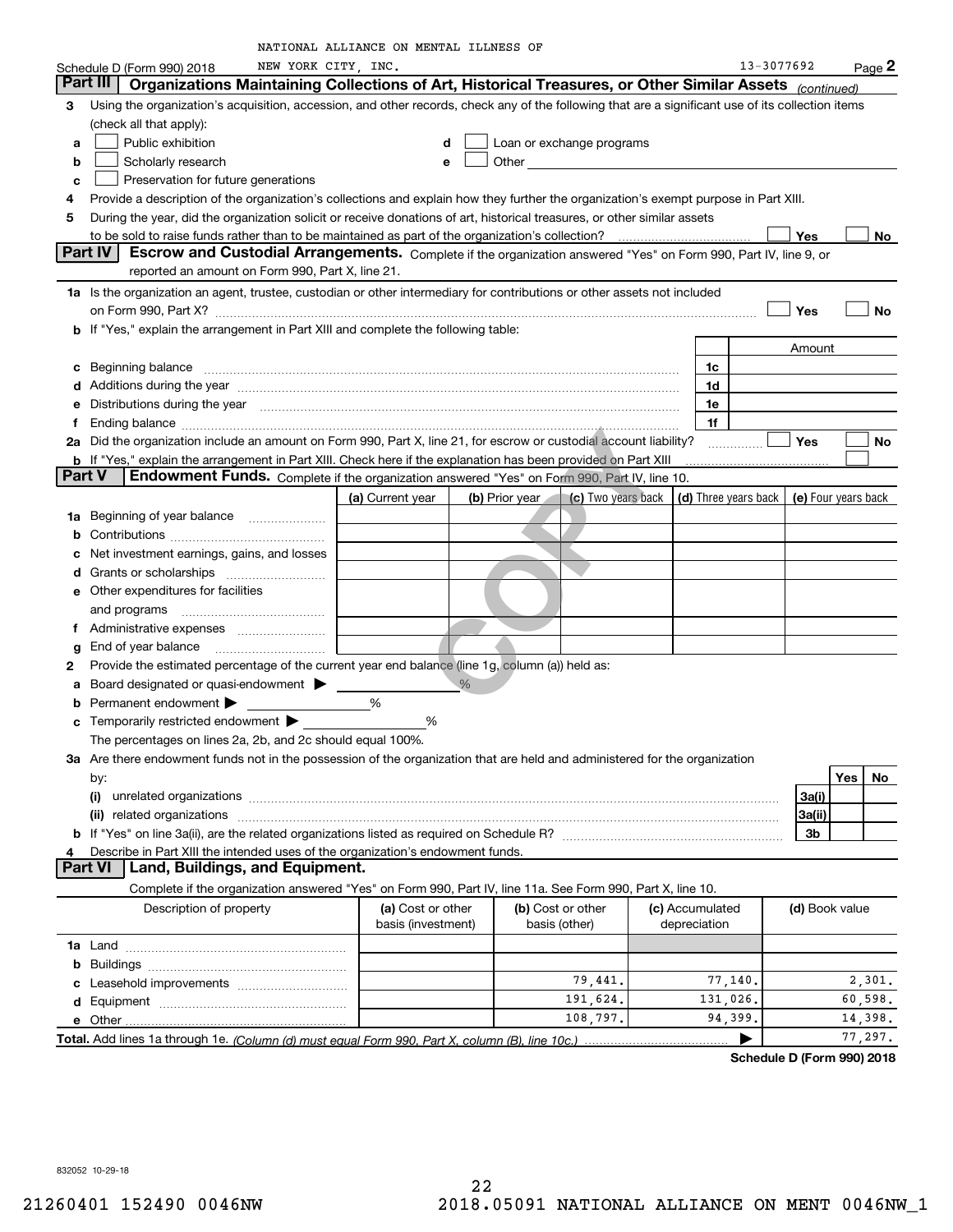| NATIONAL ALLIANCE ON MENTAL ILLNESS OF |  |  |  |
|----------------------------------------|--|--|--|
|----------------------------------------|--|--|--|

#### (a) Description of security or category (including name of security)  $\vert$  (b) Book value  $\vert$  (c) Total. (Col. (b) must equal Form 990, Part X, col. (B) line 12.) Total. (Col. (b) must equal Form 990, Part X, col. (B) line 13.) **(1)**Financial derivatives **(2)** Closely-held equity interests **(3)** Other (a) Description of investment **b (b)** Book value **(1)(2) (3)(4) (5)(6)(7) (8)(9)(a) (b)**  Description**(1)(2) (3)(4)(5) (6)(7) (8)(9)Total.**  *(Column (b) must equal Form 990, Part X, col. (B) line 15.)* **1.(a)** Description of liability **Book value (b)** Book value **Total.**  *(Column (b) must equal Form 990, Part X, col. (B) line 25.)* **2.**Schedule D (Form 990) 2018 MEW YORK CITY, INC. 2010 13-3077692 Page 3 Complete if the organization answered "Yes" on Form 990, Part IV, line 11b. See Form 990, Part X, line 12.  $(b)$  Book value  $\vert$  (c) Method of valuation: Cost or end-of-year market value ~~~~~~~~~~~~~~~(A)(B)(C)(D)(E)(F)(G)(H)Complete if the organization answered "Yes" on Form 990, Part IV, line 11c. See Form 990, Part X, line 13. (c) Method of valuation: Cost or end-of-year market value Complete if the organization answered "Yes" on Form 990, Part IV, line 11d. See Form 990, Part X, line 15. (b) Book value  $\blacktriangleright$ Complete if the organization answered "Yes" on Form 990, Part IV, line 11e or 11f. See Form 990, Part X, line 25. (1)Federal income taxes (2)(3)(4)(5)(6)(7)(8)(9). . . . . . . . . . . . . . .  $\blacktriangleright$ Liability for uncertain tax positions. In Part XIII, provide the text of the footnote to the organization's financial statements that reports the organization's liability for uncertain tax positions under FIN 48 (ASC 740). Check here if the text of the footnote has been provided in Part XIII **Part VII Investments - Other Securities. Part VIII Investments - Program Related. Part IX Other Assets. Part X Other Liabilities.**  $\mathcal{L}^{\text{max}}$ 1 990, Part IV, line 11d. See Form 990, Part<br>tion<br>**COPY** NEW YORK CITY,

**Schedule D (Form 990) 2018**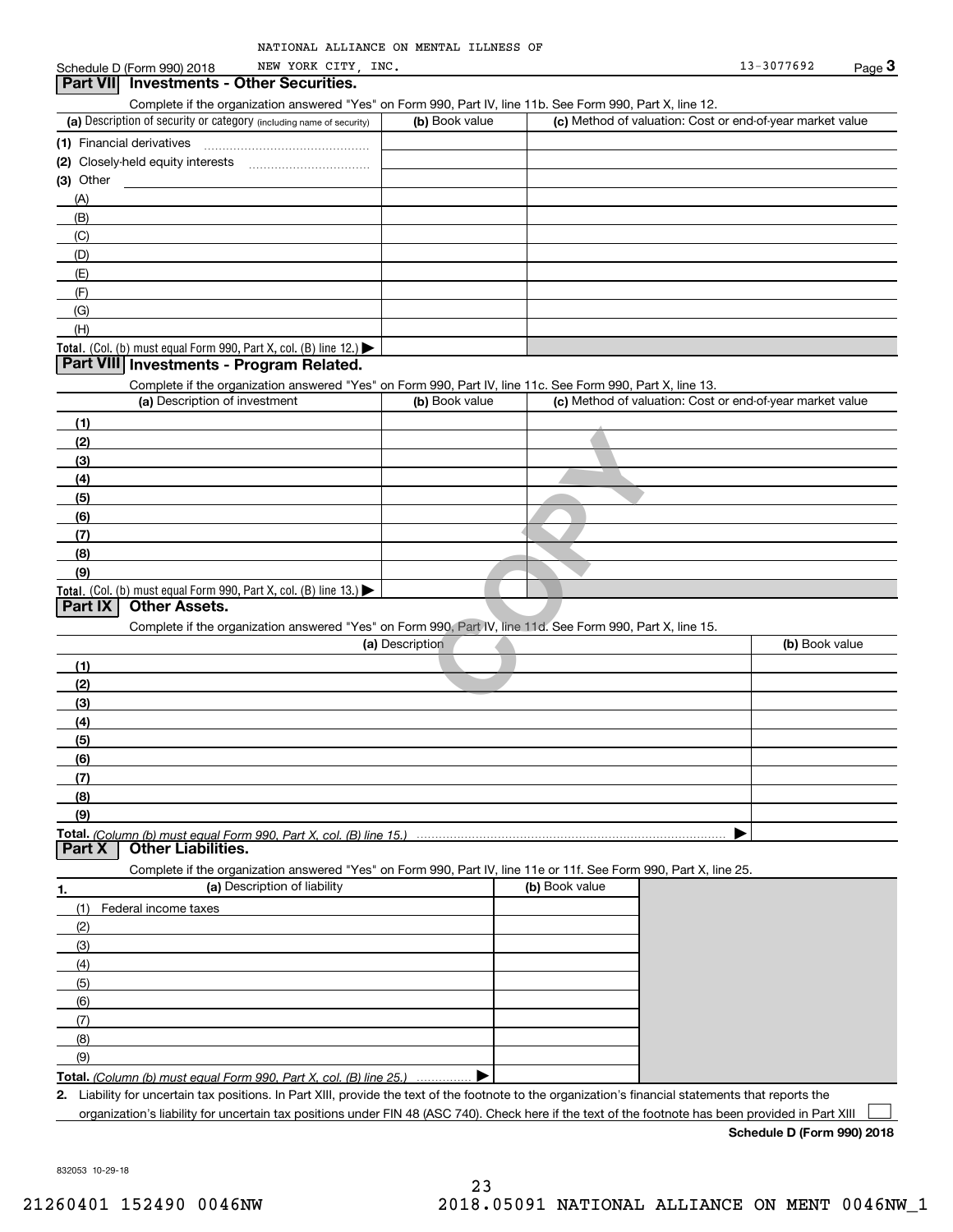|    | NATIONAL ALLIANCE ON MENTAL ILLNESS OF                                                                                                                         |                |           |            |              |
|----|----------------------------------------------------------------------------------------------------------------------------------------------------------------|----------------|-----------|------------|--------------|
|    | NEW YORK CITY, INC.<br>Schedule D (Form 990) 2018                                                                                                              |                |           | 13-3077692 | Page 4       |
|    | Reconciliation of Revenue per Audited Financial Statements With Revenue per Return.<br>Part XI                                                                 |                |           |            |              |
|    | Complete if the organization answered "Yes" on Form 990, Part IV, line 12a.                                                                                    |                |           |            |              |
| 1. | Total revenue, gains, and other support per audited financial statements                                                                                       |                |           | 1.         | 2, 215, 881. |
| 2  | Amounts included on line 1 but not on Form 990, Part VIII, line 12:                                                                                            |                |           |            |              |
|    | <b>a</b> Net unrealized gains (losses) on investments                                                                                                          | 2a             | $-4,032.$ |            |              |
| b  |                                                                                                                                                                | 2 <sub>b</sub> |           |            |              |
|    |                                                                                                                                                                | 2 <sub>c</sub> |           |            |              |
| d  | Other (Describe in Part XIII.)                                                                                                                                 | 2d             |           |            |              |
| е  | Add lines 2a through 2d                                                                                                                                        |                |           | 2e         | $-4,032.$    |
| 3  |                                                                                                                                                                |                |           | 3          | 2, 219, 913. |
| 4  | Amounts included on Form 990, Part VIII, line 12, but not on line 1:                                                                                           |                |           |            |              |
| a  | Investment expenses not included on Form 990, Part VIII, line 7b                                                                                               | 4a             |           |            |              |
|    | <b>b</b> Other (Describe in Part XIII.)                                                                                                                        | 4b             |           |            |              |
|    | c Add lines 4a and 4b                                                                                                                                          |                |           | 4с         | 0.           |
| 5. |                                                                                                                                                                |                |           | 5          | 2, 219, 913. |
|    | Part XII   Reconciliation of Expenses per Audited Financial Statements With Expenses per Return.                                                               |                |           |            |              |
|    | Complete if the organization answered "Yes" on Form 990, Part IV, line 12a.                                                                                    |                |           |            |              |
| 1. | Total expenses and losses per audited financial statements                                                                                                     |                |           | 1.         | 2,025,446.   |
| 2  | Amounts included on line 1 but not on Form 990, Part IX, line 25:                                                                                              |                |           |            |              |
|    |                                                                                                                                                                | 2a             |           |            |              |
|    |                                                                                                                                                                | 2 <sub>b</sub> |           |            |              |
|    | Other losses                                                                                                                                                   | 2c             |           |            |              |
|    |                                                                                                                                                                | 2d             |           |            |              |
|    | e Add lines 2a through 2d <b>minimum contracts and the Add lines</b> 2a through 2d minimum contracts and the Add lines                                         |                |           | 2e         | 0.           |
| 3  |                                                                                                                                                                |                |           | 3          | 2,025,446.   |
| 4  | Amounts included on Form 990, Part IX, line 25, but not on line 1:                                                                                             |                |           |            |              |
|    | a Investment expenses not included on Form 990, Part VIII, line 7b                                                                                             | 4a             |           |            |              |
|    | <b>b</b> Other (Describe in Part XIII.)                                                                                                                        | 4b             |           |            |              |
|    | c Add lines 4a and 4b                                                                                                                                          |                |           | 4c         |              |
|    | Total expenses. Add lines 3 and 4c. (This must equal Form 990, Part I, line 18.) [100] The subsequence of the S                                                |                |           | 5          | 2,025,446.   |
|    | Part XIII Supplemental Information.                                                                                                                            |                |           |            |              |
|    | Provide the descriptions required for Part II, lines 3, 5, and 9; Part III, lines 1a and 4; Part IV, lines 1b and 2b; Part V, line 4; Part X, line 2; Part XI, |                |           |            |              |
|    | lines 2d and 4b; and Part XII, lines 2d and 4b. Also complete this part to provide any additional information.                                                 |                |           |            |              |
|    |                                                                                                                                                                |                |           |            |              |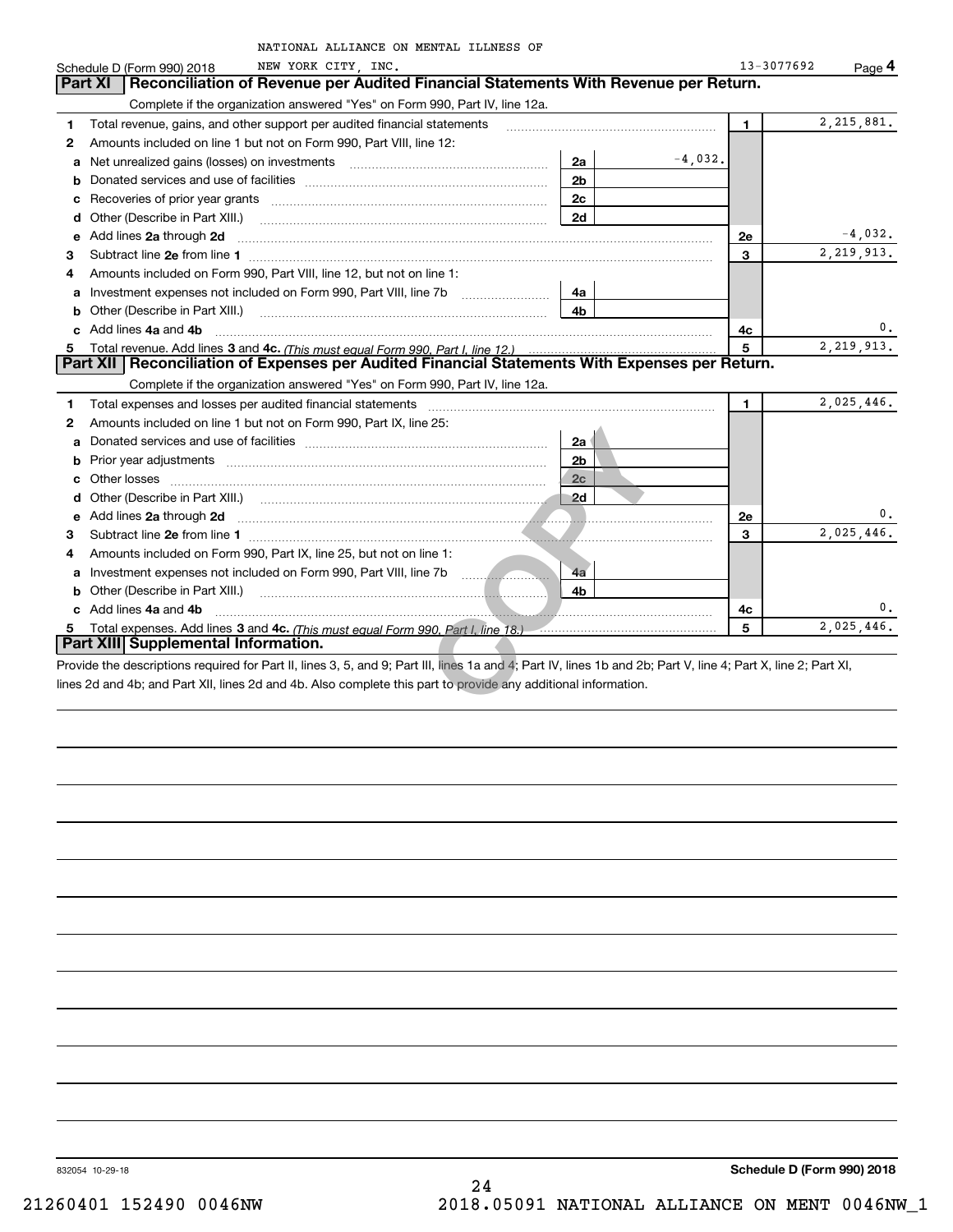| <b>SCHEDULE G</b>                                                                                                                                                                 | <b>Supplemental Information Regarding Fundraising or Gaming Activities</b>                                                                                                                                                                                                                                                                                                                                                                                                                                                  |                                             |                             |                                                                            |                                                                            | OMB No. 1545-0047                                       |
|-----------------------------------------------------------------------------------------------------------------------------------------------------------------------------------|-----------------------------------------------------------------------------------------------------------------------------------------------------------------------------------------------------------------------------------------------------------------------------------------------------------------------------------------------------------------------------------------------------------------------------------------------------------------------------------------------------------------------------|---------------------------------------------|-----------------------------|----------------------------------------------------------------------------|----------------------------------------------------------------------------|---------------------------------------------------------|
| (Form 990 or 990-EZ)                                                                                                                                                              | Complete if the organization answered "Yes" on Form 990, Part IV, line 17, 18, or 19, or if the<br>organization entered more than \$15,000 on Form 990-EZ, line 6a.                                                                                                                                                                                                                                                                                                                                                         |                                             |                             |                                                                            |                                                                            | 2018                                                    |
| Department of the Treasury                                                                                                                                                        | Attach to Form 990 or Form 990-EZ.                                                                                                                                                                                                                                                                                                                                                                                                                                                                                          |                                             |                             |                                                                            |                                                                            | <b>Open to Public</b>                                   |
| Internal Revenue Service                                                                                                                                                          | Go to www.irs.gov/Form990 for instructions and the latest information.                                                                                                                                                                                                                                                                                                                                                                                                                                                      |                                             |                             |                                                                            |                                                                            | Inspection                                              |
| Name of the organization                                                                                                                                                          | NATIONAL ALLIANCE ON MENTAL ILLNESS OF                                                                                                                                                                                                                                                                                                                                                                                                                                                                                      |                                             |                             |                                                                            |                                                                            | <b>Employer identification number</b>                   |
| Part I                                                                                                                                                                            | NEW YORK CITY, INC.<br>Fundraising Activities. Complete if the organization answered "Yes" on Form 990, Part IV, line 17. Form 990-EZ filers are not                                                                                                                                                                                                                                                                                                                                                                        |                                             |                             |                                                                            | 13-3077692                                                                 |                                                         |
| required to complete this part.                                                                                                                                                   |                                                                                                                                                                                                                                                                                                                                                                                                                                                                                                                             |                                             |                             |                                                                            |                                                                            |                                                         |
| Mail solicitations<br>a<br>Internet and email solicitations<br>b<br>Phone solicitations<br>с<br>In-person solicitations<br>d<br>compensated at least \$5,000 by the organization. | 1 Indicate whether the organization raised funds through any of the following activities. Check all that apply.<br>е<br>f<br>g<br>2 a Did the organization have a written or oral agreement with any individual (including officers, directors, trustees, or<br>key employees listed in Form 990, Part VII) or entity in connection with professional fundraising services?<br><b>b</b> If "Yes," list the 10 highest paid individuals or entities (fundraisers) pursuant to agreements under which the fundraiser is to be | Special fundraising events                  |                             | Solicitation of non-government grants<br>Solicitation of government grants | <b>Yes</b>                                                                 | <b>No</b>                                               |
|                                                                                                                                                                                   |                                                                                                                                                                                                                                                                                                                                                                                                                                                                                                                             |                                             |                             |                                                                            |                                                                            |                                                         |
| (i) Name and address of individual<br>or entity (fundraiser)                                                                                                                      | (ii) Activity                                                                                                                                                                                                                                                                                                                                                                                                                                                                                                               | fundraiser<br>have custody<br>or control of | (iii) Did<br>contributions? | (iv) Gross receipts<br>from activity                                       | (v) Amount paid<br>to (or retained by)<br>fundraiser<br>listed in col. (i) | (vi) Amount paid<br>to (or retained by)<br>organization |
|                                                                                                                                                                                   |                                                                                                                                                                                                                                                                                                                                                                                                                                                                                                                             | Yes                                         | No                          |                                                                            |                                                                            |                                                         |
|                                                                                                                                                                                   |                                                                                                                                                                                                                                                                                                                                                                                                                                                                                                                             |                                             |                             |                                                                            |                                                                            |                                                         |
|                                                                                                                                                                                   |                                                                                                                                                                                                                                                                                                                                                                                                                                                                                                                             |                                             |                             |                                                                            |                                                                            |                                                         |
|                                                                                                                                                                                   |                                                                                                                                                                                                                                                                                                                                                                                                                                                                                                                             |                                             |                             |                                                                            |                                                                            |                                                         |
|                                                                                                                                                                                   |                                                                                                                                                                                                                                                                                                                                                                                                                                                                                                                             |                                             |                             |                                                                            |                                                                            |                                                         |
|                                                                                                                                                                                   |                                                                                                                                                                                                                                                                                                                                                                                                                                                                                                                             |                                             |                             |                                                                            |                                                                            |                                                         |
|                                                                                                                                                                                   |                                                                                                                                                                                                                                                                                                                                                                                                                                                                                                                             |                                             |                             |                                                                            |                                                                            |                                                         |
|                                                                                                                                                                                   |                                                                                                                                                                                                                                                                                                                                                                                                                                                                                                                             |                                             |                             |                                                                            |                                                                            |                                                         |
|                                                                                                                                                                                   |                                                                                                                                                                                                                                                                                                                                                                                                                                                                                                                             |                                             |                             |                                                                            |                                                                            |                                                         |
|                                                                                                                                                                                   |                                                                                                                                                                                                                                                                                                                                                                                                                                                                                                                             |                                             |                             |                                                                            |                                                                            |                                                         |
|                                                                                                                                                                                   |                                                                                                                                                                                                                                                                                                                                                                                                                                                                                                                             |                                             |                             |                                                                            |                                                                            |                                                         |
|                                                                                                                                                                                   |                                                                                                                                                                                                                                                                                                                                                                                                                                                                                                                             |                                             |                             |                                                                            |                                                                            |                                                         |
|                                                                                                                                                                                   |                                                                                                                                                                                                                                                                                                                                                                                                                                                                                                                             |                                             |                             |                                                                            |                                                                            |                                                         |
|                                                                                                                                                                                   |                                                                                                                                                                                                                                                                                                                                                                                                                                                                                                                             |                                             |                             |                                                                            |                                                                            |                                                         |
|                                                                                                                                                                                   |                                                                                                                                                                                                                                                                                                                                                                                                                                                                                                                             |                                             |                             |                                                                            |                                                                            |                                                         |
| Total                                                                                                                                                                             |                                                                                                                                                                                                                                                                                                                                                                                                                                                                                                                             |                                             |                             |                                                                            |                                                                            |                                                         |
| or licensing.                                                                                                                                                                     | 3 List all states in which the organization is registered or licensed to solicit contributions or has been notified it is exempt from registration                                                                                                                                                                                                                                                                                                                                                                          |                                             |                             |                                                                            |                                                                            |                                                         |
|                                                                                                                                                                                   |                                                                                                                                                                                                                                                                                                                                                                                                                                                                                                                             |                                             |                             |                                                                            |                                                                            |                                                         |
|                                                                                                                                                                                   |                                                                                                                                                                                                                                                                                                                                                                                                                                                                                                                             |                                             |                             |                                                                            |                                                                            |                                                         |
|                                                                                                                                                                                   |                                                                                                                                                                                                                                                                                                                                                                                                                                                                                                                             |                                             |                             |                                                                            |                                                                            |                                                         |
|                                                                                                                                                                                   |                                                                                                                                                                                                                                                                                                                                                                                                                                                                                                                             |                                             |                             |                                                                            |                                                                            |                                                         |
|                                                                                                                                                                                   |                                                                                                                                                                                                                                                                                                                                                                                                                                                                                                                             |                                             |                             |                                                                            |                                                                            |                                                         |
|                                                                                                                                                                                   |                                                                                                                                                                                                                                                                                                                                                                                                                                                                                                                             |                                             |                             |                                                                            |                                                                            |                                                         |
|                                                                                                                                                                                   |                                                                                                                                                                                                                                                                                                                                                                                                                                                                                                                             |                                             |                             |                                                                            |                                                                            |                                                         |
|                                                                                                                                                                                   | LHA For Paperwork Reduction Act Notice, see the Instructions for Form 990 or 990-EZ.                                                                                                                                                                                                                                                                                                                                                                                                                                        |                                             |                             |                                                                            |                                                                            | Schedule G (Form 990 or 990-EZ) 2018                    |

832081 10-03-18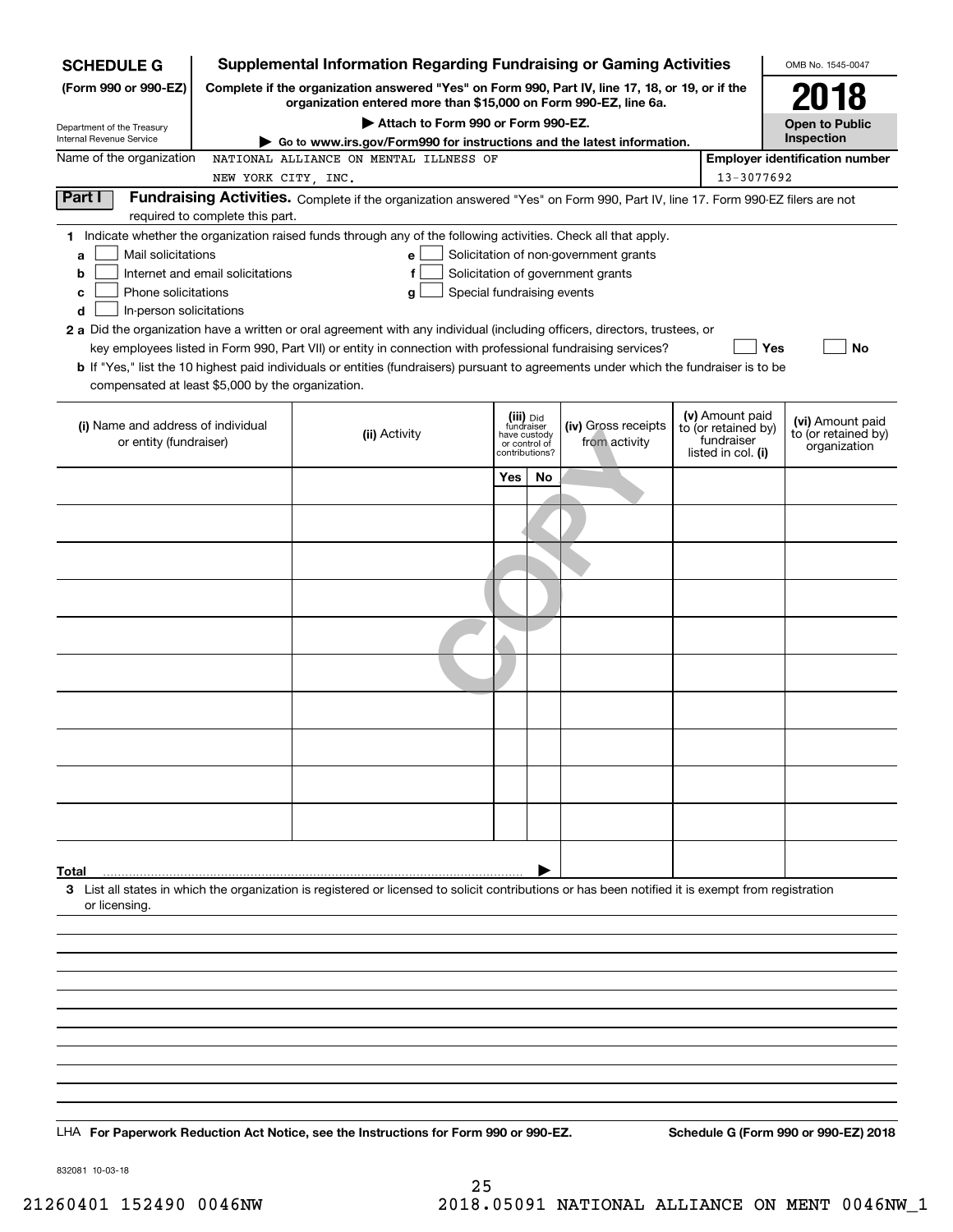**2**

NATIONAL ALLIANCE ON MENTAL ILLNESS OF Schedule G (Form 990 or 990-EZ) 2018 Page NEW YORK CITY, INC. 13-3077692 **Part II** | Fundraising Events. Complete if the organization answered "Yes" on Form 990, Part IV, line 18, or reported more than \$15,000 of fundraising event contributions and gross income on Form 990-EZ, lines 1 and 6b. List events with gross receipts greater than \$5,000. **(a)** Event #1  $\vert$  **(b)** Event #2 (c) Other events **(d)**  Total events (add col. **(a)** through ANNUAL GALA NAMI WALKS 2 col. **(c)**) (event type) (event type) (total number) Revenue Revenue 439,989. 667,717. 16,080. 1,123,786. **1**Gross receipts ~~~~~~~~~~~~~~298,759. 587,033. 885,792. **2** Less: Contributions ................................ 141,230. 80,684. 16,080. 237,994. Gross income (line 1 minus line 2) **3**. . . . . . . . . . . . **4** Cash prizes <sub>……………………………………</sub> **5**Noncash prizes ~~~~~~~~~~~~~ Direct Expenses Direct Expense 39,150. 39,150. **6**Rent/facility costs ~~~~~~~~~~~~23, 495.<br>
99, 381.<br>
1 (d)<br>
m (d)<br>
es" on Form 990, Part IV, line 19, or reporte<br>
3ingo<br> **COPY** (b) Pull tabs/instant<br>
bingo/progressive bingo<br>
(c) 23,495. 23,495. **7**Food and beverages **8**Entertainment ~~~~~~~~~~~~~~ Other direct expenses ~~~~~~~~~~ 99,381. 99,381. **9**162,026.  $\blacktriangleright$ **10** Direct expense summary. Add lines 4 through 9 in column (d) ~~~~~~~~~~~~~~~~~~~~~~~~75,968. …… ▶ **11** Net income summary. Subtract line 10 from line 3, column (d)  $\sqrt{P}$ art III **Part III | Gaming.** Complete if the organization answered "Yes" on Form 990, Part IV, line 19, or reported more than \$15,000 on Form 990-EZ, line 6a. **(b)**  Pull tabs/instant **(d)**  Total gaming (add **(a)**  Revenue Bingo **Dividends** of the **C** Other gaming Revenue bingo/progressive bingo col. **(a)** through col. **(c)**) Gross revenue **12** Cash prizes \_\_\_\_\_\_\_\_\_\_\_\_\_\_\_\_\_\_\_\_\_\_\_\_\_\_\_\_\_\_\_\_ Direct Expenses Direct Expenses **3**Noncash prizes **4**Rent/facility costs ~~~~~~~~~~~~**5**Other direct expenses  $\boxed{\Box}$  Yes \_\_\_\_\_\_\_ %  $\boxed{\Box}$  Yes \_\_\_\_\_\_\_ %  $\boxed{\Box}$  $\mathcal{L}^{\text{max}}$ %**Yes Yes Yes** % %  $\mathcal{L}^{\text{max}}$ **No6** Volunteer labor  $\ldots$   $\ldots$   $\ldots$   $\ldots$   $\ldots$   $\ldots$   $\ldots$   $\ldots$  **No No** Direct expense summary. Add lines 2 through 5 in column (d) **7**~~~~~~~~~~~~~~~~~~~~~~~~ | Net gaming income summary. Subtract line 7 from line 1, column (d) **8**…… ▶ **9**Enter the state(s) in which the organization conducts gaming activities: **Yes**  $\mathcal{L}^{\text{max}}$ **a**Is the organization licensed to conduct gaming activities in each of these states? ~~~~~~~~~~~~~~~~~~~~ **No b**If "No," explain: **Yes No 10a**Were any of the organization's gaming licenses revoked, suspended, or terminated during the tax year? **b** If "Yes," explain:

832082 10-03-18

**Schedule G (Form 990 or 990-EZ) 2018**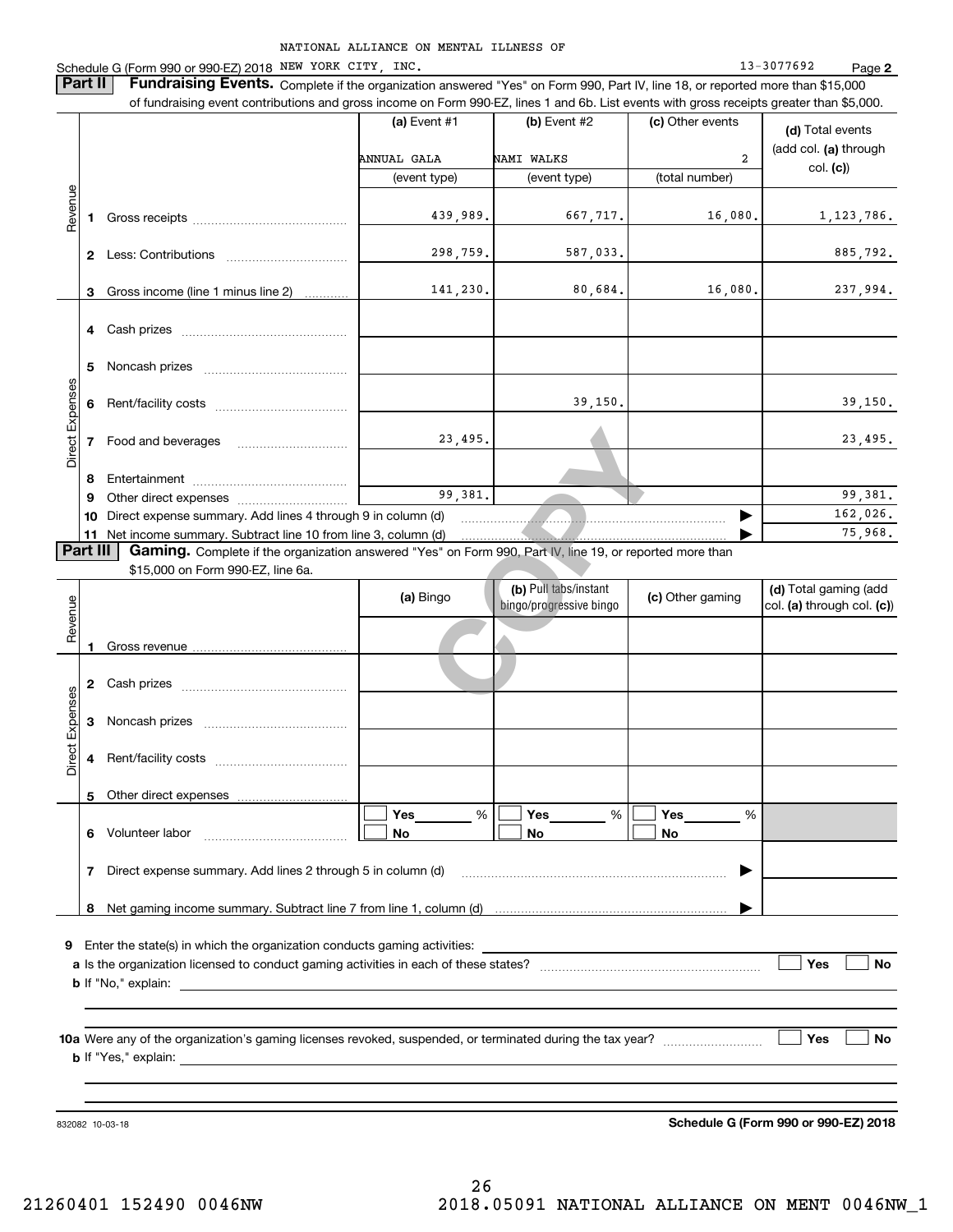| NATIONAL ALLIANCE ON MENTAL ILLNESS OF |  |  |
|----------------------------------------|--|--|
|                                        |  |  |

|    | Schedule G (Form 990 or 990-EZ) 2018 NEW YORK CITY, INC.                                                                                                                                                                                                           | 13-3077692                           | Page 3    |
|----|--------------------------------------------------------------------------------------------------------------------------------------------------------------------------------------------------------------------------------------------------------------------|--------------------------------------|-----------|
|    |                                                                                                                                                                                                                                                                    | Yes                                  | No        |
|    | 12 Is the organization a grantor, beneficiary or trustee of a trust, or a member of a partnership or other entity formed                                                                                                                                           | Yes                                  | No        |
|    | <b>13</b> Indicate the percentage of gaming activity conducted in:                                                                                                                                                                                                 |                                      |           |
|    |                                                                                                                                                                                                                                                                    | <b>13a</b>                           | %         |
|    | <b>b</b> An outside facility <b>contained an according to the contract of the contract of the contract of the contract of the contract of the contract of the contract of the contract of the contract of the contract of the contrac</b>                          | 13 <sub>b</sub>                      | %         |
|    | 14 Enter the name and address of the person who prepares the organization's gaming/special events books and records:                                                                                                                                               |                                      |           |
|    | Name $\blacktriangleright$<br><u>and the state of the state of the state of the state of the state of the state of the state of the state of the state of the state of the state of the state of the state of the state of the state of the state of the state</u> |                                      |           |
|    | Address $\blacktriangleright$<br><u>some started and the started and the started and the started and the started and the started and the started and</u>                                                                                                           |                                      |           |
|    |                                                                                                                                                                                                                                                                    | Yes                                  | No        |
|    |                                                                                                                                                                                                                                                                    |                                      |           |
|    |                                                                                                                                                                                                                                                                    |                                      |           |
|    | c If "Yes," enter name and address of the third party:                                                                                                                                                                                                             |                                      |           |
|    | <u> 1989 - Johann Barbara, martin amerikan basal dan berasal dalam basal dalam basal dalam basal dalam basal dala</u><br>Name $\blacktriangleright$                                                                                                                |                                      |           |
|    | Address $\blacktriangleright$                                                                                                                                                                                                                                      |                                      |           |
|    |                                                                                                                                                                                                                                                                    |                                      |           |
| 16 | Gaming manager information:                                                                                                                                                                                                                                        |                                      |           |
|    | Name $\blacktriangleright$                                                                                                                                                                                                                                         |                                      |           |
|    | Gaming manager compensation > \$                                                                                                                                                                                                                                   |                                      |           |
|    |                                                                                                                                                                                                                                                                    |                                      |           |
|    | Description of services provided >                                                                                                                                                                                                                                 |                                      |           |
|    |                                                                                                                                                                                                                                                                    |                                      |           |
|    | Director/officer<br>Employee<br>Independent contractor                                                                                                                                                                                                             |                                      |           |
|    | <b>17</b> Mandatory distributions:                                                                                                                                                                                                                                 |                                      |           |
|    | a Is the organization required under state law to make charitable distributions from the gaming proceeds to                                                                                                                                                        |                                      |           |
|    | retain the state gaming license?                                                                                                                                                                                                                                   | $\Box$ Yes                           | $\Box$ No |
|    | <b>b</b> Enter the amount of distributions required under state law to be distributed to other exempt organizations or spent in the                                                                                                                                |                                      |           |
|    | organization's own exempt activities during the tax year $\triangleright$ \$                                                                                                                                                                                       |                                      |           |
|    | <b>Part IV</b><br>Supplemental Information. Provide the explanations required by Part I, line 2b, columns (iii) and (v); and Part III, lines 9, 9b, 10b,<br>15b, 15c, 16, and 17b, as applicable. Also provide any additional information. See instructions.       |                                      |           |
|    |                                                                                                                                                                                                                                                                    |                                      |           |
|    |                                                                                                                                                                                                                                                                    |                                      |           |
|    |                                                                                                                                                                                                                                                                    |                                      |           |
|    |                                                                                                                                                                                                                                                                    |                                      |           |
|    |                                                                                                                                                                                                                                                                    |                                      |           |
|    |                                                                                                                                                                                                                                                                    |                                      |           |
|    |                                                                                                                                                                                                                                                                    |                                      |           |
|    |                                                                                                                                                                                                                                                                    |                                      |           |
|    |                                                                                                                                                                                                                                                                    |                                      |           |
|    | 832083 10-03-18                                                                                                                                                                                                                                                    | Schedule G (Form 990 or 990-EZ) 2018 |           |
|    | 27                                                                                                                                                                                                                                                                 |                                      |           |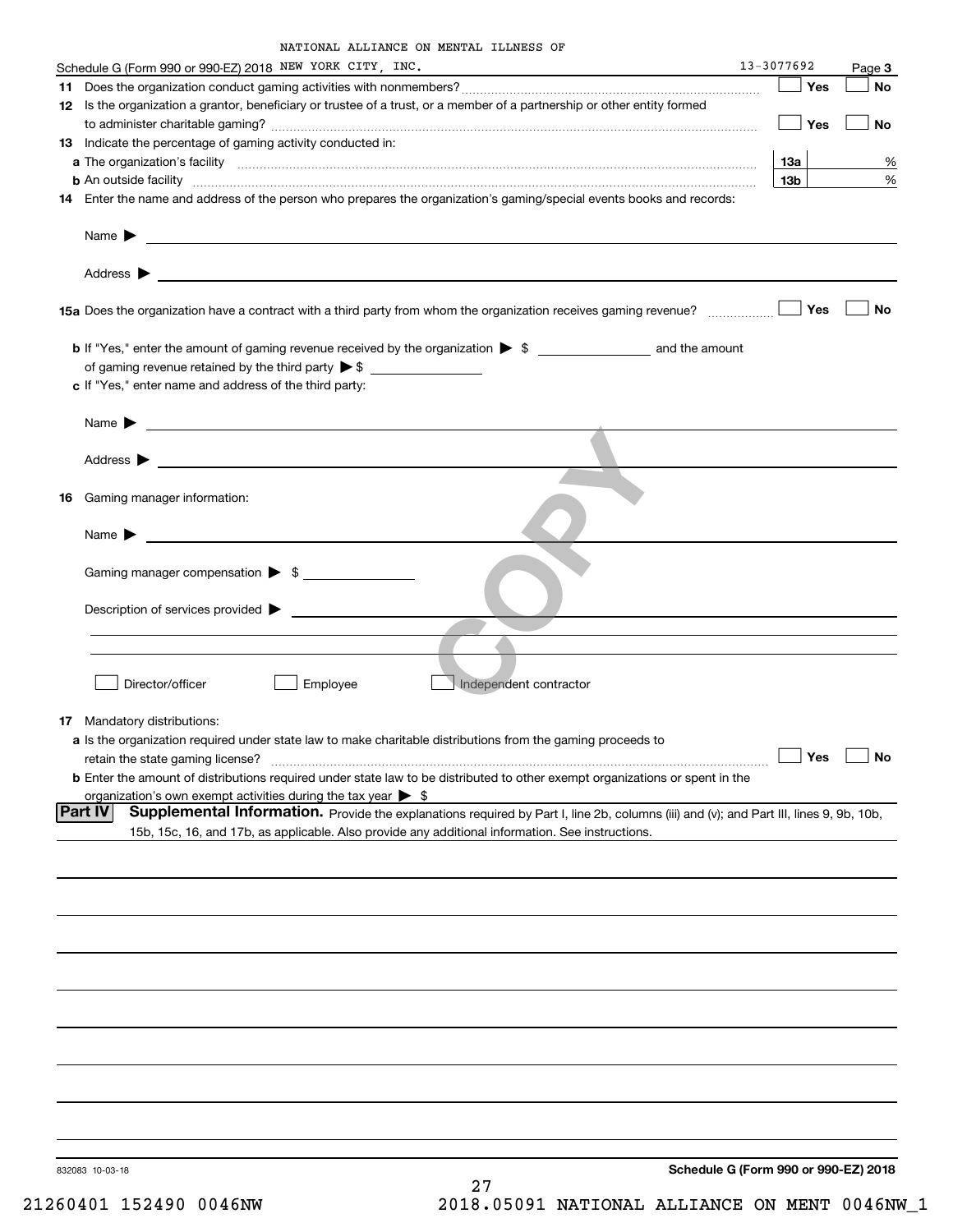|                                                                                                         |                     | NATIONAL ALLIANCE ON MENTAL ILLNESS OF |  |                                 |        |
|---------------------------------------------------------------------------------------------------------|---------------------|----------------------------------------|--|---------------------------------|--------|
|                                                                                                         | NEW YORK CITY, INC. |                                        |  | $13 - 3077692$                  | Page 4 |
| Schedule G (Form 990 or 990-EZ) NEW YORK CITY,<br><b>Part IV   Supplemental Information</b> (continued) |                     |                                        |  |                                 |        |
|                                                                                                         |                     |                                        |  |                                 |        |
|                                                                                                         |                     |                                        |  |                                 |        |
|                                                                                                         |                     |                                        |  |                                 |        |
|                                                                                                         |                     |                                        |  |                                 |        |
|                                                                                                         |                     |                                        |  |                                 |        |
|                                                                                                         |                     |                                        |  |                                 |        |
|                                                                                                         |                     |                                        |  |                                 |        |
|                                                                                                         |                     |                                        |  |                                 |        |
|                                                                                                         |                     |                                        |  |                                 |        |
|                                                                                                         |                     |                                        |  |                                 |        |
|                                                                                                         |                     |                                        |  |                                 |        |
|                                                                                                         |                     |                                        |  |                                 |        |
|                                                                                                         |                     |                                        |  |                                 |        |
|                                                                                                         |                     |                                        |  |                                 |        |
|                                                                                                         |                     |                                        |  |                                 |        |
|                                                                                                         |                     |                                        |  |                                 |        |
|                                                                                                         |                     |                                        |  |                                 |        |
|                                                                                                         |                     |                                        |  |                                 |        |
|                                                                                                         |                     |                                        |  |                                 |        |
|                                                                                                         |                     |                                        |  |                                 |        |
|                                                                                                         |                     |                                        |  |                                 |        |
|                                                                                                         |                     |                                        |  |                                 |        |
|                                                                                                         |                     |                                        |  |                                 |        |
|                                                                                                         |                     |                                        |  |                                 |        |
|                                                                                                         |                     |                                        |  |                                 |        |
|                                                                                                         |                     |                                        |  |                                 |        |
|                                                                                                         |                     |                                        |  |                                 |        |
|                                                                                                         |                     |                                        |  |                                 |        |
|                                                                                                         |                     |                                        |  |                                 |        |
|                                                                                                         |                     |                                        |  |                                 |        |
|                                                                                                         |                     |                                        |  |                                 |        |
|                                                                                                         |                     |                                        |  |                                 |        |
|                                                                                                         |                     |                                        |  |                                 |        |
|                                                                                                         |                     |                                        |  |                                 |        |
|                                                                                                         |                     |                                        |  |                                 |        |
|                                                                                                         |                     |                                        |  |                                 |        |
|                                                                                                         |                     |                                        |  |                                 |        |
|                                                                                                         |                     |                                        |  |                                 |        |
|                                                                                                         |                     |                                        |  |                                 |        |
|                                                                                                         |                     |                                        |  |                                 |        |
|                                                                                                         |                     |                                        |  |                                 |        |
|                                                                                                         |                     |                                        |  |                                 |        |
|                                                                                                         |                     |                                        |  |                                 |        |
|                                                                                                         |                     |                                        |  |                                 |        |
|                                                                                                         |                     |                                        |  |                                 |        |
|                                                                                                         |                     |                                        |  |                                 |        |
|                                                                                                         |                     |                                        |  |                                 |        |
|                                                                                                         |                     |                                        |  |                                 |        |
|                                                                                                         |                     |                                        |  |                                 |        |
|                                                                                                         |                     |                                        |  |                                 |        |
|                                                                                                         |                     |                                        |  |                                 |        |
|                                                                                                         |                     |                                        |  |                                 |        |
|                                                                                                         |                     |                                        |  |                                 |        |
|                                                                                                         |                     |                                        |  |                                 |        |
|                                                                                                         |                     |                                        |  |                                 |        |
|                                                                                                         |                     |                                        |  |                                 |        |
|                                                                                                         |                     |                                        |  |                                 |        |
|                                                                                                         |                     |                                        |  |                                 |        |
|                                                                                                         |                     |                                        |  |                                 |        |
|                                                                                                         |                     |                                        |  |                                 |        |
|                                                                                                         |                     |                                        |  |                                 |        |
|                                                                                                         |                     |                                        |  |                                 |        |
|                                                                                                         |                     |                                        |  |                                 |        |
|                                                                                                         |                     |                                        |  | Schedule G (Form 990 or 990-EZ) |        |
|                                                                                                         |                     |                                        |  |                                 |        |

832084 04-01-18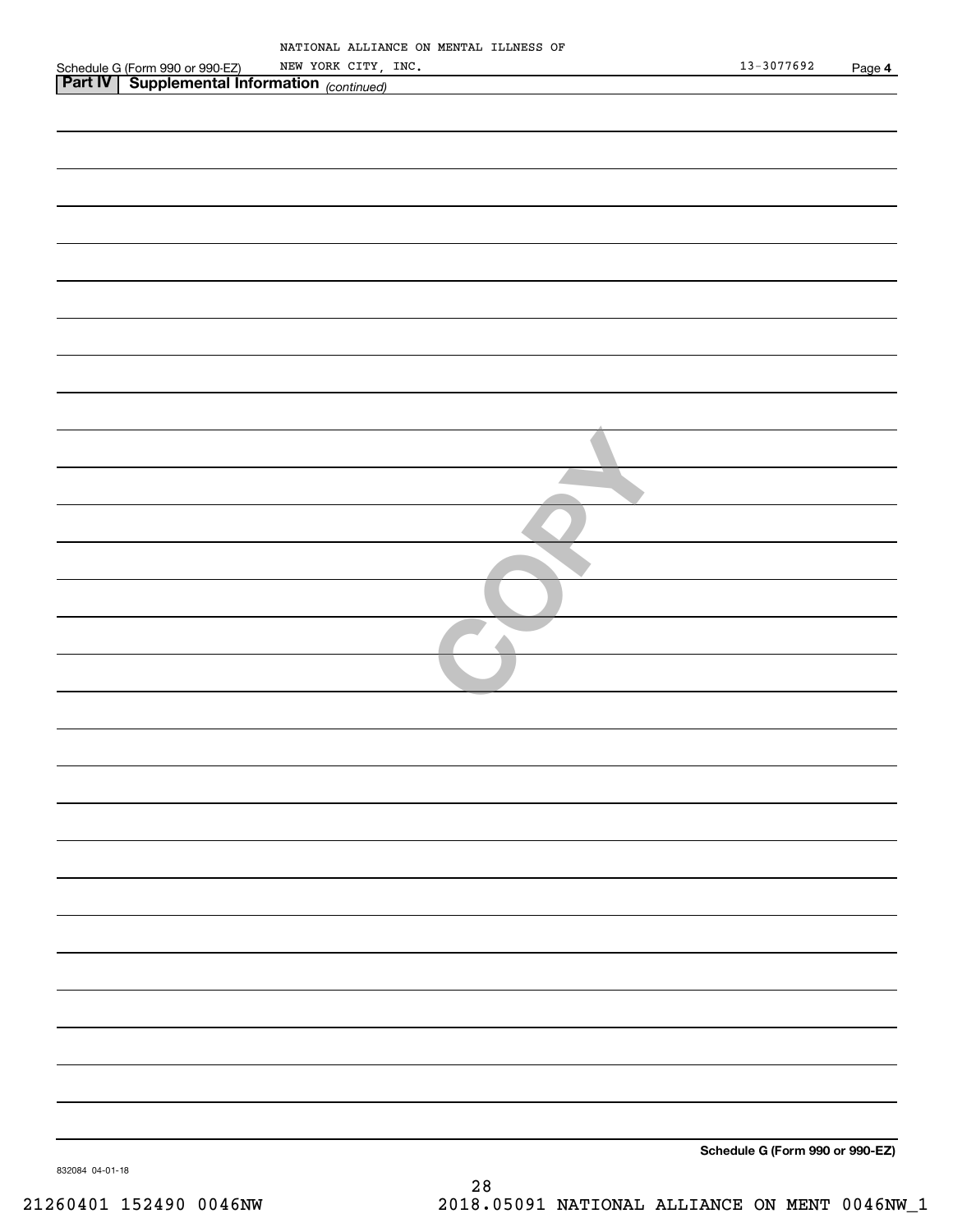|    | <b>SCHEDULE J</b>                                      | <b>Compensation Information</b>                                                                                                                                                                               |                                       | OMB No. 1545-0047          |     |        |
|----|--------------------------------------------------------|---------------------------------------------------------------------------------------------------------------------------------------------------------------------------------------------------------------|---------------------------------------|----------------------------|-----|--------|
|    | (Form 990)                                             | For certain Officers, Directors, Trustees, Key Employees, and Highest                                                                                                                                         |                                       |                            |     |        |
|    |                                                        | <b>Compensated Employees</b>                                                                                                                                                                                  |                                       | 2018                       |     |        |
|    |                                                        | Complete if the organization answered "Yes" on Form 990, Part IV, line 23.<br>Attach to Form 990.                                                                                                             |                                       | <b>Open to Public</b>      |     |        |
|    | Department of the Treasury<br>Internal Revenue Service | $\blacktriangleright$ Go to www.irs.gov/Form990 for instructions and the latest information.                                                                                                                  |                                       | Inspection                 |     |        |
|    | Name of the organization                               | NATIONAL ALLIANCE ON MENTAL ILLNESS OF                                                                                                                                                                        | <b>Employer identification number</b> |                            |     |        |
|    |                                                        | NEW YORK CITY, INC.                                                                                                                                                                                           |                                       | 13-3077692                 |     |        |
|    | Part I                                                 | <b>Questions Regarding Compensation</b>                                                                                                                                                                       |                                       |                            |     |        |
|    |                                                        |                                                                                                                                                                                                               |                                       |                            | Yes | No     |
| 1a |                                                        | Check the appropriate box(es) if the organization provided any of the following to or for a person listed on Form 990,                                                                                        |                                       |                            |     |        |
|    |                                                        | Part VII, Section A, line 1a. Complete Part III to provide any relevant information regarding these items.                                                                                                    |                                       |                            |     |        |
|    | First-class or charter travel                          | Housing allowance or residence for personal use                                                                                                                                                               |                                       |                            |     |        |
|    | Travel for companions                                  | Payments for business use of personal residence                                                                                                                                                               |                                       |                            |     |        |
|    |                                                        | Tax indemnification and gross-up payments<br>Health or social club dues or initiation fees                                                                                                                    |                                       |                            |     |        |
|    |                                                        | Discretionary spending account<br>Personal services (such as maid, chauffeur, chef)                                                                                                                           |                                       |                            |     |        |
|    |                                                        |                                                                                                                                                                                                               |                                       |                            |     |        |
| b  |                                                        | If any of the boxes on line 1a are checked, did the organization follow a written policy regarding payment or                                                                                                 |                                       |                            |     |        |
|    |                                                        |                                                                                                                                                                                                               |                                       | 1b                         |     |        |
| 2  |                                                        | Did the organization require substantiation prior to reimbursing or allowing expenses incurred by all directors,                                                                                              |                                       |                            |     |        |
|    |                                                        |                                                                                                                                                                                                               |                                       | $\mathbf{2}$               |     |        |
|    |                                                        |                                                                                                                                                                                                               |                                       |                            |     |        |
| З  |                                                        | Indicate which, if any, of the following the filing organization used to establish the compensation of the organization's                                                                                     |                                       |                            |     |        |
|    |                                                        | CEO/Executive Director. Check all that apply. Do not check any boxes for methods used by a related organization to                                                                                            |                                       |                            |     |        |
|    |                                                        | establish compensation of the CEO/Executive Director, but explain in Part III.                                                                                                                                |                                       |                            |     |        |
|    | Compensation committee                                 | Written employment contract                                                                                                                                                                                   |                                       |                            |     |        |
|    |                                                        | Compensation survey or study<br>Independent compensation consultant                                                                                                                                           |                                       |                            |     |        |
|    |                                                        | Approval by the board or compensation committee<br>Form 990 of other organizations                                                                                                                            |                                       |                            |     |        |
|    |                                                        |                                                                                                                                                                                                               |                                       |                            |     |        |
| 4  |                                                        | During the year, did any person listed on Form 990, Part VII, Section A, line 1a, with respect to the filing                                                                                                  |                                       |                            |     |        |
|    | organization or a related organization:                |                                                                                                                                                                                                               |                                       |                            |     |        |
| а  |                                                        | Receive a severance payment or change-of-control payment?                                                                                                                                                     |                                       | 4a                         |     | Х<br>х |
| b  |                                                        |                                                                                                                                                                                                               |                                       | 4b                         |     | X      |
| с  |                                                        |                                                                                                                                                                                                               |                                       | 4c                         |     |        |
|    |                                                        | If "Yes" to any of lines 4a-c, list the persons and provide the applicable amounts for each item in Part III.                                                                                                 |                                       |                            |     |        |
|    |                                                        |                                                                                                                                                                                                               |                                       |                            |     |        |
| 5  |                                                        | Only section 501(c)(3), 501(c)(4), and 501(c)(29) organizations must complete lines 5-9.<br>For persons listed on Form 990, Part VII, Section A, line 1a, did the organization pay or accrue any compensation |                                       |                            |     |        |
|    | contingent on the revenues of:                         |                                                                                                                                                                                                               |                                       |                            |     |        |
| a  |                                                        |                                                                                                                                                                                                               |                                       | 5a                         |     | х      |
|    |                                                        |                                                                                                                                                                                                               |                                       | 5b                         |     | x      |
|    |                                                        | If "Yes" on line 5a or 5b, describe in Part III.                                                                                                                                                              |                                       |                            |     |        |
|    |                                                        | 6 For persons listed on Form 990, Part VII, Section A, line 1a, did the organization pay or accrue any compensation                                                                                           |                                       |                            |     |        |
|    | contingent on the net earnings of:                     |                                                                                                                                                                                                               |                                       |                            |     |        |
| a  |                                                        |                                                                                                                                                                                                               |                                       | 6a                         |     | x      |
|    |                                                        |                                                                                                                                                                                                               |                                       | 6b                         |     | x      |
|    |                                                        | If "Yes" on line 6a or 6b, describe in Part III.                                                                                                                                                              |                                       |                            |     |        |
|    |                                                        | 7 For persons listed on Form 990, Part VII, Section A, line 1a, did the organization provide any nonfixed payments                                                                                            |                                       |                            |     |        |
|    |                                                        |                                                                                                                                                                                                               |                                       | $\overline{7}$             |     | х      |
| 8  |                                                        | Were any amounts reported on Form 990, Part VII, paid or accrued pursuant to a contract that was subject to the                                                                                               |                                       |                            |     |        |
|    |                                                        | initial contract exception described in Regulations section 53.4958-4(a)(3)? If "Yes," describe in Part III                                                                                                   |                                       | 8                          |     | х      |
| 9  |                                                        | If "Yes" on line 8, did the organization also follow the rebuttable presumption procedure described in                                                                                                        |                                       |                            |     |        |
|    | Regulations section 53.4958-6(c)?                      |                                                                                                                                                                                                               |                                       | 9                          |     |        |
|    |                                                        | LHA For Paperwork Reduction Act Notice, see the Instructions for Form 990.                                                                                                                                    |                                       | Schedule J (Form 990) 2018 |     |        |

832111 10-26-18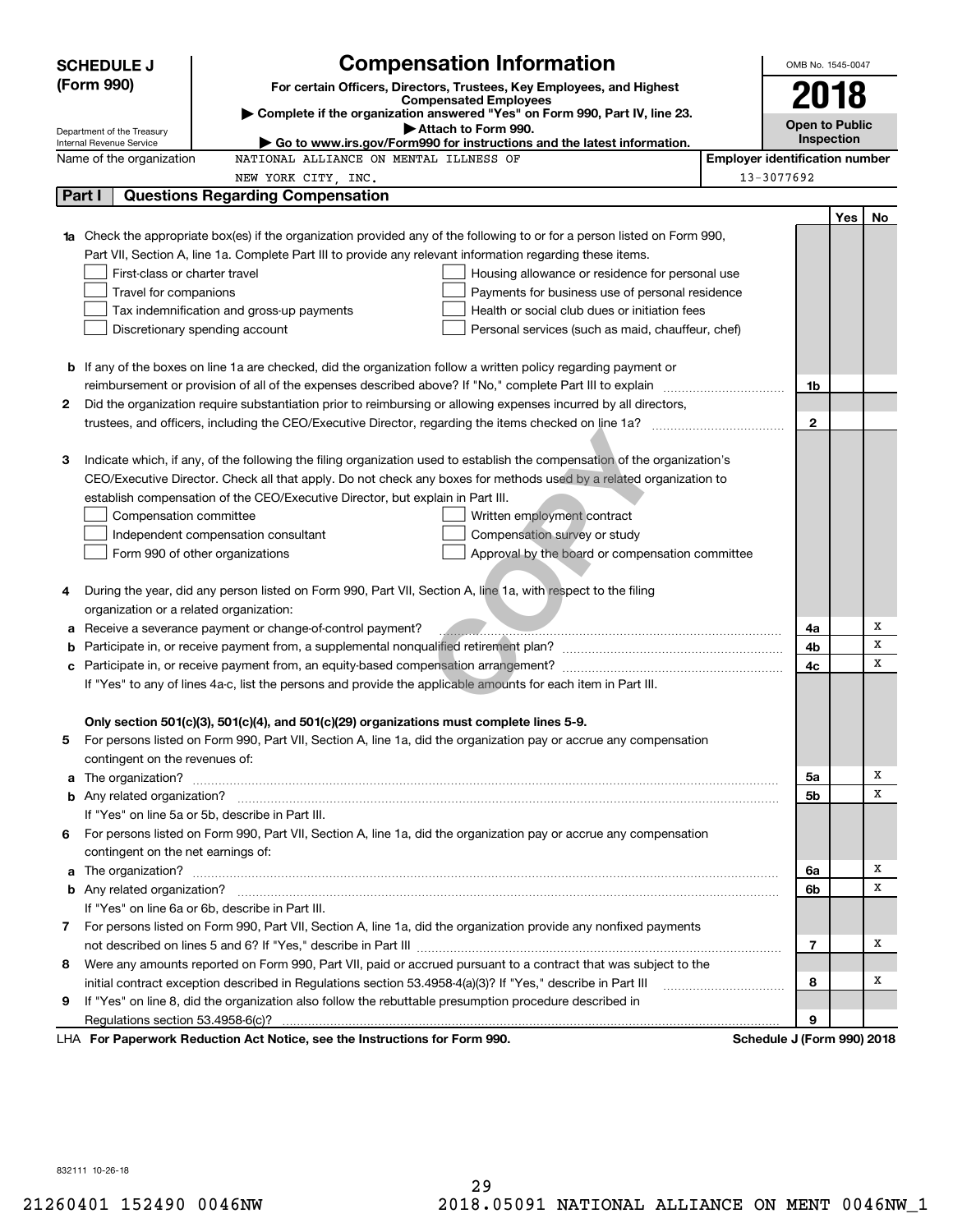NEW YORK CITY, INC.

13-3077692

**2**

# **Part II Officers, Directors, Trustees, Key Employees, and Highest Compensated Employees.**  Schedule J (Form 990) 2018 Page Use duplicate copies if additional space is needed.

For each individual whose compensation must be reported on Schedule J, report compensation from the organization on row (i) and from related organizations, described in the instructions, on row (ii). Do not list any individuals that aren't listed on Form 990, Part VII.

**Note:**  The sum of columns (B)(i)-(iii) for each listed individual must equal the total amount of Form 990, Part VII, Section A, line 1a, applicable column (D) and (E) amounts for that individual.

|                       |                              |                          | (B) Breakdown of W-2 and/or 1099-MISC compensation                                                                       |               | (C) Retirement and | (D) Nontaxable  | (E) Total of columns                      | (F) Compensation<br>in column (B) |
|-----------------------|------------------------------|--------------------------|--------------------------------------------------------------------------------------------------------------------------|---------------|--------------------|-----------------|-------------------------------------------|-----------------------------------|
| (A) Name and Title    |                              | (i) Base<br>compensation | other deferred<br>(ii) Bonus &<br>(iii) Other<br>compensation<br>incentive<br>reportable<br>compensation<br>compensation |               | benefits           | $(B)(i)-(D)$    | reported as deferred<br>on prior Form 990 |                                   |
| MATTHEW KUDISH<br>(1) | (i)                          | 172,677.                 | $\mathsf{0}$ .                                                                                                           | $\mathbf 0$ . | 3,000.             | 2,520.          | 178,197.                                  | $\mathbf 0$ .                     |
| EXECUTIVE DIRECTOR    | <u>(ii)</u>                  | $\mathbf 0$ .            | $\mathsf{0}$ .                                                                                                           | 0.            | $\mathfrak o$ .    | $\mathfrak o$ . | $\mathfrak o$ .                           | $\mathbf 0$ .                     |
|                       | $\qquad \qquad \textbf{(i)}$ |                          |                                                                                                                          |               |                    |                 |                                           |                                   |
|                       | <u>(ii)</u>                  |                          |                                                                                                                          |               |                    |                 |                                           |                                   |
|                       | (i)                          |                          |                                                                                                                          |               |                    |                 |                                           |                                   |
|                       | <u>(ii)</u>                  |                          |                                                                                                                          |               |                    |                 |                                           |                                   |
|                       | (i)                          |                          |                                                                                                                          |               |                    |                 |                                           |                                   |
|                       | <u>(ii)</u>                  |                          |                                                                                                                          |               |                    |                 |                                           |                                   |
|                       | (i)                          |                          |                                                                                                                          |               |                    |                 |                                           |                                   |
|                       | <u>(ii)</u>                  |                          |                                                                                                                          |               |                    |                 |                                           |                                   |
|                       | (i)                          |                          |                                                                                                                          |               |                    |                 |                                           |                                   |
|                       | <u>(ii)</u>                  |                          |                                                                                                                          |               |                    |                 |                                           |                                   |
|                       | (i)                          |                          |                                                                                                                          |               |                    |                 |                                           |                                   |
|                       | <u>(ii)</u>                  |                          |                                                                                                                          |               |                    |                 |                                           |                                   |
|                       | (i)<br><u>(ii)</u>           |                          |                                                                                                                          |               |                    |                 |                                           |                                   |
|                       | (i)                          |                          |                                                                                                                          |               |                    |                 |                                           |                                   |
|                       | <u>(ii)</u>                  |                          |                                                                                                                          |               |                    |                 |                                           |                                   |
|                       | (i)                          |                          |                                                                                                                          |               |                    |                 |                                           |                                   |
|                       | <u>(ii)</u>                  |                          |                                                                                                                          |               |                    |                 |                                           |                                   |
|                       | (i)                          |                          |                                                                                                                          |               |                    |                 |                                           |                                   |
|                       | <u>(ii)</u>                  |                          |                                                                                                                          |               |                    |                 |                                           |                                   |
|                       | (i)                          |                          |                                                                                                                          |               |                    |                 |                                           |                                   |
|                       | <u>(ii)</u>                  |                          |                                                                                                                          |               |                    |                 |                                           |                                   |
|                       | (i)                          |                          |                                                                                                                          |               |                    |                 |                                           |                                   |
|                       | <u>(ii)</u>                  |                          |                                                                                                                          |               |                    |                 |                                           |                                   |
|                       | (i)                          |                          |                                                                                                                          |               |                    |                 |                                           |                                   |
|                       | <u>(ii)</u>                  |                          |                                                                                                                          |               |                    |                 |                                           |                                   |
|                       | (i)                          |                          |                                                                                                                          |               |                    |                 |                                           |                                   |
|                       | <u>(ii)</u>                  |                          |                                                                                                                          |               |                    |                 |                                           |                                   |
|                       | (i)                          |                          |                                                                                                                          |               |                    |                 |                                           |                                   |
|                       | $\overline{}}$               |                          |                                                                                                                          |               |                    |                 |                                           |                                   |

**Schedule J (Form 990) 2018**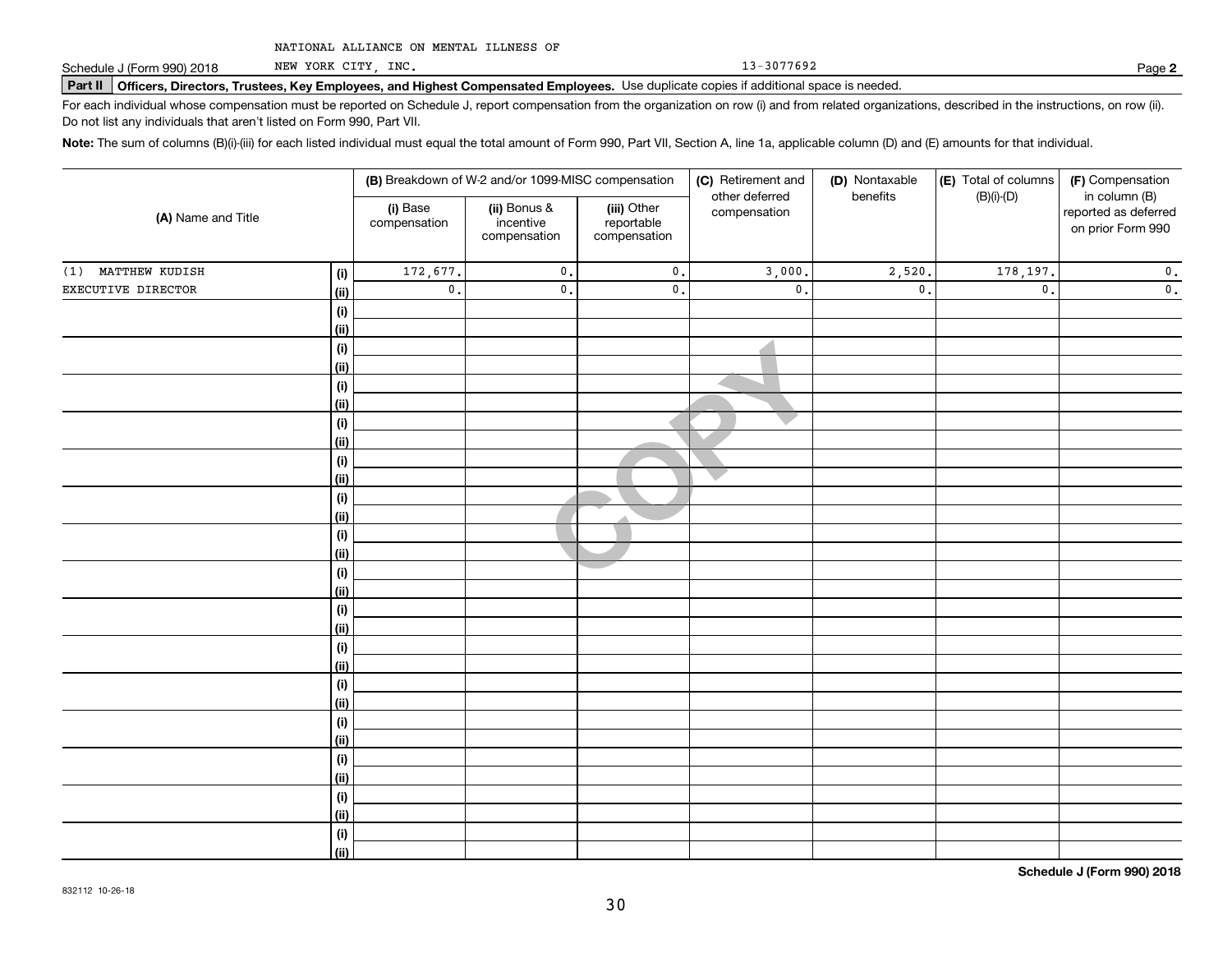|  | NATIONAL ALLIANCE ON MENTAL ILLNESS OF |  |  |  |  |
|--|----------------------------------------|--|--|--|--|
|--|----------------------------------------|--|--|--|--|

NEW YORK CITY, INC.

**3**

### **Part III Supplemental Information**

Schedule J (Form 990) 2018 NEW YORK CITY, INC.<br>
Part III Supplemental Information<br>
Provide the information, explanation, or descriptions required for Part I, lines 1a, 1b, 3, 4a, 4b, 4c, 5a, 5b, 6a, 6b, 7, and 8, and for P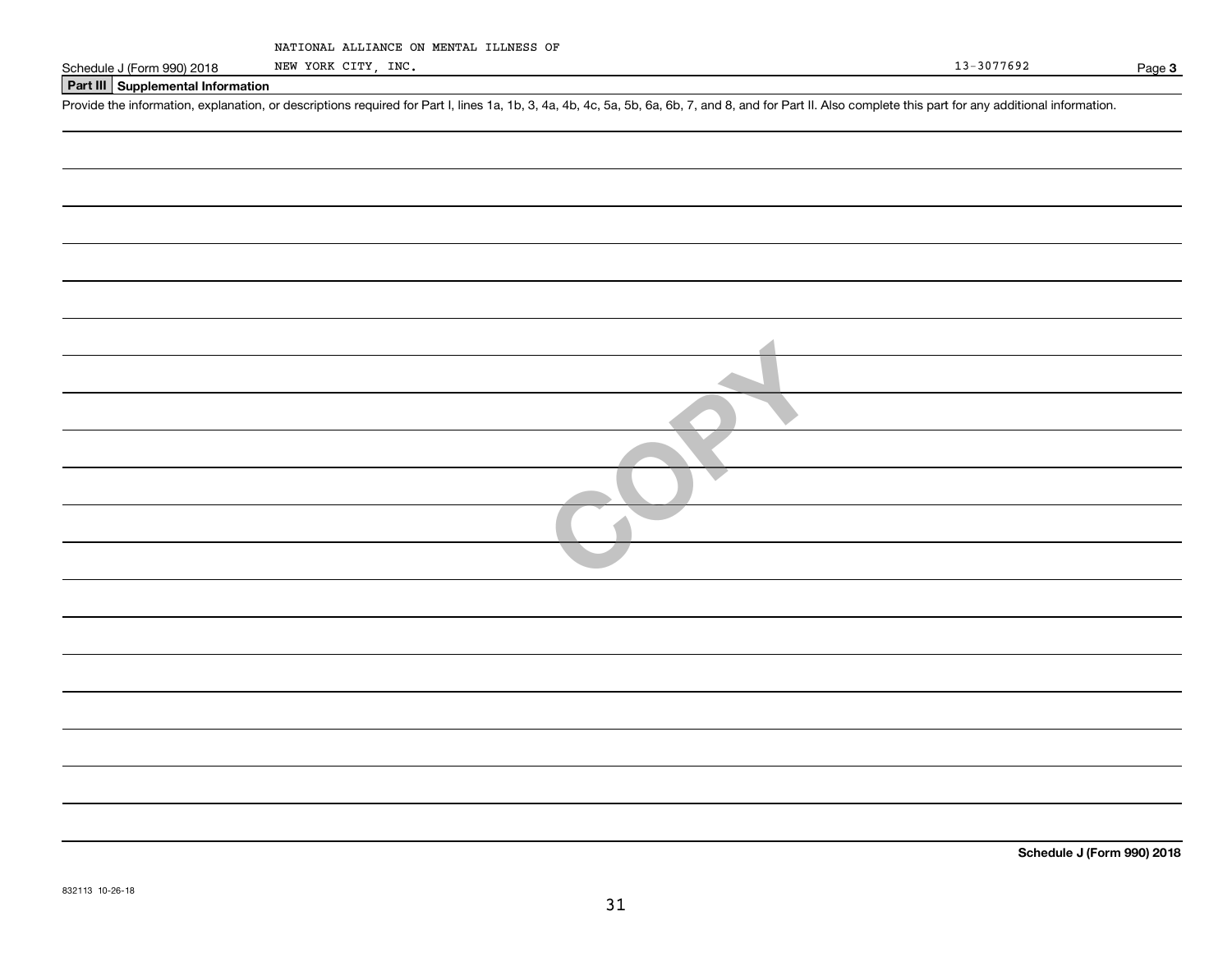| <b>SCHEDULE O</b>                                      | Supplemental Information to Form 990 or 990-EZ                                                                                         | OMB No. 1545-0047                          |
|--------------------------------------------------------|----------------------------------------------------------------------------------------------------------------------------------------|--------------------------------------------|
| (Form 990 or 990-EZ)                                   | Complete to provide information for responses to specific questions on<br>Form 990 or 990-EZ or to provide any additional information. |                                            |
| Department of the Treasury<br>Internal Revenue Service | Attach to Form 990 or 990-EZ.<br>Go to www.irs.gov/Form990 for the latest information.                                                 | <b>Open to Public</b><br><b>Inspection</b> |
| Name of the organization                               | NATIONAL ALLIANCE ON MENTAL ILLNESS OF                                                                                                 | <b>Employer identification number</b>      |
|                                                        | NEW YORK CITY, INC.                                                                                                                    | 13-3077692                                 |
|                                                        | FORM 990, PART I, LINE 1, DESCRIPTION OF ORGANIZATION MISSION:                                                                         |                                            |
|                                                        | LIVES THROUGH EDUCATION, SUPPORT, AND ADVOCACY.                                                                                        |                                            |
|                                                        |                                                                                                                                        |                                            |
|                                                        |                                                                                                                                        |                                            |
|                                                        | FORM 990, PART III, LINE 1, DESCRIPTION OF ORGANIZATION MISSION:                                                                       |                                            |
|                                                        | AS THE LARGEST AFFILIATE OF THE NATIONAL ALLIANCE ON MENTAL ILLNESS,                                                                   |                                            |
|                                                        | NATIONAL ALLIANCE ON MENTAL ILLNESS OF NEW YORK CITY, INC. (THE                                                                        |                                            |
|                                                        | "ORGANIZATION") WORKS COLLABORATIVELY WITH STATE AND NATIONAL                                                                          |                                            |
|                                                        | AFFILIATES AND OTHER STAKEHOLDERS IN THE COMMUNITY TO EDUCATE THE                                                                      |                                            |
|                                                        | PUBLIC, ADVOCATE FOR LEGISLATION, REDUCE STIGMA AND IMPROVE THE MENTAL                                                                 |                                            |
| HEALTH SYSTEM.                                         |                                                                                                                                        |                                            |
|                                                        |                                                                                                                                        |                                            |
|                                                        |                                                                                                                                        |                                            |
|                                                        | PEOPLE WITH SERIOUS AND PERSISTENT MENTAL ILLNESSES AND THEIR FAMILIES                                                                 |                                            |
|                                                        | SUFFER THE EFFECTS NOT ONLY OF THESE SERIOUS ILLNESSES, BUT ALSO                                                                       |                                            |
|                                                        | DISCRIMINATION IN INSURANCE COVERAGE, A FRAGMENTED AND UNDER-FUNDED                                                                    |                                            |
|                                                        | SERVICE SYSTEM A LACK OF INFORMATION ABOUT THE ILLNESSES AND THEIR                                                                     |                                            |
|                                                        |                                                                                                                                        |                                            |
|                                                        | MEDIA. THE ORGANIZATION WORKS TO PROVIDE EDUCATION TO THOSE WITH THESE                                                                 |                                            |
| ILLNESSES AND THEIR FAMILIES.                          |                                                                                                                                        |                                            |
|                                                        |                                                                                                                                        |                                            |
|                                                        |                                                                                                                                        |                                            |
|                                                        | FORM 990, PART VI, SECTION A, LINE 6:                                                                                                  |                                            |
|                                                        | NATIONAL ALLIANCE ON MENTAL ILLNESS OF NEW YORK CITY, INC. WAS ORGANIZED AS                                                            |                                            |
| A MEMBERSHIP ORGANIZATION.                             |                                                                                                                                        |                                            |
|                                                        |                                                                                                                                        |                                            |
|                                                        | FORM 990, PART VI, SECTION A, LINE 7A:                                                                                                 |                                            |
|                                                        |                                                                                                                                        |                                            |

CERTAIN GOVERNANCE DECISIONS ARE REQUIRED TO BE MADE JOINTLY BY THE MEMBERS

832211 10-10-18 LHA For Paperwork Reduction Act Notice, see the Instructions for Form 990 or 990-EZ. Schedule O (Form 990 or 990-EZ) (2018) 32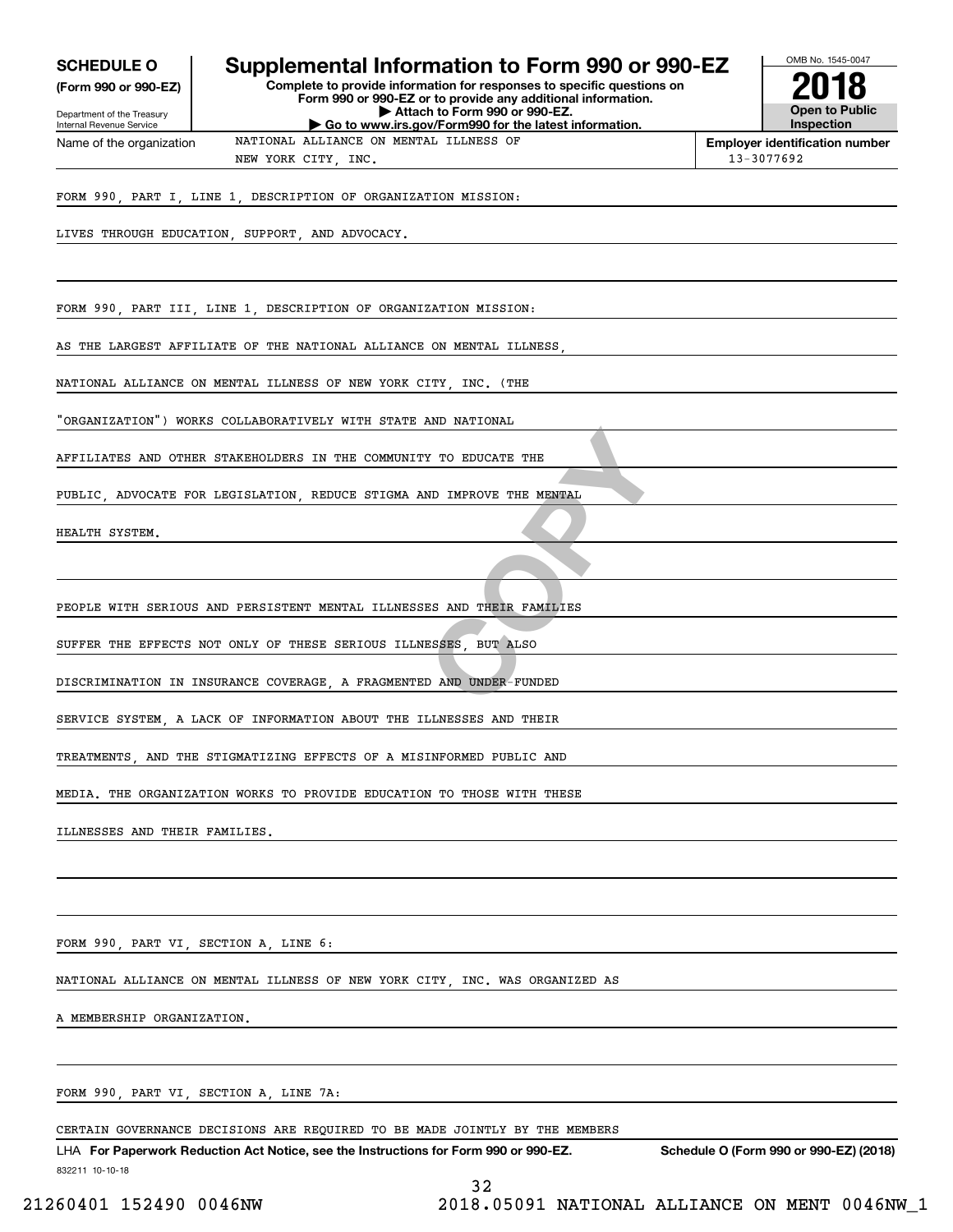| NATIONAL ALLIANCE ON MENTAL ILLNESS OF<br>Name of the organization<br>NEW YORK CITY, INC. | <b>Employer identification number</b><br>13-3077692 |
|-------------------------------------------------------------------------------------------|-----------------------------------------------------|
| AND THE BOARD OF DIRECTORS.                                                               |                                                     |
|                                                                                           |                                                     |
| FORM 990, PART VI, SECTION B, LINE 11B:                                                   |                                                     |
| THE FORM 990 IS REVIEWED BY THE BOARD PRIOR TO FILING WITH THE INTERNAL                   |                                                     |
| REVENUE SERVICE.                                                                          |                                                     |
|                                                                                           |                                                     |
| FORM 990, PART VI, SECTION B, LINE 12C:                                                   |                                                     |
| AT THE BEGINNING OF EACH YEAR, BOARD MEMBERS ARE REQUIRED TO COMPLETE A                   |                                                     |
| CONFLICT OF INTEREST FORM TO STATE ANY POTENTIAL CONFLICTS. THE POLICY                    |                                                     |
| PROVIDES THAT A DIRECTOR WITH A CONFLICT OF INTEREST MAY NOT VOTE ON ANY                  |                                                     |
| MATTER WITH RESPECT TO WHICH HE OR SHE HAS A CONFLICT OF INTEREST, AND THAT               |                                                     |
| SUCH MEMBER MAY NOT PARTICIPATE IN THE DISCUSSION OF ANY MATTER WHERE HE OR               |                                                     |
| SHE HAS A FINANCIAL OR BUSINESS CONFLICT. THE INFORMATION REQUESTED                       |                                                     |
| INCLUDES:                                                                                 |                                                     |
|                                                                                           |                                                     |
| BUSINESS AFFILIATIONS - A RELATIONSHIP WITH ANY PERSON, FIRM COMPANY OR                   |                                                     |
| OTHER ORGANIZATION WHICH, TO THE BEST OF YOUR KNOWLEDGE, THAT PROVIDED ANY                |                                                     |
| GOODS OR SERVICES TO NAMI-NYC METRO WITH AN ANNUAL VALUE OF \$1,000 OR MORE               |                                                     |
| IN ANY OF THE PAST FIVE YEARS.                                                            |                                                     |
|                                                                                           |                                                     |
| NOT-FOR-PROFIT ORGANIZATIONS - A RELATIONSHIP WITH ANY NOT-FOR-PROFIT                     |                                                     |
| ORGANIZATION. THIS WOULD INCLUDE ANY RELATIONSHIP AS A DIRECTOR, OFFICER OR               |                                                     |
| EMPLOYEE OF THE ORGANIZATION, AS COUNSEL TO IT, OR IF COMPENSATED OR OTHER                |                                                     |
| FINANCIAL ARRANGEMENT WITH THE ORGANIZATION.                                              |                                                     |
|                                                                                           |                                                     |
| OTHER - INVOLVEMENT IN ANY OTHER ACTIVITY DURING THE PAST YEAR THAT MIGHT                 |                                                     |
| BE INTERPRETED AS A POSSIBLE CONFLICT OF INTEREST.                                        |                                                     |

Schedule O (Form 990 or 990-EZ) (2018) Page Name of the organization NATIONAL ALLIANCE ON MENTAL ILLNESS OF

832212 10-10-18

**Schedule O (Form 990 or 990-EZ) (2018)**

**2**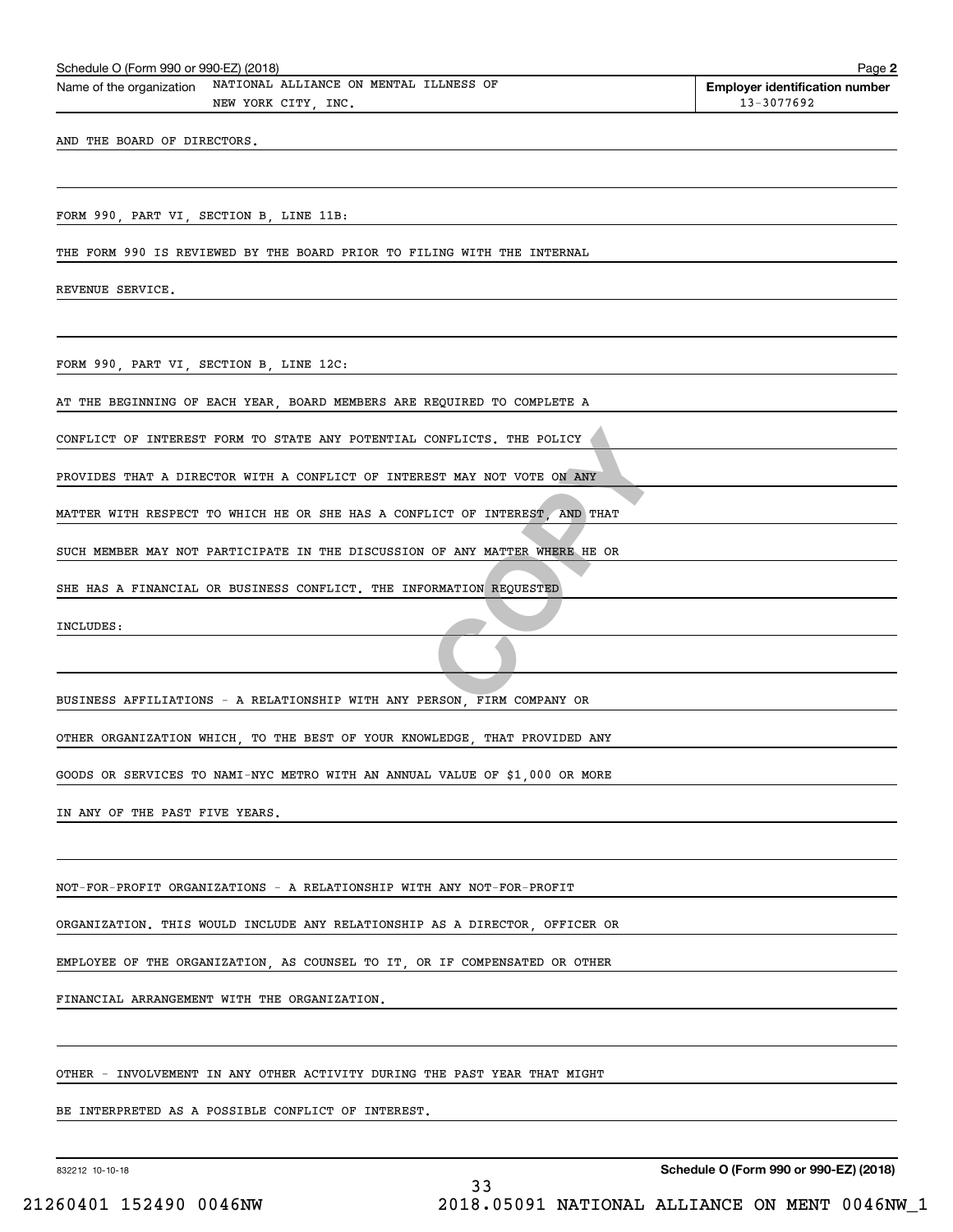| FORM 990, PART VI, SECTION B, LINE 15:<br>ON AN ANNUAL BASIS, THE FINANCE COMMITTEE HAS A CLOSED SESSION TO DETERMINE<br>THE COMPENSATION OF THE EXECUTIVE DIRECTOR.<br>FORM 990, PART VI, SECTION C, LINE 19:<br>THE ORGANIZATION MAKES ITS GOVERNING DOCUMENTS, CONFLICT OF INTEREST<br>POLICY, AND FINANCIAL STATEMENTS AVAILABLE TO THE PUBLIC UPON REQUEST.<br>FORM 990, PART IX, LINE 11G, OTHER FEES:<br>ADVANCE NYC:<br>61,359.<br>PROGRAM SERVICE EXPENSES<br>MANAGEMENT AND GENERAL EXPENSES<br>32, 312.<br>FUNDRAISING EXPENSES<br>26,425.<br>120,096.<br>TOTAL EXPENSES<br>ADP PAYROLL SERVICES:<br>2,233.<br>PROGRAM SERVICE EXPENSES<br>MANAGEMENT AND GENERAL EXPENSES<br>1,318.<br>1,110.<br>FUNDRAISING EXPENSES<br>4,661.<br>TOTAL EXPENSES<br>CONSULTING :<br>63,863.<br>PROGRAM SERVICE EXPENSES<br>MANAGEMENT AND GENERAL EXPENSES<br>41,612.<br>FUNDRAISING EXPENSES<br>141,264.<br>TOTAL EXPENSES | 832212 10-10-18<br>34 | Schedule O (Form 990 or 990-EZ) (2018)                                                                                 |
|--------------------------------------------------------------------------------------------------------------------------------------------------------------------------------------------------------------------------------------------------------------------------------------------------------------------------------------------------------------------------------------------------------------------------------------------------------------------------------------------------------------------------------------------------------------------------------------------------------------------------------------------------------------------------------------------------------------------------------------------------------------------------------------------------------------------------------------------------------------------------------------------------------------------------|-----------------------|------------------------------------------------------------------------------------------------------------------------|
|                                                                                                                                                                                                                                                                                                                                                                                                                                                                                                                                                                                                                                                                                                                                                                                                                                                                                                                          | STIPENDS:             |                                                                                                                        |
|                                                                                                                                                                                                                                                                                                                                                                                                                                                                                                                                                                                                                                                                                                                                                                                                                                                                                                                          |                       |                                                                                                                        |
|                                                                                                                                                                                                                                                                                                                                                                                                                                                                                                                                                                                                                                                                                                                                                                                                                                                                                                                          |                       |                                                                                                                        |
|                                                                                                                                                                                                                                                                                                                                                                                                                                                                                                                                                                                                                                                                                                                                                                                                                                                                                                                          |                       |                                                                                                                        |
|                                                                                                                                                                                                                                                                                                                                                                                                                                                                                                                                                                                                                                                                                                                                                                                                                                                                                                                          |                       | <u> 1989 - Johann John Stone, meil in der Stone besteht der Stone besteht der Stone besteht der Stone besteht der</u>  |
|                                                                                                                                                                                                                                                                                                                                                                                                                                                                                                                                                                                                                                                                                                                                                                                                                                                                                                                          |                       |                                                                                                                        |
|                                                                                                                                                                                                                                                                                                                                                                                                                                                                                                                                                                                                                                                                                                                                                                                                                                                                                                                          |                       |                                                                                                                        |
|                                                                                                                                                                                                                                                                                                                                                                                                                                                                                                                                                                                                                                                                                                                                                                                                                                                                                                                          |                       | <u> 1989 - Johann Stoff, deutscher Stoffen und der Stoffen und der Stoffen und der Stoffen und der Stoffen und der</u> |
|                                                                                                                                                                                                                                                                                                                                                                                                                                                                                                                                                                                                                                                                                                                                                                                                                                                                                                                          |                       |                                                                                                                        |
|                                                                                                                                                                                                                                                                                                                                                                                                                                                                                                                                                                                                                                                                                                                                                                                                                                                                                                                          |                       |                                                                                                                        |
|                                                                                                                                                                                                                                                                                                                                                                                                                                                                                                                                                                                                                                                                                                                                                                                                                                                                                                                          |                       |                                                                                                                        |
|                                                                                                                                                                                                                                                                                                                                                                                                                                                                                                                                                                                                                                                                                                                                                                                                                                                                                                                          |                       |                                                                                                                        |
|                                                                                                                                                                                                                                                                                                                                                                                                                                                                                                                                                                                                                                                                                                                                                                                                                                                                                                                          |                       |                                                                                                                        |
|                                                                                                                                                                                                                                                                                                                                                                                                                                                                                                                                                                                                                                                                                                                                                                                                                                                                                                                          |                       |                                                                                                                        |
|                                                                                                                                                                                                                                                                                                                                                                                                                                                                                                                                                                                                                                                                                                                                                                                                                                                                                                                          |                       |                                                                                                                        |
|                                                                                                                                                                                                                                                                                                                                                                                                                                                                                                                                                                                                                                                                                                                                                                                                                                                                                                                          |                       |                                                                                                                        |
|                                                                                                                                                                                                                                                                                                                                                                                                                                                                                                                                                                                                                                                                                                                                                                                                                                                                                                                          |                       |                                                                                                                        |
|                                                                                                                                                                                                                                                                                                                                                                                                                                                                                                                                                                                                                                                                                                                                                                                                                                                                                                                          |                       |                                                                                                                        |
|                                                                                                                                                                                                                                                                                                                                                                                                                                                                                                                                                                                                                                                                                                                                                                                                                                                                                                                          |                       |                                                                                                                        |
|                                                                                                                                                                                                                                                                                                                                                                                                                                                                                                                                                                                                                                                                                                                                                                                                                                                                                                                          |                       |                                                                                                                        |
|                                                                                                                                                                                                                                                                                                                                                                                                                                                                                                                                                                                                                                                                                                                                                                                                                                                                                                                          |                       |                                                                                                                        |
|                                                                                                                                                                                                                                                                                                                                                                                                                                                                                                                                                                                                                                                                                                                                                                                                                                                                                                                          |                       |                                                                                                                        |
|                                                                                                                                                                                                                                                                                                                                                                                                                                                                                                                                                                                                                                                                                                                                                                                                                                                                                                                          |                       |                                                                                                                        |
|                                                                                                                                                                                                                                                                                                                                                                                                                                                                                                                                                                                                                                                                                                                                                                                                                                                                                                                          |                       |                                                                                                                        |
| NEW YORK CITY, INC.<br>13-3077692                                                                                                                                                                                                                                                                                                                                                                                                                                                                                                                                                                                                                                                                                                                                                                                                                                                                                        |                       |                                                                                                                        |

Schedule O (Form 990 or 990-EZ) (2018) Page Name of the organization NATIONAL ALLIANCE ON MENTAL ILLNESS OF

**2**

**Employer identification number**